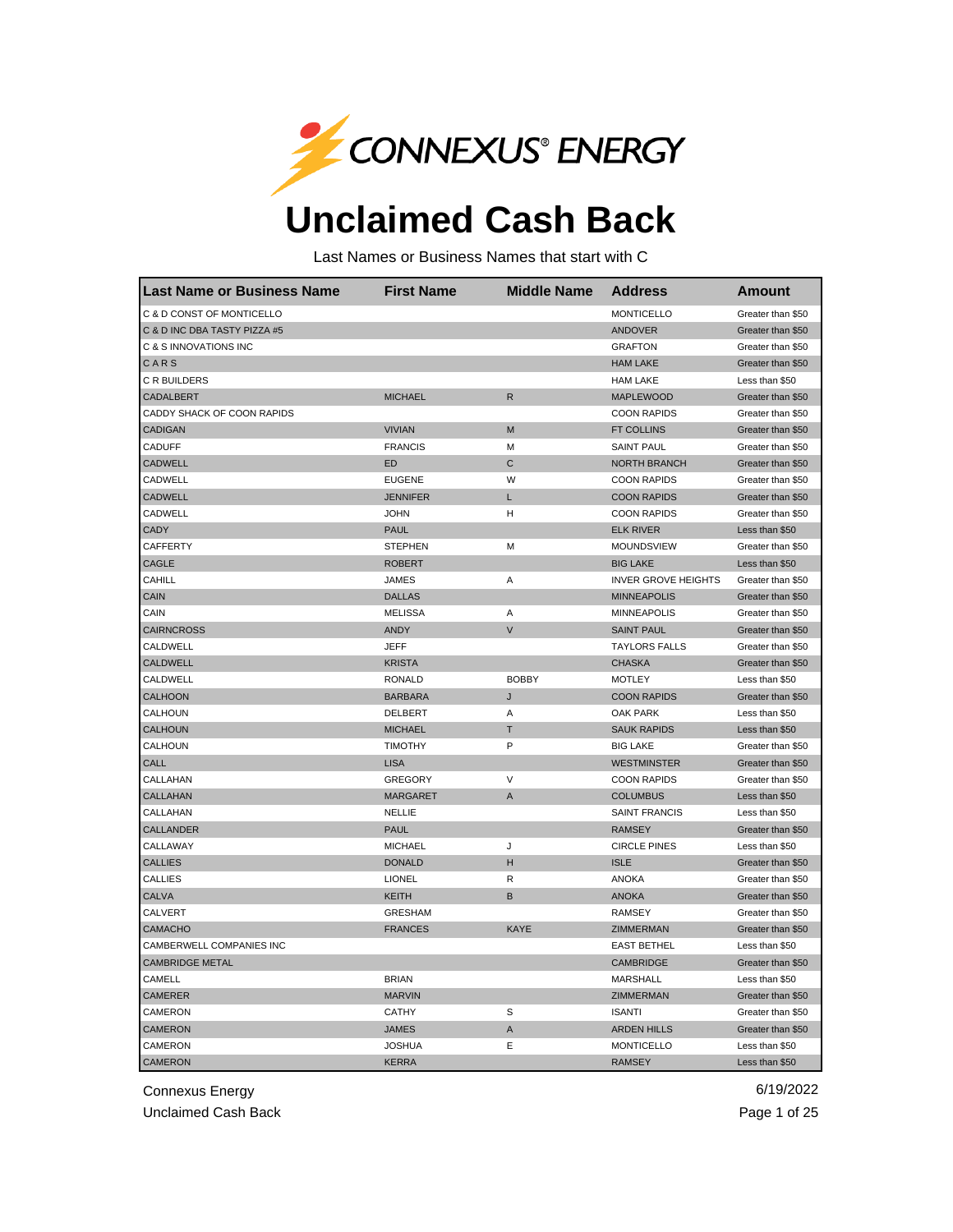| <b>Last Name or Business Name</b> | <b>First Name</b> | <b>Middle Name</b> | <b>Address</b>           | <b>Amount</b>     |
|-----------------------------------|-------------------|--------------------|--------------------------|-------------------|
| CAMERON                           | <b>MISTY</b>      | M                  | WASECA                   | Less than \$50    |
| <b>CAMERON</b>                    | <b>NICOLE</b>     | Z                  | ZIMMERMAN                | Less than \$50    |
| CAMERON                           | <b>RICHARD</b>    |                    | <b>SAINT LOUIS PARK</b>  | Greater than \$50 |
| <b>CAMERON</b>                    | <b>SHAWN</b>      |                    | <b>CIRCLE PINES</b>      | Greater than \$50 |
| CAMERON                           | <b>SHERRY</b>     |                    | <b>RAMSEY</b>            | Greater than \$50 |
| <b>CAMMACK</b>                    | <b>CATHERINE</b>  |                    | <b>MINNEAPOLIS</b>       | Less than \$50    |
| CAMP                              | CALLIE            | Α                  | OSSEO                    | Greater than \$50 |
| <b>CAMP</b>                       | <b>CHESTER</b>    | V                  | THIEF RIVER FALLS        | Greater than \$50 |
| CAMP                              | DALE              | Α                  | <b>NEW BRIGHTON</b>      | Greater than \$50 |
| <b>CAMP MADIGAN</b>               | <b>DONNA</b>      | R                  | <b>BLAINE</b>            | Less than \$50    |
| CAMPBELL                          | <b>CHRISTINE</b>  | R                  | <b>DULUTH</b>            | Greater than \$50 |
| <b>CAMPBELL</b>                   | <b>CINDY</b>      | L                  | <b>COON RAPIDS</b>       | Greater than \$50 |
| CAMPBELL                          | <b>CLIFTON</b>    | F                  | <b>MINNEAPOLIS</b>       | Greater than \$50 |
| <b>CAMPBELL</b>                   | <b>CYNDI</b>      |                    | <b>ANOKA</b>             | Greater than \$50 |
| CAMPBELL                          | DARRELL           | L                  | <b>PRESCOTT</b>          | Greater than \$50 |
| <b>CAMPBELL</b>                   | DARRYL            | J                  | <b>BLAINE</b>            | Greater than \$50 |
| CAMPBELL                          | <b>DENISE</b>     | Κ                  | <b>BRAHAM</b>            | Greater than \$50 |
| <b>CAMPBELL</b>                   | <b>DOUGLAS</b>    |                    | <b>PARK RAPIDS</b>       | Greater than \$50 |
| CAMPBELL                          | ELLEN             |                    | DANVILLE                 | Less than \$50    |
| <b>CAMPBELL</b>                   | <b>ERNA</b>       |                    | <b>BAINBRIDGE ISLAND</b> | Greater than \$50 |
| CAMPBELL                          | <b>HAVEN</b>      |                    | <b>FAIRFAX</b>           | Less than \$50    |
| <b>CAMPBELL</b>                   | <b>JERRY</b>      | $\mathsf{C}$       | <b>BLAINE</b>            | Greater than \$50 |
| CAMPBELL                          | KEITH             |                    | <b>COON RAPIDS</b>       | Greater than \$50 |
| <b>CAMPBELL</b>                   | <b>KENNETH</b>    |                    | <b>WAHKON</b>            | Less than \$50    |
| CAMPBELL                          | <b>KENNETH</b>    | R                  | <b>ISANTI</b>            | Greater than \$50 |
| <b>CAMPBELL</b>                   | LEAH              | R                  | <b>COON RAPIDS</b>       | Less than \$50    |
| CAMPBELL                          | <b>MATTHEW</b>    | R                  | <b>APO</b>               | Less than \$50    |
| <b>CAMPBELL</b>                   | <b>MICHAEL</b>    | н                  | <b>LEXINGTON</b>         | Greater than \$50 |
| CAMPBELL                          | SUSAN             | Ε                  | ANOKA                    | Greater than \$50 |
| <b>CAMPBELL</b>                   | <b>TERRY</b>      | L                  | <b>CIRCLE PINES</b>      | Greater than \$50 |
| CAMPBELL                          | <b>THERESA</b>    | M                  | LAUDERDALE               | Less than \$50    |
| <b>CAMPBELL</b>                   | <b>WILLIAM</b>    |                    | <b>CEDAR</b>             | Greater than \$50 |
| CAMPBELL                          | WILLIAM           | J                  | <b>FOREST LAKE</b>       | Greater than \$50 |
| <b>CAMPBELL</b>                   | <b>WINIFRED</b>   | C                  | <b>SAINT GEORGE</b>      | Greater than \$50 |
| CAMPEAU                           | CHERYL            |                    | <b>BLAINE</b>            | Greater than \$50 |
| CAMPEAU                           | DANIEL            | J                  | <b>NEW BRIGHTON</b>      | Greater than \$50 |
| CAMPEAU                           | <b>DIANE</b>      | С                  | <b>COON RAPIDS</b>       | Greater than \$50 |
| CAMPEAU                           | KATHY             | L                  | <b>BLAINE</b>            | Greater than \$50 |
| CAMPEAU                           | KEVIN             | <b>JOSEPH</b>      | <b>BLAINE</b>            | Greater than \$50 |
| CAMPEAU                           | THOMAS            | С                  | <b>BLAINE</b>            | Less than \$50    |
| CAMPEIII                          | <b>ANTHONY</b>    | ᄇ                  | <b>COON RAPIDS</b>       | Greater than \$50 |
| <b>CAMPION</b>                    | <b>DONALD</b>     |                    | <b>MOUNDSVIEW</b>        | Greater than \$50 |
| CAMPION                           | <b>RICHARD</b>    | J                  | <b>BIG LAKE</b>          | Greater than \$50 |
| <b>CAMPION</b>                    | RYAN              |                    | <b>SHAKOPEE</b>          | Less than \$50    |
| CAMPLETTE                         | ANNIE             |                    | <b>SAINT FRANCIS</b>     | Less than \$50    |
| <b>CANADAY</b>                    | <b>JAMES</b>      |                    | <b>MINNEAPOLIS</b>       | Less than \$50    |
| CANERY                            | DEBBIE            | Κ                  | <b>BLAINE</b>            | Greater than \$50 |
| CANFIELD                          | GREG              | P                  | <b>BLOOMINGTON</b>       | Greater than \$50 |
| <b>CANNIFF</b>                    | ANDREA            | R                  | <b>LINO LAKES</b>        | Greater than \$50 |
| <b>CANNON CABINET LLC</b>         |                   |                    | <b>BECKER</b>            | Less than \$50    |
| CANTON                            | <b>HELEN</b>      |                    | <b>COON RAPIDS</b>       | Greater than \$50 |
| CANTRELL                          | <b>RANDOLPH</b>   | L                  | <b>LINCOLN</b>           | Greater than \$50 |
| CANTU                             | JOSE              |                    | <b>BLAINE</b>            | Greater than \$50 |
| CANVAS                            | CRAFT             |                    | <b>ROGERS</b>            | Greater than \$50 |
| <b>CANVAS CRAFT</b>               |                   |                    | ROGERS                   | Greater than \$50 |
| CAOUETTE                          | <b>JEFFREY</b>    |                    | <b>ELK RIVER</b>         | Less than \$50    |
|                                   |                   |                    |                          |                   |

Unclaimed Cash Back **Page 2 of 25**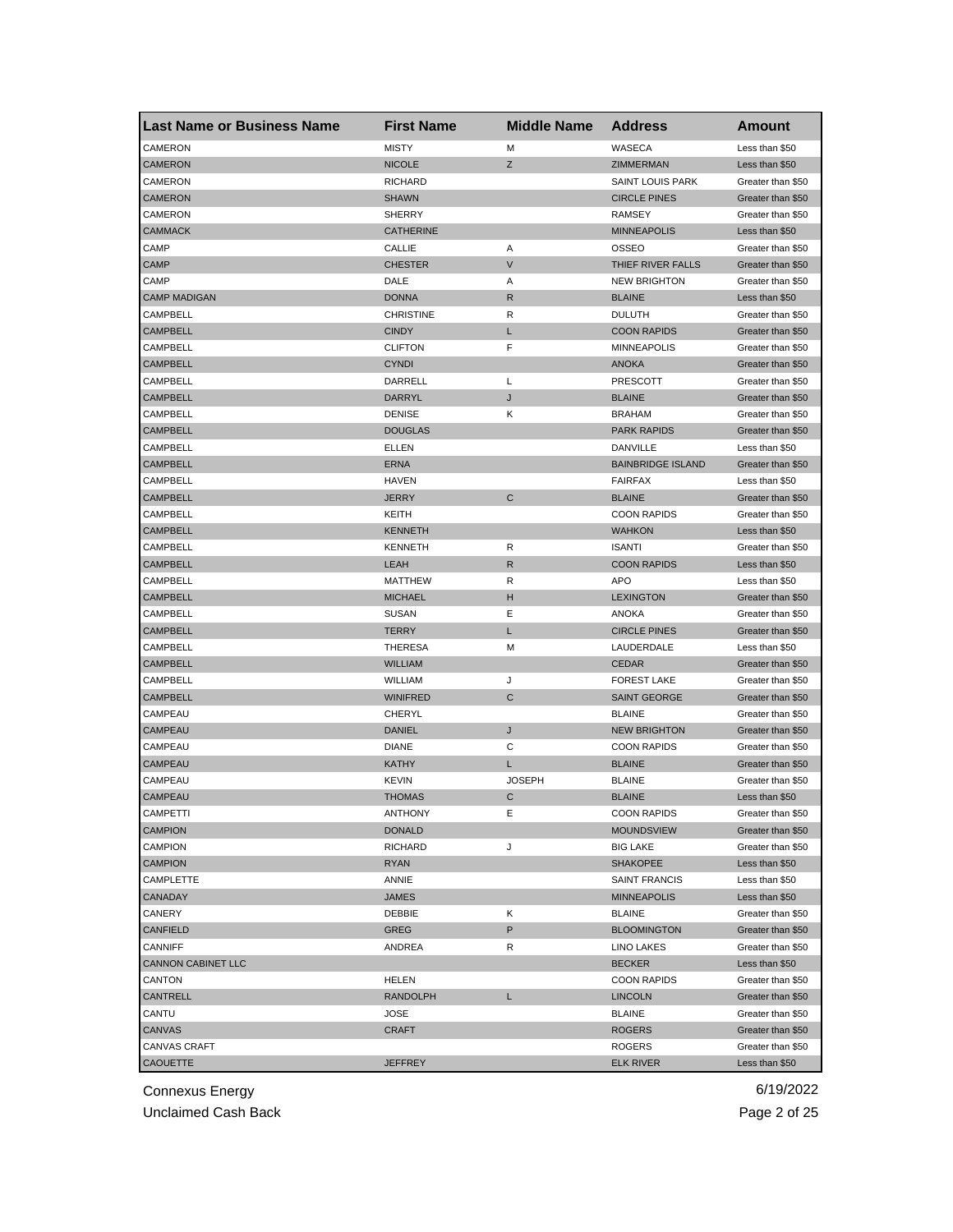| <b>Last Name or Business Name</b>     | <b>First Name</b>               | <b>Middle Name</b> | <b>Address</b>         | <b>Amount</b>     |
|---------------------------------------|---------------------------------|--------------------|------------------------|-------------------|
| <b>CAPISTRANT PETER</b><br>& BARBARA  |                                 |                    | <b>COON RAPIDS</b>     | Greater than \$50 |
| <b>CAPITAL LETTERS</b>                |                                 |                    | <b>BROOKLYN CENTER</b> | Greater than \$50 |
| CAPITOL CABINETRY & FURN /COUNTER TOP |                                 |                    | <b>BLAINE</b>          | Greater than \$50 |
| <b>CAPMAN</b>                         | <b>DAWN</b>                     | M                  | <b>COON RAPIDS</b>     | Greater than \$50 |
| <b>CAPMAN</b>                         | <b>DAWN</b>                     | М                  | <b>COON RAPIDS</b>     | Greater than \$50 |
| <b>CAPOGROSSO</b>                     | <b>STEPHEN</b>                  | Α                  | <b>MINNEAPOLIS</b>     | Less than \$50    |
| CAPOUCH                               | DAVID                           | J                  | <b>ORROCK</b>          | Greater than \$50 |
| <b>CAPUTO</b>                         | <b>CHRISTINE</b>                | J                  | <b>MINNEAPOLIS</b>     | Greater than \$50 |
| CAR HEAVEN AUTO SALES                 |                                 |                    | <b>LONG PRAIRIE</b>    | Greater than \$50 |
| <b>CARA</b>                           | <b>ANDREI</b>                   | S                  | <b>RAMSEY</b>          | Less than \$50    |
| CARBY                                 | SCOTT                           |                    | <b>ANOKA</b>           | Less than \$50    |
| <b>CARCHEDI</b>                       | <b>ANN</b>                      | Т                  | <b>SAINT PAUL</b>      | Greater than \$50 |
| CARCHEDI                              | <b>JOSEPH</b>                   | J                  | <b>STACY</b>           | Greater than \$50 |
| CARDARELLI                            | <b>JOHN</b>                     |                    | <b>STACY</b>           | Greater than \$50 |
| CARDENAS                              | <b>ROB</b>                      |                    | <b>ROSEVILLE</b>       | Greater than \$50 |
| <b>CARDEY</b>                         | <b>MARY</b>                     | Г                  | <b>BETHEL</b>          | Greater than \$50 |
| CARDEY                                | <b>MARY</b>                     | L                  | <b>BETHEL</b>          | Less than \$50    |
| <b>CARDINAL</b>                       | <b>BRUCE</b>                    | A                  | <b>ANDOVER</b>         | Greater than \$50 |
| CARDINAL                              | JAMES                           |                    | <b>COON RAPIDS</b>     | Greater than \$50 |
| <b>CARDINAL</b>                       | <b>MABEL</b>                    | M                  | <b>ANOKA</b>           | Greater than \$50 |
| CARDINAL                              | MARY                            | С                  | <b>HAM LAKE</b>        | Greater than \$50 |
| <b>CARDINAL</b>                       | <b>RANDY</b>                    | Κ                  | <b>ANOKA</b>           | Greater than \$50 |
| CARDINAL                              | <b>WILLIAM</b>                  |                    | <b>VADNAIS HEIGHTS</b> | Greater than \$50 |
| CARDINAL HOME BUILDERS                |                                 |                    | <b>SAINT PAUL</b>      | Greater than \$50 |
| CARDOZO                               | CAROLINE                        | R                  | <b>SAINT PAUL</b>      | Greater than \$50 |
| <b>CAREER REALTY INC</b>              |                                 |                    | <b>COON RAPIDS</b>     | Greater than \$50 |
| CAREY                                 | <b>BENJAMIN</b>                 | М                  | PINE CITY              | Greater than \$50 |
| <b>CAREY</b>                          | <b>BRYAN</b>                    | D                  | <b>BIG LAKE</b>        | Greater than \$50 |
| CARGILL                               | <b>MARCIA</b>                   | Κ                  | <b>COON RAPIDS</b>     | Greater than \$50 |
| <b>CARGILL</b>                        | <b>REBECCA</b>                  |                    | <b>MOUNDSVIEW</b>      | Greater than \$50 |
| CARHILL                               | <b>BARBARA</b>                  | Α                  | <b>COON RAPIDS</b>     | Less than \$50    |
| CARIBOU                               | <b>JEFF</b>                     |                    | <b>BLAINE</b>          | Greater than \$50 |
| CARIGNAN                              | <b>DAWN</b>                     | М                  | <b>BLAINE</b>          | Less than \$50    |
| CARIGNAN BERNARD E II                 |                                 |                    | <b>BLAINE</b>          | Less than \$50    |
|                                       |                                 |                    | <b>MINNEAPOLIS</b>     | Greater than \$50 |
| CARIK<br><b>CARITHERS</b>             | <b>PATRICK</b><br><b>DEBBIE</b> | J                  | <b>MINNEAPOLIS</b>     |                   |
|                                       |                                 |                    |                        | Less than \$50    |
| CARL                                  | <b>RICHARD</b>                  | J                  | CEDAR                  | Greater than \$50 |
| CARLBERG                              | <b>EVA</b>                      |                    | <b>HAM LAKE</b>        | Less than \$50    |
| CARLIN                                | <b>BEVERLY</b>                  | J                  | <b>VIRGINIA</b>        | Greater than \$50 |
| <b>CARLISLE</b>                       | С                               | A                  | <b>WYOMING</b>         | Greater than \$50 |
| <b>CARLISLE</b>                       | <b>IODD</b>                     |                    | <b>SHOREVIEW</b>       | Greater than \$50 |
| CARLON                                | <b>THOMAS</b>                   | С                  | <b>COON RAPIDS</b>     | Less than \$50    |
| CARLS SPRINKLER SERVICE LLC           |                                 |                    | CAPE CORAL             | Less than \$50    |
| <b>CARLSON</b>                        | ADA                             | B                  | <b>HAM LAKE</b>        | Greater than \$50 |
| CARLSON                               | <b>ALFRED</b>                   |                    | <b>PRINCETON</b>       | Greater than \$50 |
| <b>CARLSON</b>                        | <b>BETH</b>                     |                    | <b>BLAINE</b>          | Greater than \$50 |
| CARLSON                               | <b>BRADLEY</b>                  | Κ                  | <b>SAINT FRANCIS</b>   | Greater than \$50 |
| CARLSON                               | <b>BRENDA</b>                   |                    | <b>STACY</b>           | Greater than \$50 |
| CARLSON                               | <b>BRUCE</b>                    | Α                  | <b>ISLE</b>            | Greater than \$50 |
| CARLSON                               | <b>CAREY</b>                    |                    | ZIMMERMAN              | Greater than \$50 |
| CARLSON                               | CARL                            | н                  | <b>FOREST LAKE</b>     | Greater than \$50 |
| CARLSON                               | <b>CHAD</b>                     | A                  | <b>BOVEY</b>           | Less than \$50    |
| CARLSON                               | CHERYL                          | С                  | <b>SAINT FRANCIS</b>   | Greater than \$50 |
| CARLSON                               | <b>CHRIS</b>                    |                    | <b>MINNEAPOLIS</b>     | Greater than \$50 |
| CARLSON                               | <b>CHRISTOPHER</b>              | Ε                  | ANOKA                  | Greater than \$50 |
| CARLSON                               | <b>CLAYTON</b>                  | т                  | <b>COON RAPIDS</b>     | Less than \$50    |

Unclaimed Cash Back **Page 3 of 25**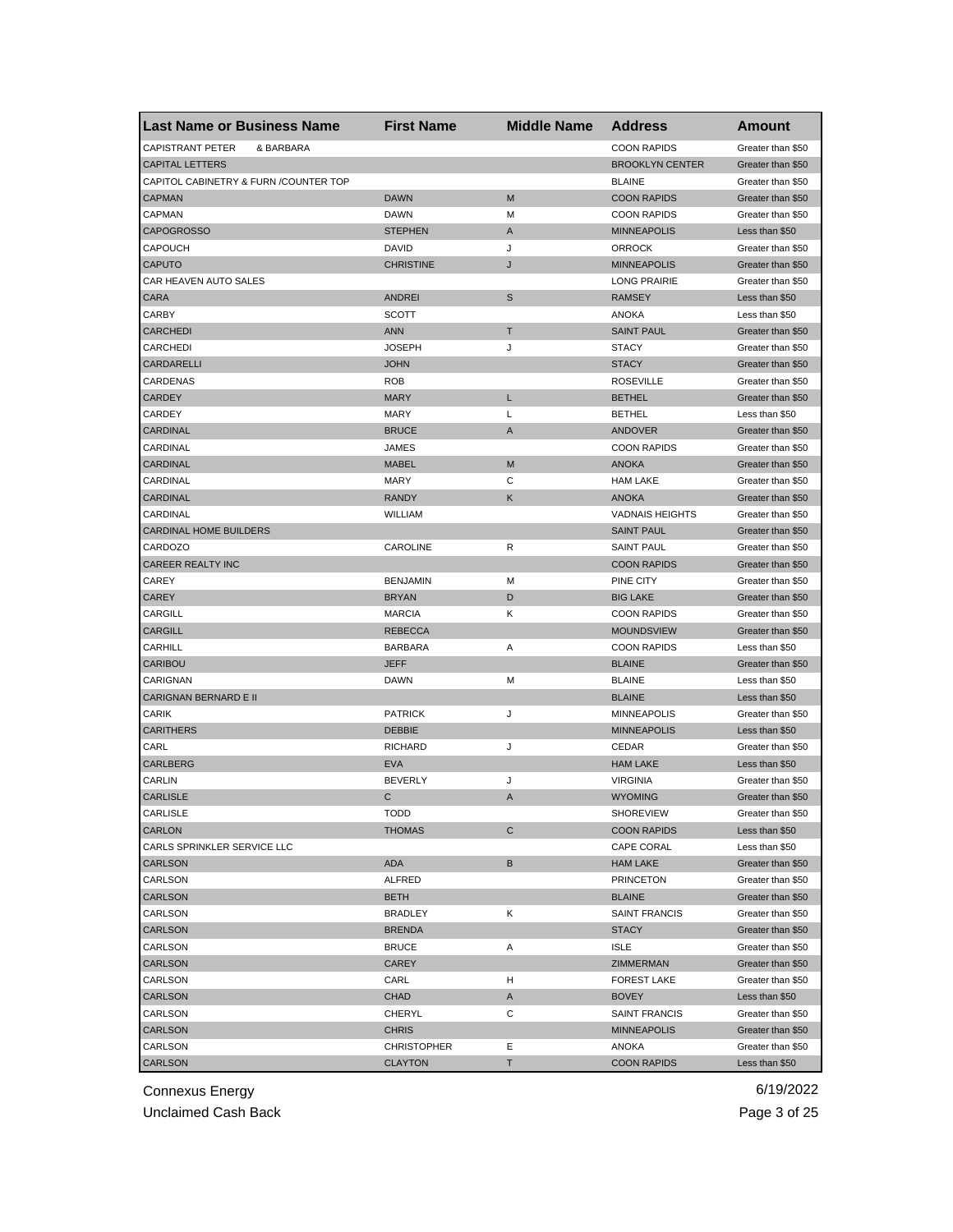| <b>Last Name or Business Name</b> | <b>First Name</b> | <b>Middle Name</b> | <b>Address</b>          | Amount            |
|-----------------------------------|-------------------|--------------------|-------------------------|-------------------|
| CARLSON                           | DALE              | L                  | <b>ANOKA</b>            | Greater than \$50 |
| <b>CARLSON</b>                    | <b>DANAE</b>      | M                  | <b>COON RAPIDS</b>      | Greater than \$50 |
| CARLSON                           | DANIS             | R                  | <b>BURNSVILLE</b>       | Greater than \$50 |
| <b>CARLSON</b>                    | <b>DARRELL</b>    | W                  | <b>WYOMING</b>          | Less than \$50    |
| CARLSON                           | DARRIN            | <b>ALLAN</b>       | <b>COON RAPIDS</b>      | Greater than \$50 |
| <b>CARLSON</b>                    | <b>DAVID</b>      | J                  | <b>COON RAPIDS</b>      | Less than \$50    |
| CARLSON                           | <b>DONALD</b>     | D                  | ANOKA                   | Greater than \$50 |
| <b>CARLSON</b>                    | <b>DWIGHT</b>     | R                  | <b>ELK RIVER</b>        | Greater than \$50 |
| CARLSON                           | EARL              | R                  | <b>SOUTH HAVEN</b>      | Greater than \$50 |
| <b>CARLSON</b>                    | <b>ELDON</b>      |                    | <b>MAYNARD</b>          | Greater than \$50 |
| CARLSON                           | ERIC              |                    | <b>BLAINE</b>           | Less than \$50    |
| <b>CARLSON</b>                    | <b>ERIC</b>       | J                  | <b>SHOREVIEW</b>        | Greater than \$50 |
| CARLSON                           | <b>EUGENE</b>     | Ε                  | <b>BLAINE</b>           | Greater than \$50 |
| <b>CARLSON</b>                    | <b>FLORENCE</b>   | M                  | <b>COLUMBIA HEIGHTS</b> | Greater than \$50 |
| CARLSON                           | <b>FRANK</b>      |                    | <b>ELK RIVER</b>        | Less than \$50    |
| <b>CARLSON</b>                    | GARY              | L                  | <b>BLAINE</b>           | Greater than \$50 |
| CARLSON                           | GARY              | L                  | <b>ELK RIVER</b>        | Less than \$50    |
| <b>CARLSON</b>                    | GARY              | R                  | <b>FOREST LAKE</b>      | Less than \$50    |
| CARLSON                           | <b>GLENN</b>      | <b>RICHARD</b>     | <b>FOREST LAKE</b>      | Greater than \$50 |
| <b>CARLSON</b>                    | <b>HARVEY</b>     | A                  | ZIMMERMAN               | Greater than \$50 |
| CARLSON                           | <b>HELEN</b>      | <b>HEDMAN</b>      | <b>WHITE BEAR LAKE</b>  | Greater than \$50 |
| <b>CARLSON</b>                    | <b>JAMES</b>      | R                  | <b>PRINCETON</b>        | Greater than \$50 |
| CARLSON                           | JAY               | S                  | <b>ELK RIVER</b>        | Greater than \$50 |
| <b>CARLSON</b>                    | <b>JODELLE</b>    |                    | <b>SAINT FRANCIS</b>    | Greater than \$50 |
| CARLSON                           | <b>JOHN</b>       | Ε                  | <b>APPLE VALLEY</b>     | Greater than \$50 |
| <b>CARLSON</b>                    | <b>KAREN</b>      |                    | <b>BLAINE</b>           | Less than \$50    |
| CARLSON                           | KARI              | Г                  | ANOKA                   | Less than \$50    |
| <b>CARLSON</b>                    | <b>KATHLEEN</b>   |                    | <b>MAPLEWOOD</b>        | Less than \$50    |
| CARLSON                           | KELLI             | L                  | <b>COON RAPIDS</b>      | Greater than \$50 |
| CARLSON                           | <b>KELLY</b>      |                    | <b>BLAINE</b>           | Less than \$50    |
| CARLSON                           | LARRY             |                    | CEDAR                   | Greater than \$50 |
| <b>CARLSON</b>                    | LARY              |                    | <b>CEDAR</b>            | Greater than \$50 |
| CARLSON                           | LAURA             | M                  | ZIMMERMAN               | Greater than \$50 |
| <b>CARLSON</b>                    | <b>LAWRENCE</b>   | В                  | <b>ANOKA</b>            | Greater than \$50 |
| CARLSON                           | LEANNE            | Κ                  | MOUNDSVIEW              | Greater than \$50 |
| CARLSON                           | <b>LEON</b>       | C                  | <b>COON RAPIDS</b>      | Less than \$50    |
| CARLSON                           | <b>LEON</b>       | D                  | <b>COON RAPIDS</b>      | Greater than \$50 |
| CARLSON                           | <b>MARC</b>       | S                  | <b>PRINCETON</b>        | Greater than \$50 |
| CARLSON                           | MARCELLA          | М                  | <b>MINNETONKA</b>       | Less than \$50    |
| <b>CARLSON</b>                    | <b>MARK</b>       | C                  | <b>CEDAR</b>            | Greater than \$50 |
| CARLSON                           | MARK              | S                  | OCEANVIEW RANCH         | Greater than \$50 |
| CARLSON                           | <b>MYRON</b>      | C                  | <b>DURANGO</b>          | Less than \$50    |
| CARLSON                           | MYRTLE            | Α                  | <b>SAINT PAUL</b>       | Greater than \$50 |
| CARLSON                           | <b>NEIL</b>       | L.                 | ANDOVER                 | Less than \$50    |
| CARLSON                           | <b>PATRICIA</b>   |                    | COTTAGE GROVE           | Less than \$50    |
| CARLSON                           | <b>PATTY</b>      | M                  | <b>FOREST LAKE</b>      | Greater than \$50 |
| CARLSON                           | PETER             | Α                  | <b>LINO LAKES</b>       | Less than \$50    |
| CARLSON                           | <b>RANDY</b>      | T.                 | <b>DULUTH</b>           | Greater than \$50 |
| CARLSON                           | RAYMOND           | т                  | ANOKA                   | Greater than \$50 |
| <b>CARLSON</b>                    | <b>REUBEN</b>     | С                  | <b>MADISON</b>          | Less than \$50    |
| CARLSON                           | <b>RICHARD</b>    | Е                  | <b>BABBITT</b>          | Less than \$50    |
| CARLSON                           | <b>RICKY</b>      | L                  | <b>CIRCLE PINES</b>     | Less than \$50    |
| CARLSON                           | ROBERT            |                    | THE VILLAGES            | Less than \$50    |
| CARLSON                           | ROBERT            | G                  | <b>COON RAPIDS</b>      | Greater than \$50 |
| CARLSON                           | ROBERT            | J                  | <b>SAINT PAUL</b>       | Greater than \$50 |
| CARLSON                           | <b>ROBERT</b>     | L.                 | <b>LEXINGTON</b>        | Greater than \$50 |
|                                   |                   |                    |                         |                   |

Unclaimed Cash Back **Page 4 of 25**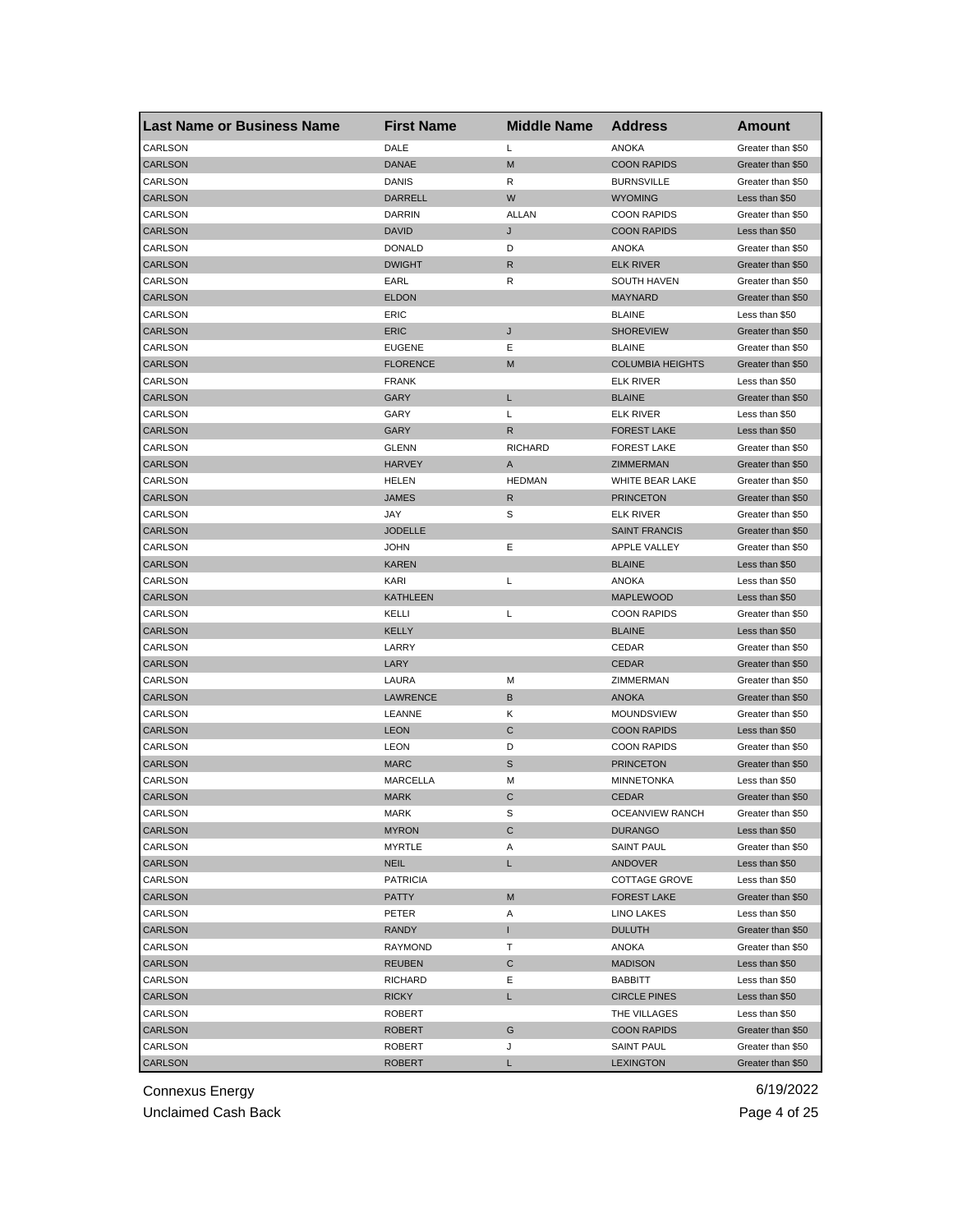| <b>Last Name or Business Name</b> | <b>First Name</b>      | <b>Middle Name</b> | <b>Address</b>       | Amount                           |
|-----------------------------------|------------------------|--------------------|----------------------|----------------------------------|
| CARLSON                           | <b>ROBERT</b>          | W                  | <b>BLAINE</b>        | Greater than \$50                |
| <b>CARLSON</b>                    | <b>RONALD</b>          | $\mathbb S$        | <b>ISANTI</b>        | Greater than \$50                |
| CARLSON                           | RONALD                 | S                  | <b>CENTURIA</b>      | Less than \$50                   |
| <b>CARLSON</b>                    | <b>ROY</b>             |                    | <b>CAMBRIDGE</b>     | Greater than \$50                |
| CARLSON                           | <b>RUSSELL</b>         | W                  | <b>ISANTI</b>        | Greater than \$50                |
| <b>CARLSON</b>                    | <b>SANDRA</b>          | D                  | <b>ANOKA</b>         | Less than \$50                   |
| CARLSON                           | SCOTT                  |                    | <b>EDEN PRAIRIE</b>  | Greater than \$50                |
| CARLSON                           | SCOTT                  | R                  | <b>MOUNDSVIEW</b>    | Greater than \$50                |
| CARLSON                           | SHANE                  |                    | <b>SAINT PAUL</b>    | Less than \$50                   |
| <b>CARLSON</b>                    | <b>SHAWNIA</b>         |                    | <b>CHAMPLIN</b>      | Less than \$50                   |
| CARLSON                           | <b>STEVEN</b>          |                    | CAMBRIDGE            | Less than \$50                   |
| <b>CARLSON</b>                    | <b>STEVEN</b>          | A                  | <b>PRINCETON</b>     | Greater than \$50                |
| CARLSON                           | <b>STEVEN</b>          | D                  | <b>NORTH BRANCH</b>  | Greater than \$50                |
| <b>CARLSON</b>                    | <b>SUE</b>             |                    | <b>BLAINE</b>        | Greater than \$50                |
| CARLSON                           | <b>TAYLOR</b>          | Α                  | <b>MINNEAPOLIS</b>   | Less than \$50                   |
| <b>CARLSON</b>                    | <b>TERRICA</b>         |                    | <b>NORTH BRANCH</b>  | Less than \$50                   |
| CARLSON                           | <b>THOMAS</b>          |                    | <b>BLAINE</b>        | Greater than \$50                |
| <b>CARLSON</b>                    | <b>THOMAS</b>          | A                  | <b>SCANDIA</b>       | Less than \$50                   |
| CARLSON                           | <b>TIMOTHY</b>         | Ε                  | <b>COON RAPIDS</b>   | Greater than \$50                |
| <b>CARLSON</b>                    | <b>TODD</b>            |                    | <b>SAINT FRANCIS</b> | Less than \$50                   |
| CARLSON                           | <b>TONI</b>            |                    | <b>COON RAPIDS</b>   | Greater than \$50                |
| <b>CARLSON</b>                    | <b>TROY</b>            | M                  | <b>CIRCLE PINES</b>  | Less than \$50                   |
| CARLSON                           | <b>VIRGINIA</b>        |                    | <b>WYOMING</b>       | Greater than \$50                |
| <b>CARLSON</b>                    | <b>VIRGINIA</b>        |                    | <b>CEDAR</b>         | Greater than \$50                |
| CARLSON                           | WALLACE                |                    | <b>SHAFER</b>        | Greater than \$50                |
| <b>CARLSON</b>                    | <b>WALTER</b>          |                    | <b>COON RAPIDS</b>   | Less than \$50                   |
| CARLSON                           | WALTER                 | Α                  | NORTH BRANCH         | Greater than \$50                |
| <b>CARLSON</b>                    | <b>WILLARD</b>         | C                  | <b>APO</b>           | Greater than \$50                |
| <b>CARLSON HARDWARE</b>           |                        |                    | <b>BLAINE</b>        | Greater than \$50                |
| <b>CARLSON REAL ESTATE</b>        |                        |                    | <b>MINNEAPOLIS</b>   | Less than \$50                   |
| CARLSTROM                         | ARDETH                 | M                  | <b>MINNEAPOLIS</b>   | Greater than \$50                |
| <b>CARLSTROM</b>                  | <b>GARY</b>            | Г                  | <b>BLAINE</b>        | Greater than \$50                |
| CARLSTROM                         | NEIL                   |                    | <b>PRINCETON</b>     | Greater than \$50                |
| <b>CARLSTROM</b>                  | <b>WENDY</b>           | Υ                  | <b>STURGEON LAKE</b> | Greater than \$50                |
| CARMICHAEL                        | <b>RICHARD</b>         |                    | <b>COON RAPIDS</b>   | Greater than \$50                |
| CARNEY                            | <b>ANITA</b>           | L                  | <b>BLAINE</b>        | Less than \$50                   |
| CARNEY                            | <b>WILLIAM</b>         | G                  | CEDAR                | Greater than \$50                |
| <b>CARON</b>                      | <b>MARK</b>            | S                  | <b>SAINT PAUL</b>    | Less than \$50                   |
| CARON                             | PAUL                   |                    | <b>BLAINE</b>        | Greater than \$50                |
| <b>CARON</b>                      | <b>ROSE</b>            | M<br><b>MARY</b>   | <b>COON RAPIDS</b>   | Less than \$50                   |
|                                   |                        |                    |                      |                                  |
| CARPENTER                         | ALAN<br><b>BARBARA</b> | D                  | ISANTI               | Less than \$50<br>Less than \$50 |
| <b>CARPENTER</b>                  |                        |                    | SAINT PAUL           |                                  |
| CARPENTER                         | CARL                   |                    | SAINT FRANCIS        | Greater than \$50                |
| CARPENTER                         | CHAD                   |                    | CHISAGO CITY         | Greater than \$50                |
| CARPENTER                         | COREY                  | в                  | <b>FOREST CITY</b>   | Greater than \$50                |
| CARPENTER                         | <b>CRAIG</b>           | $\mathsf{R}$       | <b>BLAINE</b>        | Greater than \$50                |
| CARPENTER                         | DANIEL                 |                    | <b>BLAINE</b>        | Greater than \$50                |
| <b>CARPENTER</b>                  | <b>DEBRA</b>           | Е                  | <b>COON RAPIDS</b>   | Greater than \$50                |
| CARPENTER                         | <b>JAMES</b>           |                    | <b>ONAMIA</b>        | Greater than \$50                |
| <b>CARPENTER</b>                  | <b>KEVIN</b>           | P                  | <b>RAMSEY</b>        | Greater than \$50                |
| CARPENTER                         | LYNN                   | Μ                  | RAMSEY               | Greater than \$50                |
| <b>CARPENTER</b>                  | <b>MARY</b>            |                    | <b>COON RAPIDS</b>   | Greater than \$50                |
| CARPENTER                         | RICHARD                |                    | <b>COON RAPIDS</b>   | Greater than \$50                |
| CARPENTER                         | <b>RICHARD</b>         | A                  | <b>MINNEAPOLIS</b>   | Greater than \$50                |
| CARPENTER                         | RICHARD                | V                  | <b>BLOOMINGTON</b>   | Greater than \$50                |
| CARPENTER                         | SHERRY                 | L                  | <b>BLAINE</b>        | Greater than \$50                |

Unclaimed Cash Back **Page 5 of 25**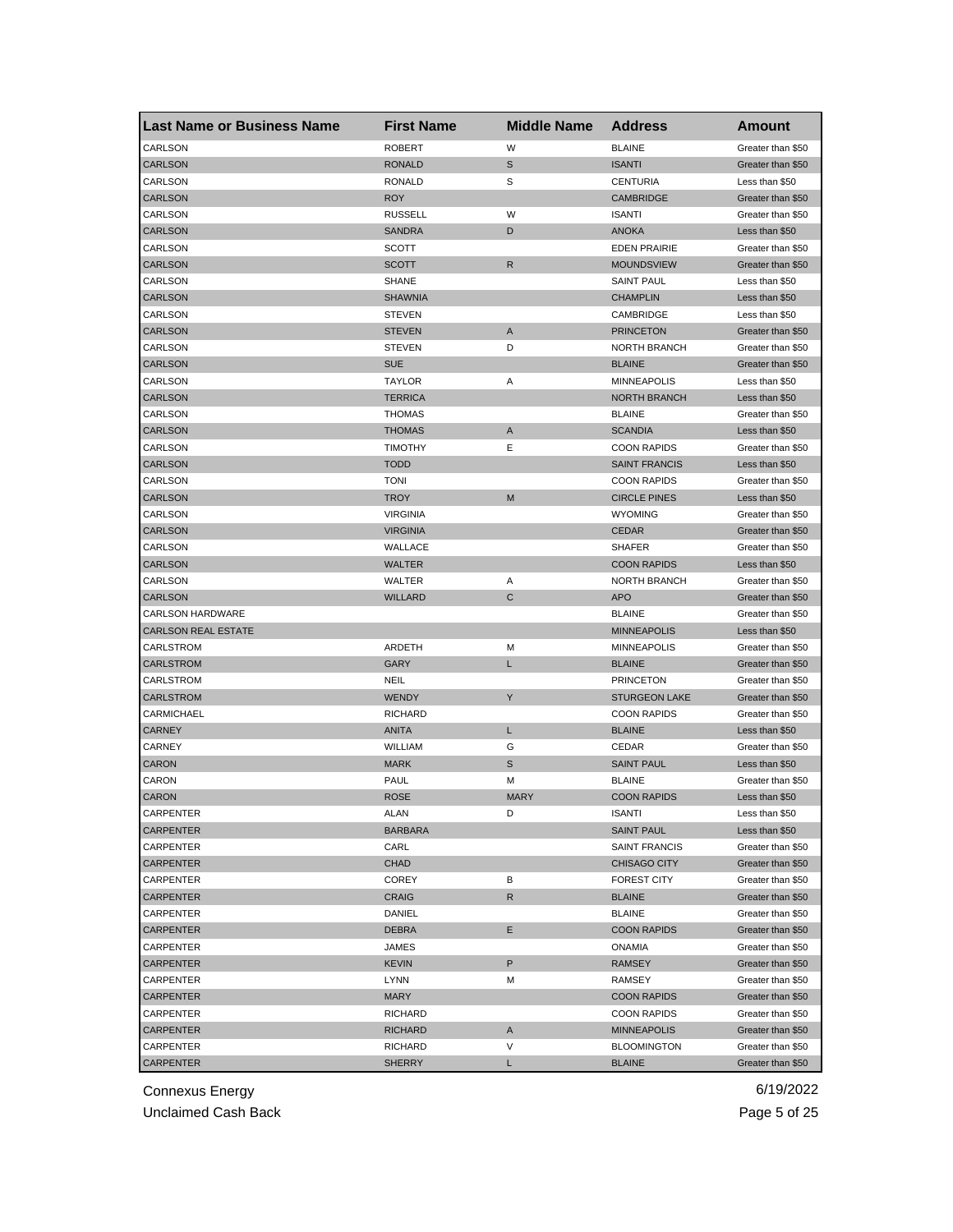| <b>Last Name or Business Name</b>  | <b>First Name</b>              | <b>Middle Name</b> | <b>Address</b>                    | Amount                              |
|------------------------------------|--------------------------------|--------------------|-----------------------------------|-------------------------------------|
| CARPENTER                          | <b>SHERRY</b>                  | L                  | <b>ISANTI</b>                     | Less than \$50                      |
| <b>CARPENTER</b>                   | <b>TODD</b>                    |                    | <b>BLAINE</b>                     | Greater than \$50                   |
| CARPENTER                          | <b>TODD</b>                    | M                  | <b>ISANTI</b>                     | Greater than \$50                   |
| CARPENTER HOMES INC                |                                |                    | <b>NORTH OAKS</b>                 | Less than \$50                      |
| CARPENTIER                         | <b>PAULETTE</b>                |                    | CEDAR                             | Greater than \$50                   |
| <b>CARPENTIER</b>                  | W                              | D                  | <b>ROSEVILLE</b>                  | Greater than \$50                   |
| CARPET SALES OUTLET                |                                |                    | <b>ROSEVILLE</b>                  | Greater than \$50                   |
| <b>CARPET STUDIO INC</b>           |                                |                    | <b>ANOKA</b>                      | Greater than \$50                   |
| CARR                               | GERALD                         | W                  | <b>FOREST LAKE</b>                | Greater than \$50                   |
| <b>CARR</b>                        | <b>HUGH</b>                    | C                  | <b>WENATCHEE</b>                  | Less than \$50                      |
| CARR                               | JAMES                          | P                  | <b>LAS VEGAS</b>                  | Greater than \$50                   |
| <b>CARR</b>                        | <b>JONATHAN</b>                |                    | <b>WYOMING</b>                    | Greater than \$50                   |
| CARR                               | JULIE                          | R                  | EAGAN                             | Less than \$50                      |
| CARR                               | <b>REBECCAH</b>                | M                  | <b>PEQUOT LAKES</b>               | Less than \$50                      |
| CARR                               | <b>SHIRLEY</b>                 | Α                  | LINO LAKES                        | Greater than \$50                   |
| <b>CARR</b>                        | <b>STEPHEN</b>                 |                    | <b>MIDLAND</b>                    | Less than \$50                      |
| CARRICK                            | <b>ROBERT</b>                  | W                  | <b>SAINT FRANCIS</b>              | Less than \$50                      |
| CARRIERE                           | <b>KATHY</b>                   | S                  | <b>MINNEAPOLIS</b>                | Less than \$50                      |
| CARRIGAN                           | <b>ROY</b>                     |                    | <b>WYOMING</b>                    | Greater than \$50                   |
| CARRIGAN S GILMORE A & HERDA J #20 |                                |                    | <b>COON RAPIDS</b>                | Greater than \$50                   |
| CARROLL                            | <b>DUWAYNE</b>                 | н                  | ANDOVER                           | Greater than \$50                   |
| <b>CARROLL</b>                     | <b>GENE</b>                    |                    | <b>STACY</b>                      | Greater than \$50                   |
| CARROLL                            | GENE                           | Е                  | <b>FOREST LAKE</b>                | Greater than \$50                   |
| CARROLL                            | <b>JILL</b>                    |                    | <b>FPO</b>                        | Less than \$50                      |
| CARROLL                            | <b>MELISSA</b>                 | L                  | <b>BLAINE</b>                     | Less than \$50                      |
| CARROLL                            | <b>MICHAEL</b>                 | R                  | <b>PARK RAPIDS</b>                | Greater than \$50                   |
| CARROLL                            | <b>MICHALE</b>                 |                    | <b>STACY</b>                      | Greater than \$50                   |
| CARROLL                            | <b>RICHARD</b>                 | L                  | <b>LAKEVILLE</b>                  | Greater than \$50                   |
| CARROLL                            | SHAWN                          |                    | <b>KELLOGG</b>                    | Greater than \$50                   |
| CARRUTHERS                         | <b>BEN</b>                     | A                  | <b>MINNEAPOLIS</b>                | Less than \$50                      |
| CARSON                             | CORY                           | M                  | <b>FRESNO</b>                     | Less than \$50                      |
| <b>CARSON</b>                      | <b>DORIS</b>                   | V                  | <b>ELK RIVER</b>                  | Greater than \$50                   |
| CARSON                             | <b>HOWARD</b>                  | A W                | ANOKA                             | Greater than \$50                   |
| CARSON                             | <b>MARK</b>                    | L                  | ANDOVER                           | Greater than \$50                   |
| CARSON                             | TERRY                          | N                  | ANOKA                             | Greater than \$50                   |
| <b>CARSON PIRIE SCOTT</b>          |                                |                    | <b>MILWAUKEE</b>                  | Greater than \$50                   |
| CARSTENS                           | <b>KIM</b>                     | М                  | <b>BAXTER</b>                     | Greater than \$50                   |
| CARTER                             | <b>ALAN</b>                    |                    | <b>COON RAPIDS</b>                | Greater than \$50                   |
| CARTER                             | <b>AUDREY</b>                  | L                  | <b>COON RAPIDS</b>                | Less than \$50                      |
| CARTER                             | <b>CHARLENE</b>                |                    | <b>ANOKA</b>                      | Greater than \$50                   |
|                                    |                                | м                  |                                   |                                     |
| CARIER<br>CARTER                   | <b>CLYDE</b><br><b>COLLEEN</b> | J                  | MINNE I ONKA<br><b>MONTICELLO</b> | Greater than \$50<br>Less than \$50 |
| CARTER                             | DANA                           |                    | <b>SAINT PAUL</b>                 | Greater than \$50                   |
| CARTER                             | DANIEL                         |                    | <b>COON RAPIDS</b>                | Greater than \$50                   |
|                                    | DARREN                         | P                  | <b>GOLDEN VALLEY</b>              | Greater than \$50                   |
| CARTER<br>CARTER                   | <b>DUANE</b>                   | Ε                  | <b>PRINCETON</b>                  | Greater than \$50                   |
|                                    | <b>ELEANOR</b>                 |                    |                                   |                                     |
| CARTER                             |                                | D                  | <b>EAST BETHEL</b>                | Greater than \$50                   |
| CARTER                             | <b>JUDY</b>                    |                    | <b>COON RAPIDS</b>                | Greater than \$50                   |
| CARTER                             | KEVIN                          | R                  | <b>COON RAPIDS</b>                | Greater than \$50                   |
| CARTER                             | LARRY                          | D                  | <b>WASHBURN</b>                   | Greater than \$50                   |
| CARTER                             | LORRAINE                       | H                  | <b>SAINT PAUL</b>                 | Greater than \$50                   |
| CARTER                             | LYNETTE                        | M                  | <b>VADNAIS HEIGHTS</b>            | Greater than \$50                   |
| CARTER                             | MATTHEW                        | R                  | ZIMMERMAN                         | Greater than \$50                   |
| CARTER                             | <b>STEPHEN</b>                 | т                  | <b>FOREST LAKE</b>                | Greater than \$50                   |
| CARTFORD                           | ROBERT                         | н                  | <b>SHOREVIEW</b>                  | Greater than \$50                   |
| CARTIER & CLARK DBA HAUTE STUFF    |                                |                    | <b>ANDOVER</b>                    | Greater than \$50                   |

Unclaimed Cash Back **Page 6 of 25**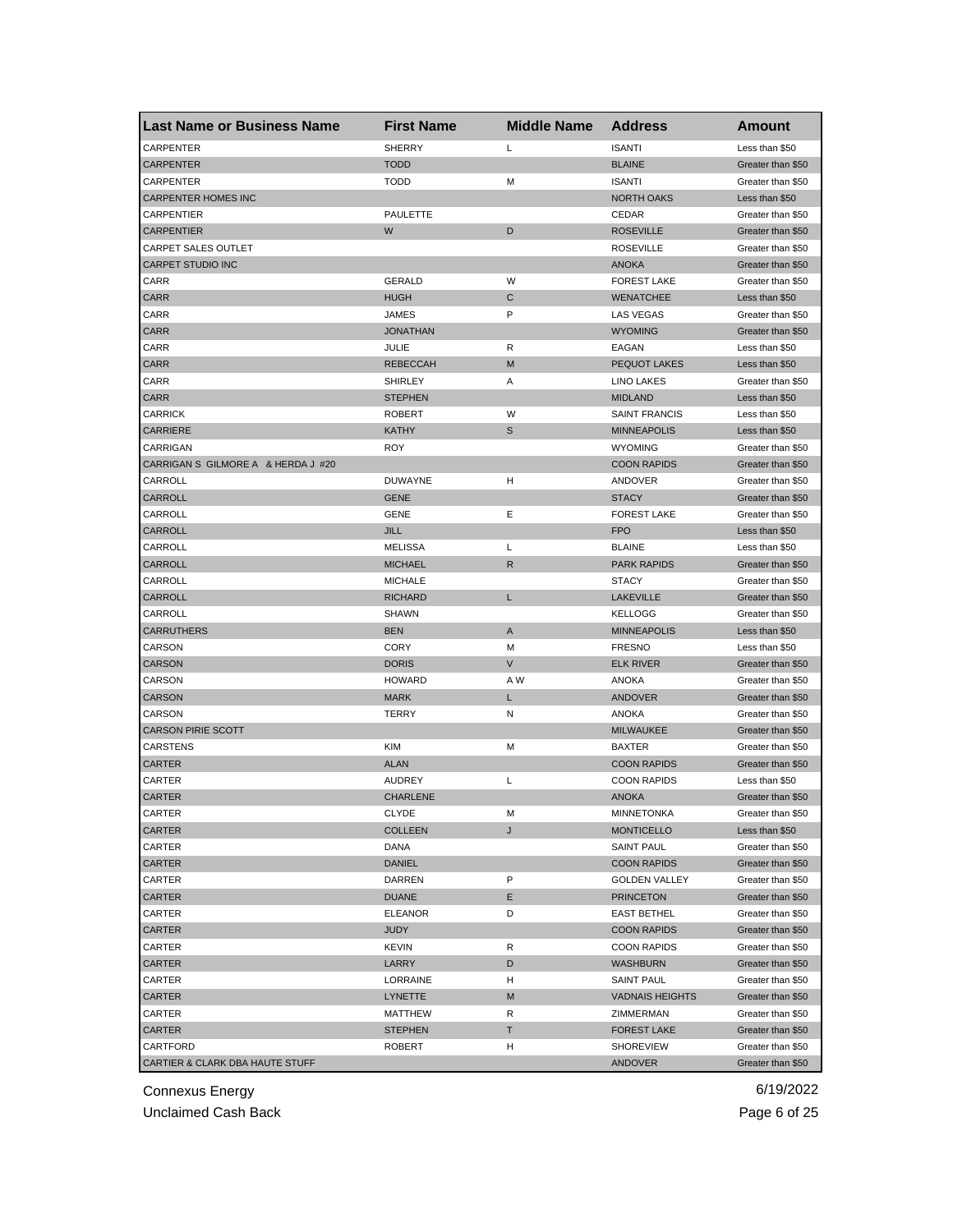| <b>Last Name or Business Name</b>      | <b>First Name</b> | <b>Middle Name</b> | <b>Address</b>               | Amount                              |
|----------------------------------------|-------------------|--------------------|------------------------------|-------------------------------------|
| <b>CARTON</b>                          | LOIS              | Е                  | ZIMMERMAN                    | Greater than \$50                   |
| <b>CARTWRIGHT</b>                      | <b>EVELYN</b>     | Ε                  | <b>ANOKA</b>                 | Greater than \$50                   |
| <b>CARTWRIGHT</b>                      | <b>GEORGE</b>     | В                  | <b>PRINCETON</b>             | Greater than \$50                   |
| <b>CARTWRIGHT</b>                      | LENAE             | Κ                  | <b>BLAINE</b>                | Greater than \$50                   |
| CARTWRIGHT R, JOHNSON T &              |                   |                    | <b>MINNEAPOLIS</b>           | Less than \$50                      |
| <b>CARUFEL</b>                         | <b>CATHIE</b>     | A                  | WHITE BEAR LAKE              | Greater than \$50                   |
| CARUFEL                                | <b>THOMAS</b>     |                    | <b>VADNAIS HEIGHTS</b>       | Greater than \$50                   |
| <b>CARVER</b>                          | <b>BENJAMIN</b>   | D                  | <b>STACY</b>                 | Less than \$50                      |
| CARVER                                 | KATHRYN           |                    | <b>MINNEAPOLIS</b>           | Greater than \$50                   |
| <b>CARY</b>                            | SHARON            | L                  | <b>BLAINE</b>                | Greater than \$50                   |
| CAS-LER                                | <b>HOMES</b>      |                    | SPRING LK PK                 | Greater than \$50                   |
| CASABLANCA COFFEE & TEA CO             |                   |                    | <b>ELK RIVER</b>             | Less than \$50                      |
| CASALE                                 | <b>DEANNA</b>     |                    | <b>MINNEAPOLIS</b>           | Less than \$50                      |
| CASALE                                 | <b>MICHAEL</b>    | A                  | WHITE BEAR LAKE              | Greater than \$50                   |
| CASBURNE                               | JULIUS            | Г                  | <b>NEW HOPE</b>              | Greater than \$50                   |
| CASE                                   | <b>CLIFFORD</b>   | R                  | <b>COON RAPIDS</b>           | Greater than \$50                   |
| CASE                                   | <b>EUGENE</b>     | Α                  | <b>SAINT CLOUD</b>           | Less than \$50                      |
| <b>CASEY</b>                           | <b>ANDREA</b>     | N                  | <b>COON RAPIDS</b>           | Less than \$50                      |
| CASEY                                  | CHAD              |                    | <b>BIG LAKE</b>              | Less than \$50                      |
| <b>CASEY</b>                           | <b>CHERIE</b>     | M                  | <b>COON RAPIDS</b>           | Less than \$50                      |
| CASEY                                  | DANIEL            | Е                  | ZIMMERMAN                    | Greater than \$50                   |
| <b>CASEY</b>                           | <b>DUANE</b>      |                    | <b>LENEXA</b>                | Greater than \$50                   |
| CASEY                                  | <b>JOHN</b>       | т                  | <b>STACY</b>                 | Greater than \$50                   |
| <b>CASEY</b>                           | JUNE              | M                  | <b>MINNEAPOLIS</b>           | Greater than \$50                   |
| CASEY                                  | PAUL              | Α                  | <b>ANOKA</b>                 | Less than \$50                      |
| <b>CASEY</b>                           | <b>THOMAS</b>     | M                  | <b>BETHEL</b>                | Greater than \$50                   |
| CASHIN                                 | JIM               | Г                  | <b>MCGREGOR</b>              | Less than \$50                      |
| <b>CASINO MARKETING SERVICES</b>       |                   |                    | <b>MINNEAPOLIS</b>           | Greater than \$50                   |
| CASPER                                 | JOSH              | G                  | WHITE BEAR LAKE              | Less than \$50                      |
| CASPER HARDWOOD FLOOR INC              |                   |                    | <b>BIG LAKE</b>              | Greater than \$50                   |
| CASPERSON                              | ERIC              | M                  | <b>RAMSEY</b>                | Greater than \$50                   |
| <b>CASSELL</b>                         | JAMES             | $\mathsf{C}$       | <b>RAMSEY</b>                | Greater than \$50                   |
| CASSENS                                | DARYL             | R                  | <b>MILACA</b>                | Greater than \$50                   |
| <b>CASSIDY</b>                         | <b>CARRIE</b>     | M                  | <b>COLUMBIA HEIGHTS</b>      | Less than \$50                      |
| <b>CASSIDY</b>                         | <b>VIVIENNE</b>   |                    | <b>RICHFIELD</b>             | Less than \$50                      |
| CASSIDY TURLEY AS REC TO RAMSEY SQUARE |                   |                    | <b>MINNEAPOLIS</b>           | Less than \$50                      |
| CASSON                                 | LARRY             | D                  | <b>COON RAPIDS</b>           | Greater than \$50                   |
| CASTELLANO                             | <b>JEANNE</b>     |                    | <b>BRANCH</b>                | Greater than \$50                   |
| CASTILLO                               | <b>MARJORIE</b>   |                    | <b>COON RAPIDS</b>           |                                     |
| <b>CASTILLO</b>                        | TIFFANY           |                    | <b>SHAKOPEE</b>              | Less than \$50<br>Less than \$50    |
|                                        |                   |                    |                              |                                     |
| CASTILLO                               | TIM               | J                  | <b>COON RAPIDS</b><br>CALHAN | Less than \$50<br>Greater than \$50 |
| <b>CASTLE</b>                          | CHARLES           |                    |                              |                                     |
| CASTLE                                 | DAVID             | J                  | <b>COON RAPIDS</b>           | Greater than \$50                   |
| <b>CASTLE</b>                          | <b>DONALD</b>     |                    | <b>BROOKLYN PARK</b>         | Greater than \$50                   |
| CASTLE CONSULTANTS                     |                   |                    | SAINT LOUIS PARK             | Greater than \$50                   |
| CASTLE CUSTOM CONSULTING               |                   |                    | <b>SAINT LOUIS PARK</b>      | Greater than \$50                   |
| CASTLE TOWERS INC                      |                   |                    | PLYMOUTH                     | Greater than \$50                   |
| CASTOE                                 | LAURIENE          | R                  | <b>SPOONER</b>               | Less than \$50                      |
| CASTONGAUY                             | HARRY             | P                  | WADENA                       | Greater than \$50                   |
| CASTRODALE                             | <b>KRIS</b>       | M                  | <b>COON RAPIDS</b>           | Greater than \$50                   |
| CASWELL                                | SHARI             | Е                  | <b>COON RAPIDS</b>           | Less than \$50                      |
| CATALYST PRINTING LLC                  |                   |                    | <b>COON RAPIDS</b>           | Less than \$50                      |
| CATALYTIC CONVERTER EXHAUST WAREHOUSE  |                   |                    | ELK RIVER                    | Less than \$50                      |
| CATAPANO                               | <b>SALVATORE</b>  | Α                  | <b>HAMEL</b>                 | Greater than \$50                   |
| CATER                                  | <b>FOREST</b>     | L                  | ANDOVER                      | Greater than \$50                   |
| CATO                                   | <b>NANCY</b>      | E                  | <b>ELK RIVER</b>             | Greater than \$50                   |

Unclaimed Cash Back **Page 7 of 25**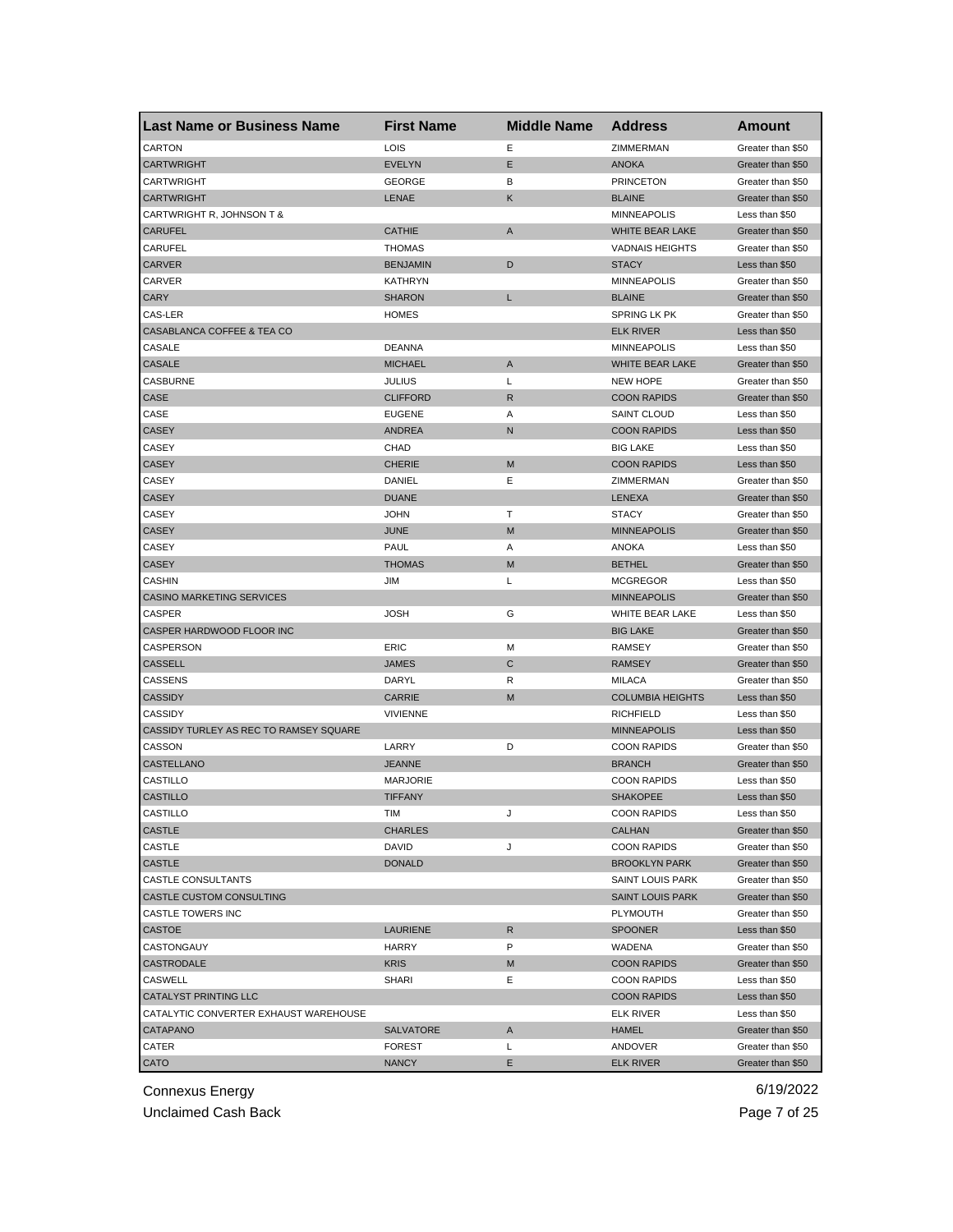| <b>Last Name or Business Name</b>                   | <b>First Name</b> | <b>Middle Name</b> | <b>Address</b>                           | <b>Amount</b>                       |
|-----------------------------------------------------|-------------------|--------------------|------------------------------------------|-------------------------------------|
| CAULEY                                              | <b>CLAUDIA</b>    | Α                  | <b>MORA</b>                              | Greater than \$50                   |
| <b>CAUOETTE</b>                                     | <b>MARK</b>       |                    | <b>MOUNDSVIEW</b>                        | Greater than \$50                   |
| CAVANAUGH                                           | <b>PATRICK</b>    | P                  | MAPLE GROVE                              | Greater than \$50                   |
| CAVANAUGH                                           | <b>WARREN</b>     |                    | <b>MERRIFIELD</b>                        | Less than \$50                      |
| CAVANNA                                             | <b>ROBERT</b>     | C                  | <b>MAPLE GROVE</b>                       | Greater than \$50                   |
| <b>CAVEGN</b>                                       | <b>TERRENCE</b>   | J                  | <b>MAPLEWOOD</b>                         | Greater than \$50                   |
| CAVERSON                                            | <b>BERT</b>       |                    | <b>ANOKA</b>                             | Greater than \$50                   |
| CAZA                                                | <b>TIM</b>        |                    | <b>COON RAPIDS</b>                       | Greater than \$50                   |
| CEASAR                                              | <b>SHANNA</b>     | M                  | <b>MINNEAPOLIS</b>                       | Less than \$50                      |
| <b>CEASON</b>                                       | <b>DAVE</b>       |                    | <b>ELK RIVER</b>                         | Less than \$50                      |
| CEBALLOS                                            | <b>MARILYN</b>    | N                  | MOUNDSVIEW                               | Greater than \$50                   |
| <b>CEBULA</b>                                       | <b>AUDRIE</b>     | B                  | <b>COON RAPIDS</b>                       | Greater than \$50                   |
| <b>CEDAR PETROLEUM</b>                              |                   |                    | <b>MINNEAPOLIS</b>                       | Less than \$50                      |
| <b>CEDAR PETROLEUM</b>                              |                   |                    | <b>MINNEAPOLIS</b>                       | Greater than \$50                   |
| CEDAR PETROLEUM DBA STOP SHOP # 9                   |                   |                    | <b>MINNEAPOLIS</b>                       | Greater than \$50                   |
| <b>CEDARVIEW HEATING &amp; COOLING</b>              |                   |                    | ANDOVER                                  | Greater than \$50                   |
| <b>CEGELSKE</b>                                     | <b>ELDON</b>      | L                  | <b>BOISE</b>                             | Greater than \$50                   |
| CEGLA                                               | CAROL             | A                  | <b>HARRIS</b>                            | Greater than \$50                   |
| CEGLA PAUL P J                                      |                   |                    | ANOKA                                    | Greater than \$50                   |
| <b>CELL</b>                                         | <b>GORDON</b>     |                    | <b>CAMBRIDGE</b>                         | Less than \$50                      |
| CELLETTE                                            | <b>GERARD</b>     | F                  | <b>SAINT PAUL</b>                        | Greater than \$50                   |
| <b>CELSKI</b>                                       | <b>PAUL</b>       | $\mathsf{R}$       | <b>HUGO</b>                              | Less than \$50                      |
| <b>CENCO PROP SHOPS</b>                             |                   |                    | ZIMMERMAN                                | Less than \$50                      |
| CENTENNIAL REAL ESTATE                              |                   |                    | <b>FOREST LAKE</b>                       | Less than \$50                      |
| CENTERVILLE CO*                                     |                   |                    | EAGAN                                    | Greater than \$50                   |
| CENTERVILLE FLORAL INC                              |                   |                    | <b>CENTERVILLE</b>                       | Greater than \$50                   |
| <b>CENTERVILLE LIQUORS</b>                          |                   |                    | CENTERVILLE                              | Greater than \$50                   |
| CENTERVILLE REDI-MIX INC                            |                   |                    | <b>HUGO</b>                              | Less than \$50                      |
| CENTRAL BANK                                        |                   |                    | <b>MINNETONKA</b>                        | Greater than \$50                   |
| <b>CENTRAL BANK</b>                                 |                   |                    | <b>MAPLE GROVE</b>                       | Less than \$50                      |
|                                                     |                   |                    |                                          |                                     |
| CENTRES CONSTRUCTION<br>CENTURY 21 CHRISTIAN REALTY |                   |                    | <b>BROOKFIELD</b><br><b>ELK RIVER</b>    | Greater than \$50<br>Less than \$50 |
|                                                     |                   |                    |                                          |                                     |
| CENTURY 21 KUETHER                                  |                   |                    | LINO LAKES                               | Greater than \$50                   |
| <b>CENTURY 21 LANG</b>                              |                   |                    | <b>COON RAPIDS</b><br><b>MINNEAPOLIS</b> | Greater than \$50                   |
| CEPEDA                                              | ALAN              |                    |                                          | Greater than \$50                   |
| <b>CERMAK</b>                                       | <b>WADE</b>       |                    | <b>BRECKENRIDGE</b>                      | Less than \$50                      |
| <b>CERNIK</b>                                       | DAVID             |                    | MAPLEWOOD                                | Greater than \$50                   |
| <b>CERNOHLAVEK</b>                                  | <b>RANDY</b>      |                    | <b>WALKER</b>                            | Greater than \$50                   |
| <b>CERNY</b>                                        | <b>FORREST</b>    | Ε                  | <b>SAINT PAUL</b>                        | Less than \$50                      |
| CERTIRESTORE OF ANOKA COUNTY                        |                   |                    | <b>ANDOVER</b>                           | Greater than \$50                   |
| CESSOP                                              | IED               |                    | <b>MINNEAPOLIS</b>                       | Less than \$50                      |
| <b>CHA</b>                                          | <b>SOO</b>        | <b>KON</b>         | <b>SAINT PAUL</b>                        | Greater than \$50                   |
| CHA                                                 | <b>TXIA</b>       |                    | <b>MINNEAPOLIS</b>                       | Greater than \$50                   |
| <b>CHABOT</b>                                       | DALE              | W                  | PILLAGER                                 | Less than \$50                      |
| <b>CHACICH</b>                                      | GINGER            | Г                  | <b>HAM LAKE</b>                          | Less than \$50                      |
| <b>CHADWICK</b>                                     | <b>CHRISTINE</b>  |                    | <b>COON RAPIDS</b>                       | Greater than \$50                   |
| <b>CHAFF LIQUORS INC</b>                            |                   |                    | <b>BROOKLYN PARK</b>                     | Greater than \$50                   |
| <b>CHAFFEE</b>                                      | <b>GUY</b>        | D                  | <b>BIG LAKE</b>                          | Less than \$50                      |
| CHAI                                                | WAYNE             | D                  | LEWISVILLE                               | Greater than \$50                   |
| <b>CHAIKA</b>                                       | <b>KENNETH</b>    | P.                 | <b>FOREST LAKE</b>                       | Greater than \$50                   |
| CHALEY                                              | м                 | <b>JOSEPH</b>      | <b>BETHEL</b>                            | Greater than \$50                   |
| CHALGRAN                                            | <b>STEVEN</b>     |                    | LOS GATOS                                | Greater than \$50                   |
| CHALSTROM                                           | DAVID             | J                  | <b>PRINCETON</b>                         | Less than \$50                      |
| <b>CHALUPSKY</b>                                    | <b>ARNOLD</b>     | в                  | <b>ISANTI</b>                            | Greater than \$50                   |
| CHAMBERLAIN                                         | TERRY             | LEE                | ZIMMERMAN                                | Greater than \$50                   |
| CHAMBERLANE                                         | <b>DOROTHY</b>    | A                  | <b>SUN CITY</b>                          | Greater than \$50                   |

Unclaimed Cash Back **Page 8 of 25**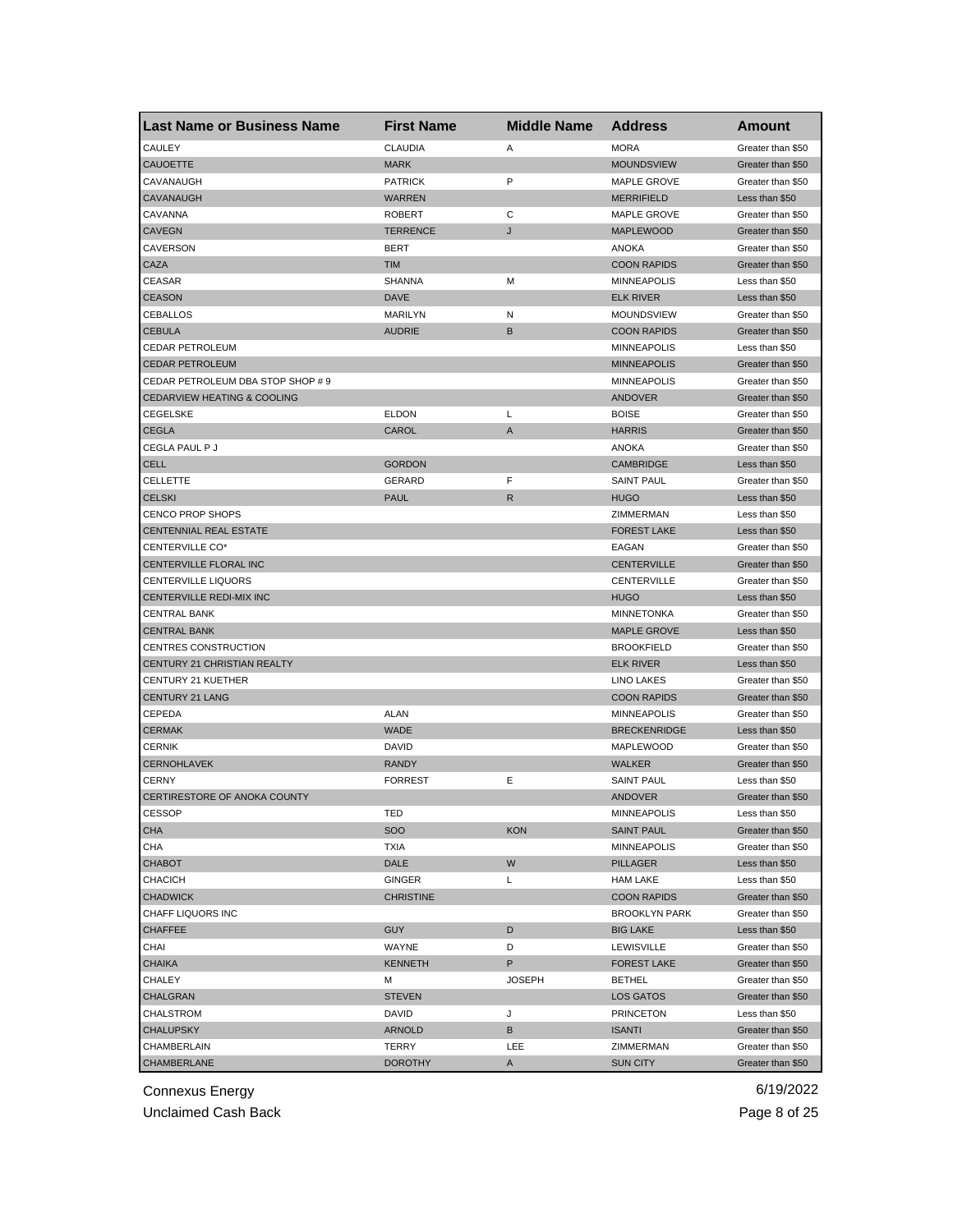| <b>Last Name or Business Name</b> | <b>First Name</b> | <b>Middle Name</b> | <b>Address</b>          | Amount            |
|-----------------------------------|-------------------|--------------------|-------------------------|-------------------|
| CHAMBERLIN                        | <b>DANIEL</b>     | Κ                  | <b>FOREST LAKE</b>      | Greater than \$50 |
| <b>CHAMBERLIN</b>                 | <b>LISA</b>       | A                  | <b>COLUMBIA HEIGHTS</b> | Greater than \$50 |
| CHAMBERLIN                        | PHIL              |                    | <b>RAMSEY</b>           | Less than \$50    |
| <b>CHAMBERS</b>                   | <b>DONALD</b>     | B                  | SOUTH SAINT PAUL        | Less than \$50    |
| <b>CHAMBERS</b>                   | <b>DONALD</b>     | J                  | SVEA                    | Greater than \$50 |
| <b>CHAMBERS</b>                   | <b>JONATHAN</b>   | L                  | <b>CAMBRIDGE</b>        | Greater than \$50 |
| <b>CHAMBERS</b>                   | <b>PAM</b>        |                    | DEER WOOD               | Less than \$50    |
| <b>CHAMBERS</b>                   | <b>RICHARD</b>    | Ε                  | ZIMMERMAN               | Greater than \$50 |
| <b>CHAMBERS</b>                   | <b>SHARI</b>      | S                  | <b>ISANTI</b>           | Greater than \$50 |
| <b>CHAMPAGNE</b>                  | <b>SHIRLEY</b>    | A                  | <b>BLAINE</b>           | Greater than \$50 |
| <b>CHAMPION</b>                   | <b>KEVIN</b>      |                    | <b>BLAINE</b>           | Greater than \$50 |
| <b>CHAN</b>                       | <b>CURT</b>       |                    | <b>COON RAPIDS</b>      | Greater than \$50 |
| <b>CHANCE</b>                     | BOB               | Κ                  | <b>SHAKOPEE</b>         | Greater than \$50 |
| <b>CHANDLER</b>                   | <b>DAVID</b>      | J                  | <b>COON RAPIDS</b>      | Less than \$50    |
| <b>CHANEY</b>                     | AARON             |                    | <b>EDEN PRAIRIE</b>     | Less than \$50    |
| <b>CHANEY</b>                     | <b>SHANE</b>      | J                  | <b>COON RAPIDS</b>      | Greater than \$50 |
| CHANG                             | DAE               | S                  | <b>BROOKLYN PARK</b>    | Greater than \$50 |
| <b>CHANG</b>                      | <b>VICHAI</b>     |                    | <b>MINNEAPOLIS</b>      | Less than \$50    |
| CHANTICLEAR PIZZA INC             |                   |                    | <b>BLAINE</b>           | Greater than \$50 |
| <b>CHAP</b>                       | <b>CORP</b>       |                    | <b>CIRCLE PINES</b>     | Greater than \$50 |
| <b>CHAPA</b>                      | DAVID             |                    | <b>COON RAPIDS</b>      | Greater than \$50 |
| <b>CHAPA</b>                      | <b>JOSE</b>       | L                  | <b>MAPLE GROVE</b>      | Greater than \$50 |
| CHAPEL                            | <b>DONNA</b>      | M                  | <b>BRAHAM</b>           | Greater than \$50 |
| <b>CHAPLIN</b>                    | <b>CRAIG</b>      | Α                  | <b>PIFFARD</b>          | Greater than \$50 |
| CHAPMAN                           | <b>AUDREY</b>     | V                  | <b>DAYTON</b>           | Less than \$50    |
| <b>CHAPMAN</b>                    | CHAD              |                    | <b>ANOKA</b>            | Less than \$50    |
| CHAPMAN                           | <b>CHERI</b>      |                    | <b>COON RAPIDS</b>      | Greater than \$50 |
| <b>CHAPMAN</b>                    | <b>CONNIE</b>     |                    | <b>MINNEAPOLIS</b>      | Greater than \$50 |
| CHAPMAN                           | CRAIG             | L                  | <b>COON RAPIDS</b>      | Greater than \$50 |
| <b>CHAPMAN</b>                    | DAVE              |                    | <b>ELK RIVER</b>        | Less than \$50    |
| CHAPMAN                           | <b>ISAAC</b>      |                    | <b>COON RAPIDS</b>      | Greater than \$50 |
| <b>CHAPMAN</b>                    | JUDI              |                    | <b>DAYTON</b>           | Greater than \$50 |
| CHAPMAN                           | <b>PATRICK</b>    | W                  | ANOKA                   | Less than \$50    |
| <b>CHAPMAN</b>                    | <b>ROBERT</b>     |                    | <b>GOLDEN VALLEY</b>    | Less than \$50    |
| CHAPMAN                           | STEPHANIE         | D                  | <b>SAINT CLOUD</b>      | Greater than \$50 |
| <b>CHAPMAN</b>                    | <b>TIM</b>        | R                  | <b>ANDOVER</b>          | Greater than \$50 |
| CHAPMAN                           | <b>VICTOR</b>     | W                  | <b>SOUTH HAVEN</b>      | Greater than \$50 |
| <b>CHAPMAN</b>                    | W                 | P                  | <b>BROOKLYN</b>         | Less than \$50    |
| <b>CHAPS</b>                      | <b>INC</b>        |                    | <b>EAST BETHEL</b>      | Greater than \$50 |
| <b>CHARAIS</b>                    | <b>PATRICK</b>    | D                  | <b>STACY</b>            | Greater than \$50 |
| CHARBONEAU                        | CAREY             |                    | SAINT PAUL              | Greater than \$50 |
| <b>CHAREST</b>                    | <b>THOMAS</b>     |                    | <b>RAMSEY</b>           | Greater than \$50 |
| <b>CHAREST</b>                    | TOM               |                    | RAMSEY                  | Greater than \$50 |
| <b>CHARLES</b>                    | JEAN              | н                  | <b>FARMINGTON</b>       | Greater than \$50 |
| <b>CHARLES</b>                    | <b>MICHAEL</b>    | J                  | <b>FOREST LAKE</b>      | Greater than \$50 |
| CHARLES RICHARD INC XX            |                   |                    | <b>EDEN PRAIRIE</b>     | Greater than \$50 |
| CHARLEY                           | <b>DOUGLAS</b>    |                    | <b>COON RAPIDS</b>      | Greater than \$50 |
| <b>CHARLTON</b>                   | ERIN              |                    | <b>DEER RIV</b>         | Less than \$50    |
| CHARLTON                          | RANDY             |                    | <b>GUYMON</b>           | Greater than \$50 |
| <b>CHARMING SHOPPS INC</b>        |                   |                    | <b>COLUMBUS</b>         | Greater than \$50 |
| CHARTRAND                         | JOEL              |                    | <b>STACY</b>            | Greater than \$50 |
|                                   |                   |                    |                         |                   |
| <b>CHASE</b>                      | KEITH             |                    | ZIMMERMAN               | Greater than \$50 |
| CHASE HOME MORTGAGE               |                   |                    | TAMPA                   | Greater than \$50 |
| CHATEAU CONST INC                 |                   |                    | <b>RAMSEY</b>           | Greater than \$50 |
| CHATLAIN                          | EDWARD            | С                  | <b>MINNEAPOLIS</b>      | Greater than \$50 |
| <b>CHATLAIN</b>                   | GARY              |                    | <b>COON RAPIDS</b>      | Greater than \$50 |

Unclaimed Cash Back **Page 9 of 25**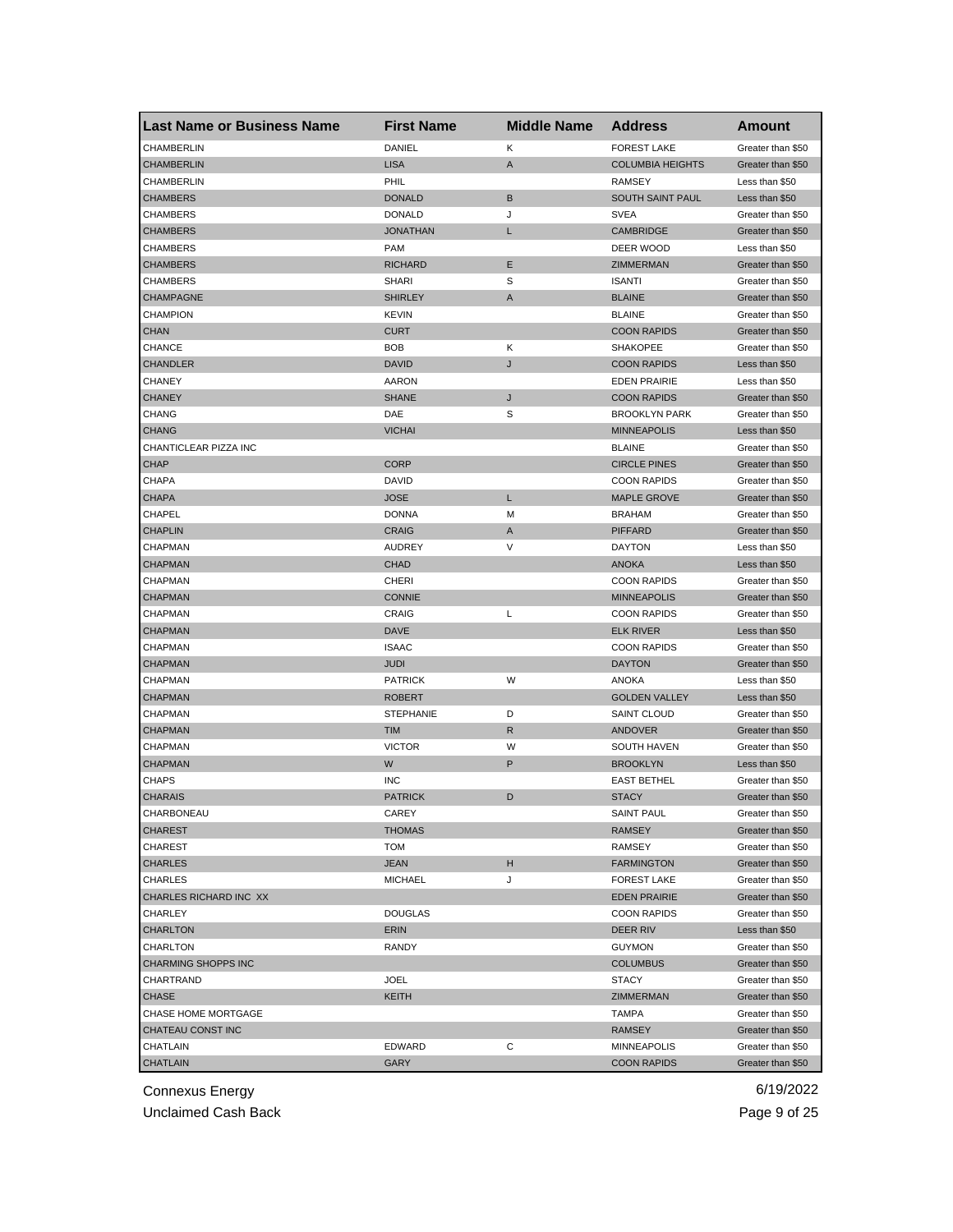| <b>Last Name or Business Name</b> | <b>First Name</b> | <b>Middle Name</b> | <b>Address</b>             | Amount            |
|-----------------------------------|-------------------|--------------------|----------------------------|-------------------|
| CHATT                             | WILLIAM           | C                  | <b>LINO LAKES</b>          | Greater than \$50 |
| <b>CHATTERTON</b>                 | <b>MICHAEL</b>    | J                  | <b>VADNAIS HEIGHTS</b>     | Greater than \$50 |
| CHATTIN                           | <b>JAMES</b>      | W                  | <b>COON RAPIDS</b>         | Greater than \$50 |
| <b>CHECKALSKI</b>                 | <b>DAVID</b>      | A                  | <b>FOREST LAKE</b>         | Greater than \$50 |
| CHEF SPACE INC                    |                   |                    | <b>MINNEAPOLIS</b>         | Greater than \$50 |
| <b>CHELBERG</b>                   | <b>DAVID</b>      | R                  | <b>MORA</b>                | Less than \$50    |
| CHELBERG                          | <b>JASON</b>      | W                  | <b>PRINCETON</b>           | Less than \$50    |
| <b>CHELIN</b>                     | <b>HELEN</b>      |                    | <b>MOORHEAD</b>            | Greater than \$50 |
| CHELIN                            | WAYNE             | М                  | CEDAR                      | Greater than \$50 |
| <b>CHELLIN</b>                    | <b>DANIEL</b>     |                    | <b>MINNEAPOLIS</b>         | Less than \$50    |
| <b>CHELSTROM</b>                  | <b>TIMOTHY</b>    | W                  | <b>WYOMING</b>             | Greater than \$50 |
| <b>CHEN</b>                       | <b>LICHEN</b>     |                    | <b>BLAINE</b>              | Greater than \$50 |
| <b>CHEN</b>                       | <b>XUEPING</b>    |                    | <b>MINNEAPOLIS</b>         | Less than \$50    |
| <b>CHENEY</b>                     | ADAM              | J                  | <b>BIG LAKE</b>            | Less than \$50    |
| <b>CHENEY</b>                     | <b>KEVIN</b>      | D                  | <b>INVER GROVE HEIGHTS</b> | Less than \$50    |
| <b>CHENEY</b>                     | <b>RANDI</b>      |                    | <b>BLAINE</b>              | Less than \$50    |
| <b>CHENEY</b>                     | <b>STEVEN</b>     | J                  | PLYMOUTH                   | Less than \$50    |
| <b>CHENOWETH</b>                  | <b>BERNARD</b>    | P                  | <b>RAMSEY</b>              | Greater than \$50 |
| <b>CHENOWETH</b>                  | GREGORY           | J                  | NORTH MYRTLE BEACH         | Less than \$50    |
| <b>CHERMAK</b>                    | <b>MICHAEL</b>    |                    | <b>CIRCLE PINES</b>        | Greater than \$50 |
| CHERMAK*                          | <b>JOE</b>        | J                  | <b>ISANTI</b>              | Greater than \$50 |
| <b>CHERNE</b>                     | <b>KEVIN</b>      |                    | <b>HAM LAKE</b>            | Greater than \$50 |
| <b>CHERNEY</b>                    | <b>GERALD</b>     | W                  | <b>WYOMING</b>             | Greater than \$50 |
| <b>CHERNIY</b>                    | <b>VASILIY</b>    |                    | <b>RAMSEY</b>              | Less than \$50    |
| CHERRY                            | <b>MARK</b>       | W                  | CENTERVILLE                | Greater than \$50 |
| <b>CHERVENY</b>                   | <b>JOSEPH</b>     | F                  | <b>VADNAIS HEIGHTS</b>     | Greater than \$50 |
| <b>CHERVENY</b>                   | <b>THOMAS</b>     | Ε                  | <b>SUN CITY</b>            | Less than \$50    |
| <b>CHESLER</b>                    | <b>CURT</b>       | Г                  | <b>RAMSEY</b>              | Less than \$50    |
| <b>CHESLER</b>                    | DAVID             | М                  | <b>MESA</b>                | Greater than \$50 |
| <b>CHESLEY</b>                    | <b>RANDALL</b>    | С                  | <b>FRIDLEY</b>             | Greater than \$50 |
| <b>CHESLEY</b>                    | <b>RANDY</b>      | С                  | <b>SPRING PARK</b>         | Less than \$50    |
| <b>CHESNESS</b>                   | <b>CURTIS</b>     |                    | <b>ANDOVER</b>             | Less than \$50    |
| <b>CHESSEY</b>                    | <b>GORDON</b>     | Г                  | <b>ISANTI</b>              | Less than \$50    |
| <b>CHEVRIER</b>                   | <b>ROBERT</b>     | W                  | <b>SOMERSET</b>            | Greater than \$50 |
| CHIARI                            | MABEL             | Κ                  | <b>SAINT FRANCIS</b>       | Greater than \$50 |
| <b>CHICQUE</b>                    |                   |                    | <b>ANDOVER</b>             | Greater than \$50 |
| CHIERELLO                         | <b>MICHAEL</b>    | J                  | <b>STACY</b>               | Greater than \$50 |
| CHIK'S AUTO SALES CHARLES WILBUR  |                   |                    | <b>HAM LAKE</b>            | Greater than \$50 |
| CHILDRENS REPLAY                  |                   |                    | <b>BLAINE</b>              | Greater than \$50 |
| <b>CHILGREN</b>                   | <b>DONALD</b>     | Г                  | <b>SAINT PAUL</b>          | Greater than \$50 |
| <b>CHILSON</b>                    | ARDETH            |                    | <b>COON RAPIDS</b>         | Less than \$50    |
| CHINA TOWN BUFFET INC             |                   |                    | <b>LEXINGTON</b>           | Greater than \$50 |
| <b>CHIODO</b>                     | <b>BILL</b>       |                    | <b>COON RAPIDS</b>         | Greater than \$50 |
| <b>CHIODO</b>                     | <b>DANIEL</b>     | C                  | <b>ELK RIVER</b>           | Greater than \$50 |
| <b>CHIODO</b>                     | JAMES             | GORDON             | <b>COON RAPIDS</b>         | Greater than \$50 |
| CHIROPRACTIC HEALTH SERVICE       |                   |                    | <b>MINNEAPOLIS</b>         | Less than \$50    |
| CHLEBECK                          | <b>BERNADETTE</b> |                    | <b>SHOREVIEW</b>           | Less than \$50    |
| <b>CHMIELEWSKI</b>                | <b>CLEMENT</b>    | G                  | <b>BLAINE</b>              | Less than \$50    |
| CHO-KNAZZE                        | OKHUI             |                    | <b>COON RAPIDS</b>         | Greater than \$50 |
| <b>CHOCK</b>                      | <b>KENNETH</b>    | R                  | <b>STILLWATER</b>          | Greater than \$50 |
| CHOCK                             | <b>RICHARD</b>    | W                  | <b>GRANTSBURG</b>          | Less than \$50    |
| CHOICE ONE CABINETS INC           |                   |                    | <b>LINO LAKES</b>          | Greater than \$50 |
| CHOLLETT                          | <b>MICHELLE</b>   |                    | MOUNDSVIEW                 | Greater than \$50 |
| <b>CHOQUETTE</b>                  | <b>ANNETTE</b>    | L                  | <b>MAPLE LAKE</b>          | Greater than \$50 |
| CHOUINARD                         | CORY              | P                  | ANOKA                      | Less than \$50    |
| CHOUINARD                         | <b>DONALD</b>     | J                  | <b>NAPLES</b>              | Greater than \$50 |
|                                   |                   |                    |                            |                   |

Unclaimed Cash Back **Page 10 of 25**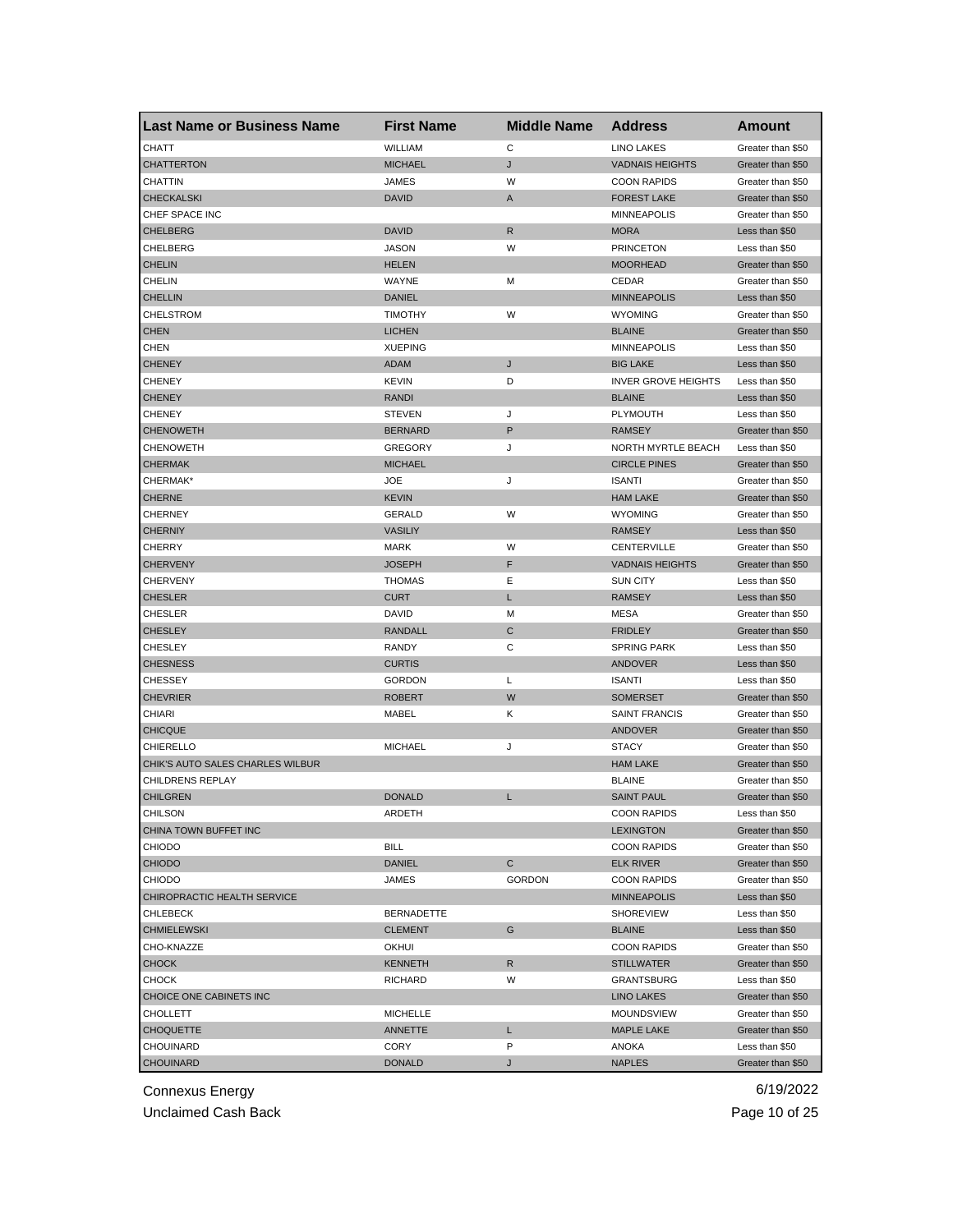| <b>Last Name or Business Name</b> | <b>First Name</b> | <b>Middle Name</b> | <b>Address</b>         | Amount            |
|-----------------------------------|-------------------|--------------------|------------------------|-------------------|
| CHOUINARD                         | <b>DOUGLAS</b>    | P                  | <b>ROGERS</b>          | Greater than \$50 |
| <b>CHOUINARD</b>                  | <b>JOANN</b>      | M                  | <b>FRIDLEY</b>         | Greater than \$50 |
| CHOUINARD                         | <b>KENNETH</b>    |                    | <b>FRIDLEY</b>         | Greater than \$50 |
| <b>CHOUINARD</b>                  | <b>MICHAEL</b>    |                    | <b>BLAINE</b>          | Less than \$50    |
| CHOUINARD                         | <b>SHIRLEY</b>    | Α                  | CEDAR                  | Greater than \$50 |
| <b>CHOUINARD</b>                  | <b>THOMAS</b>     | L                  | <b>LINDSTROM</b>       | Greater than \$50 |
| CHRETIEN                          | <b>EDWARD</b>     |                    | <b>GOLDEN VALLEY</b>   | Greater than \$50 |
| CHRIST                            | <b>NORMA</b>      |                    | <b>COON RAPIDS</b>     | Greater than \$50 |
| CHRIST                            | WILLIAM           | В                  | <b>BAGLEY</b>          | Greater than \$50 |
| CHRISTEN                          | <b>HEIDI</b>      | A                  | <b>BROOKLYN PK</b>     | Greater than \$50 |
| CHRISTEN                          | JEFFREY           | J                  | ELK RIVER              | Greater than \$50 |
| CHRISTEN                          | LEE               |                    | <b>MONTICELLO</b>      | Less than \$50    |
| CHRISTENSEN                       | <b>BARBARA</b>    |                    | <b>PRINCETON</b>       | Greater than \$50 |
| <b>CHRISTENSEN</b>                | <b>BRAD</b>       |                    | <b>COON RAPIDS</b>     | Greater than \$50 |
| CHRISTENSEN                       | <b>CHRISTINE</b>  | Ε                  | <b>BLAINE</b>          | Greater than \$50 |
| CHRISTENSEN                       | DALE              |                    | <b>FOREST LAKE</b>     | Greater than \$50 |
| CHRISTENSEN                       | DAN               |                    | <b>MINNEAPOLIS</b>     | Greater than \$50 |
| <b>CHRISTENSEN</b>                | <b>DAVID</b>      |                    | <b>BLAINE</b>          | Less than \$50    |
| CHRISTENSEN                       | G                 | <b>SCOTT</b>       | <b>WHITE BEAR LAKE</b> | Greater than \$50 |
| <b>CHRISTENSEN</b>                | <b>GENE</b>       | Κ                  | <b>MOUNDSVIEW</b>      | Greater than \$50 |
| CHRISTENSEN                       | <b>JERRY</b>      |                    | <b>ANOKA</b>           | Greater than \$50 |
| <b>CHRISTENSEN</b>                | <b>JOANNE</b>     | B                  | <b>BROOKLYN CENTER</b> | Greater than \$50 |
| CHRISTENSEN                       | <b>JOSEPH</b>     |                    | <b>COON RAPIDS</b>     | Greater than \$50 |
| CHRISTENSEN                       | <b>JOY</b>        | $\mathsf{A}$       | <b>BLAINE</b>          | Greater than \$50 |
| CHRISTENSEN                       | LELAND            |                    | <b>BLAINE</b>          | Greater than \$50 |
| CHRISTENSEN                       | <b>MARGARET</b>   | N                  | <b>CHISAGO CITY</b>    | Less than \$50    |
| CHRISTENSEN                       | MARK              |                    | <b>WYOMING</b>         | Greater than \$50 |
| <b>CHRISTENSEN</b>                | <b>MARYETTA</b>   |                    | <b>SAINT PAUL</b>      | Less than \$50    |
| CHRISTENSEN                       | <b>MICHAEL</b>    | L                  | ZIMMERMAN              | Less than \$50    |
| CHRISTENSEN                       | <b>PAUL</b>       | $\mathsf{C}$       | ALEXANDRIA             | Greater than \$50 |
| CHRISTENSEN                       | RICHARD           | Α                  | <b>FOREST LAKE</b>     | Greater than \$50 |
| CHRISTENSEN                       | <b>RICHARD</b>    | Г                  | <b>FRIDLEY</b>         | Greater than \$50 |
| CHRISTENSEN                       | <b>RUSSELL</b>    |                    | SAINT CLOUD            | Greater than \$50 |
| <b>CHRISTENSEN</b>                | <b>STEVEN</b>     | D                  | <b>ELK RIVER</b>       | Greater than \$50 |
| CHRISTENSEN                       | TAMMI             | Α                  | <b>BLAINE</b>          | Greater than \$50 |
| <b>CHRISTENSEN</b>                | <b>TODD</b>       | A                  | <b>HAM LAKE</b>        | Greater than \$50 |
| CHRISTENSEN                       | <b>VIRGIL</b>     | J                  | <b>BLAINE</b>          | Greater than \$50 |
| CHRISTENSEN CONTRACTING INC       |                   |                    | <b>MINNEAPOLIS</b>     | Greater than \$50 |
| CHRISTENSON                       | <b>BRADY</b>      |                    | <b>COON RAPIDS</b>     | Less than \$50    |
| CHRISTENSON                       | <b>CHERYL</b>     | <b>LYNN</b>        | <b>CAMBRIDGE</b>       | Greater than \$50 |
| CHRISTENSON                       | DARLENE           | F                  | <b>FRIDLEY</b>         | Greater than \$50 |
| <b>CHRISTENSON</b>                | <b>DEBBIE</b>     | R                  | <b>CIRCLE PINES</b>    | Greater than \$50 |
| <b>CHRISTENSON</b>                | JAMES             | R                  | <b>COON RAPIDS</b>     | Greater than \$50 |
| CHRISTENSON                       | JANET             | Κ                  | <b>COON RAPIDS</b>     | Greater than \$50 |
| CHRISTENSON                       | JANIE             | М                  | <b>HAM LAKE</b>        | Less than \$50    |
| <b>CHRISTENSON</b>                | <b>JUSTIN</b>     |                    | <b>FRIDLEY</b>         | Less than \$50    |
| CHRISTENSON                       | <b>MARVIN</b>     | Ε                  | <b>BROOKLYN CENTER</b> | Less than \$50    |
| <b>CHRISTENSON</b>                | <b>NANCY</b>      | L.                 | <b>ISANTI</b>          | Greater than \$50 |
| CHRISTENSON                       | ROGER             | С                  | <b>MONTICELLO</b>      | Less than \$50    |
| <b>CHRISTENSON</b>                | <b>STEVE</b>      | M                  | <b>BROOKLYN PARK</b>   | Greater than \$50 |
| CHRISTIAN                         | BEN               | P                  | <b>ELK RIVER</b>       | Less than \$50    |
| <b>CHRISTIAN</b>                  | <b>CAMERON</b>    | L                  | <b>BLAINE</b>          | Less than \$50    |
| CHRISTIAN                         | SANDY             | J                  | <b>COON RAPIDS</b>     | Greater than \$50 |
| CHRISTIAN BLDRS INC               |                   |                    | <b>ROGERS</b>          | Greater than \$50 |
| CHRISTIAN DOLLAR PLUS LLC         |                   |                    | ANOKA                  | Less than \$50    |
| <b>CHRISTIANS</b>                 | <b>KENNETH</b>    |                    | <b>MINNEAPOLIS</b>     | Greater than \$50 |
|                                   |                   |                    |                        |                   |

Unclaimed Cash Back **Page 11 of 25**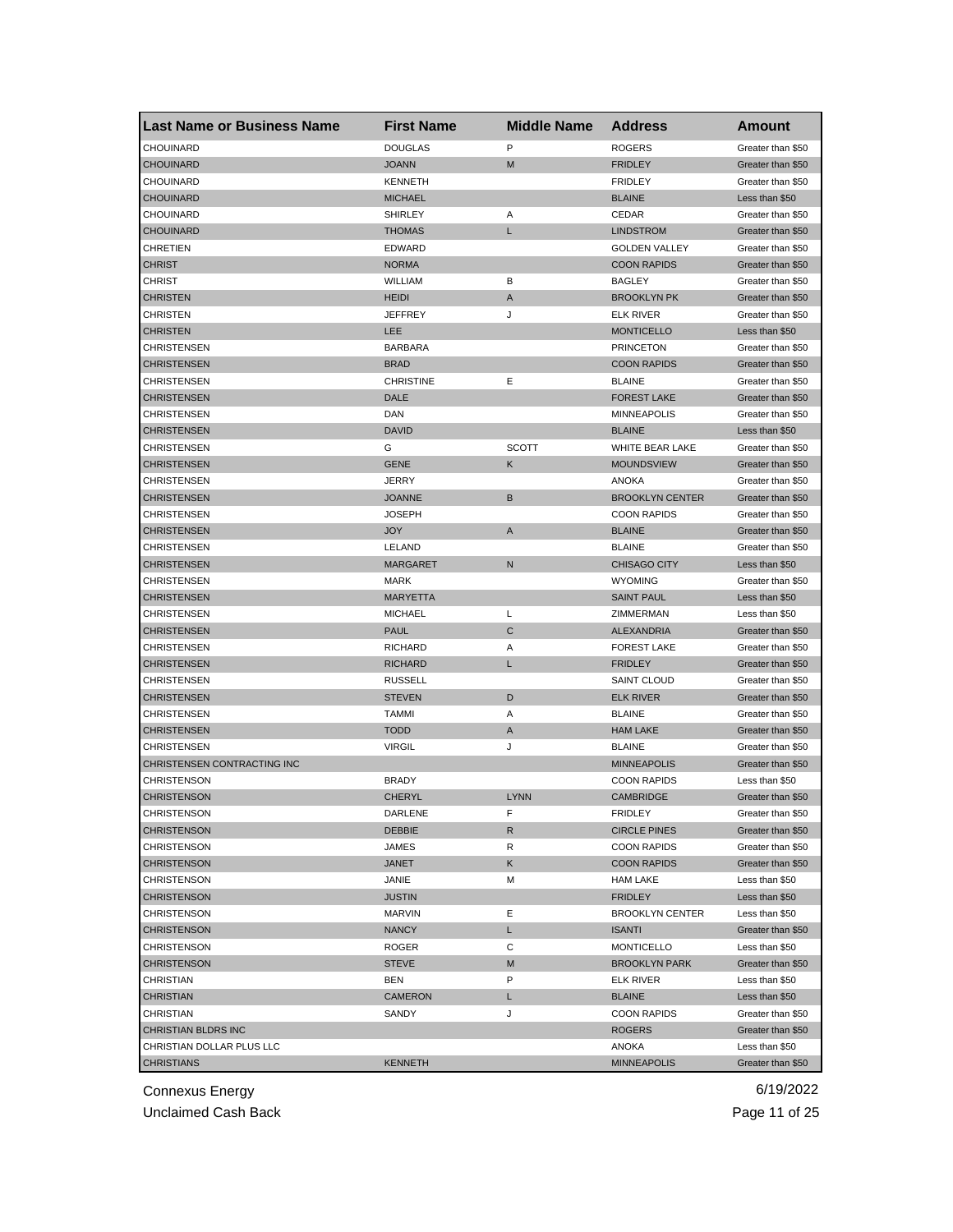| <b>Last Name or Business Name</b>           | <b>First Name</b> | <b>Middle Name</b> | <b>Address</b>       | Amount            |
|---------------------------------------------|-------------------|--------------------|----------------------|-------------------|
| <b>CHRISTIANSEN</b>                         | <b>MERRILL</b>    |                    | <b>ISANTI</b>        | Greater than \$50 |
| <b>CHRISTIANSON</b>                         | <b>ARNOLD</b>     | B                  | <b>BLAINE</b>        | Greater than \$50 |
| CHRISTIANSON                                | <b>BRUCE</b>      |                    | <b>WYOMING</b>       | Greater than \$50 |
| <b>CHRISTIANSON</b>                         | <b>CURTIS</b>     | $\mathbf C$        | <b>SAINT PAUL</b>    | Greater than \$50 |
| <b>CHRISTIANSON</b>                         | <b>DONNA</b>      |                    | <b>COON RAPIDS</b>   | Greater than \$50 |
| <b>CHRISTIANSON</b>                         | <b>HOWARD</b>     |                    | <b>SAINT PAUL</b>    | Less than \$50    |
| CHRISTIANSON                                | JASON             | Г                  | <b>SAINT PAUL</b>    | Less than \$50    |
| <b>CHRISTIANSON</b>                         | <b>JASON</b>      | W                  | <b>ELK RIVER</b>     | Greater than \$50 |
| CHRISTIANSON                                | <b>JEFFREY</b>    | т                  | <b>SAINT MICHAEL</b> | Less than \$50    |
| <b>CHRISTIANSON</b>                         | <b>JESSICA</b>    | т                  | <b>MINNEAPOLIS</b>   | Less than \$50    |
| CHRISTIANSON                                | MARK              | Α                  | <b>HAM LAKE</b>      | Greater than \$50 |
| <b>CHRISTIANSON</b>                         | <b>MARTY</b>      | L                  | <b>STILLWATER</b>    | Greater than \$50 |
| <b>CHRISTIANSON</b>                         | MEL               | т                  | <b>ELK RIVER</b>     | Less than \$50    |
| <b>CHRISTIANSON</b>                         | <b>MICHAEL</b>    |                    | <b>ROGERS</b>        | Greater than \$50 |
| CHRISTIANSON                                | <b>SUSAN</b>      | Κ                  | <b>ELK RIVER</b>     | Greater than \$50 |
| & LASKA ANNETT<br><b>CHRISTIANSON SCOTT</b> |                   |                    | <b>BLAINE</b>        | Greater than \$50 |
| <b>CHRISTISON</b>                           | <b>SCOTT</b>      | N                  | <b>FERGUS FALLS</b>  | Less than \$50    |
| <b>CHRISTOFFERSON</b>                       | <b>MARK</b>       | Ε                  | <b>ANDOVER</b>       | Greater than \$50 |
| <b>CHRISTOPHER</b>                          | <b>DONALD</b>     | L                  | REXBURG              | Greater than \$50 |
| <b>CHRISTOPHER</b>                          | <b>JAMES</b>      | Ε                  | <b>MINNEAPOLIS</b>   | Greater than \$50 |
| <b>CHRISTOPHER</b>                          | <b>JOHN</b>       | С                  | SANTA ANA            | Greater than \$50 |
| <b>CHRISTOPHERSON</b>                       | <b>CECILIA</b>    | M.                 | <b>BRAINERD</b>      | Less than \$50    |
| <b>CHRISTOPHERSON</b>                       | <b>DAWN</b>       |                    | <b>LINDSTROM</b>     | Greater than \$50 |
| <b>CHRISTOPHERSON</b>                       | <b>DONALD</b>     |                    | <b>ASHEVILLE</b>     | Greater than \$50 |
| <b>CHRISTOPHERSON</b>                       | <b>HOWARD</b>     |                    | <b>COON RAPIDS</b>   |                   |
|                                             |                   |                    |                      | Greater than \$50 |
| <b>CHRISTOPHERSON</b>                       | <b>MELVIN</b>     |                    | <b>BIG LAKE</b>      | Greater than \$50 |
| <b>CHRISTOPHERSON</b>                       | <b>STEVEN</b>     |                    | <b>LINDSTROM</b>     | Less than \$50    |
| <b>CHRISTY</b>                              | <b>DONALD</b>     | W                  | <b>SHEVLIN</b>       | Greater than \$50 |
| <b>CHRISTY</b>                              | <b>EDWARD</b>     |                    | PLYMOUTH             | Greater than \$50 |
| <b>CHRISTY</b>                              | <b>EDWARD</b>     | Ε                  | <b>WYOMING</b>       | Greater than \$50 |
| <b>CHRISTY</b>                              | <b>ELISA</b>      | Α                  | APPLE VALLEY         | Greater than \$50 |
| <b>CHRISTY</b>                              | <b>KEVIN</b>      | $\mathsf{R}$       | <b>SAUK RAPIDS</b>   | Less than \$50    |
| CHRISTY                                     | KEVIN             | R                  | DENT                 | Less than \$50    |
| <b>CHRYSLER</b>                             | <b>FIRST</b>      |                    | <b>MINNEAPOLIS</b>   | Greater than \$50 |
| <b>CHRYSLER</b>                             | GARY              | в                  | <b>BROOKLYN PARK</b> | Greater than \$50 |
| <b>CHRYST</b>                               | <b>JOSEPH</b>     | R                  | PLYMOUTH             | Less than \$50    |
| <b>CHRYST</b>                               | <b>ROBERT</b>     | J                  | HAYWARD              | Greater than \$50 |
| <b>CHUBA</b>                                | <b>STEVEN</b>     | A                  | <b>ANDOVER</b>       | Greater than \$50 |
| CHUINARD                                    | JUSTIN            | Α                  | <b>BLAINE</b>        | Less than \$50    |
| <b>CHUINARD</b>                             | <b>PATRICK</b>    | M                  | <b>LAKEVILLE</b>     | Less than \$50    |
| CHUINARD                                    | TERRY             |                    | <b>BLAINE</b>        | Greater than \$50 |
| <b>CHUNG</b>                                | PHUONG            |                    | LITTLE CANADA        | Less than \$50    |
| CHURA                                       | RANDELL           | М                  | <b>MINNEAPOLIS</b>   | Greater than \$50 |
| <b>CHURCH</b>                               | JAMES             |                    | MARINE ON ST CROIX   | Greater than \$50 |
| <b>CHURCH</b>                               | RALPH             |                    | ANDOVER              | Greater than \$50 |
| <b>CHURCHILL</b>                            | <b>BRUCE</b>      | J                  | CEDAR                | Less than \$50    |
| <b>CHURCHILL</b>                            | <b>DONALD</b>     | W                  | <b>WEST FARGO</b>    | Greater than \$50 |
| <b>CHURCHILL</b>                            | JULIE             | A                  | <b>COON RAPIDS</b>   | Greater than \$50 |
| CHURCHILL                                   | JULIE             | Α                  | <b>COON RAPIDS</b>   | Greater than \$50 |
| <b>CHURCHILL</b>                            | <b>TONY</b>       | R                  | <b>BLOOMINGTON</b>   | Greater than \$50 |
| <b>CHURNESS</b>                             | MARLO             | J                  | <b>HAM LAKE</b>      | Greater than \$50 |
| <b>CIACIURA</b>                             | <b>ROBERT</b>     | L                  | <b>SAINT PAUL</b>    | Greater than \$50 |
| <b>CICH</b>                                 | JOYCE             | Ε                  | TAMPA                | Greater than \$50 |
| <b>CICH</b>                                 | KENT              | J                  | <b>BLAINE</b>        | Less than \$50    |
| <b>CICH</b>                                 | STEVEN            | R                  | <b>ELK RIVER</b>     | Greater than \$50 |
| <b>CICHOSKI</b>                             | <b>JOELLEN</b>    |                    | <b>COON RAPIDS</b>   | Greater than \$50 |

Unclaimed Cash Back **Page 12 of 25**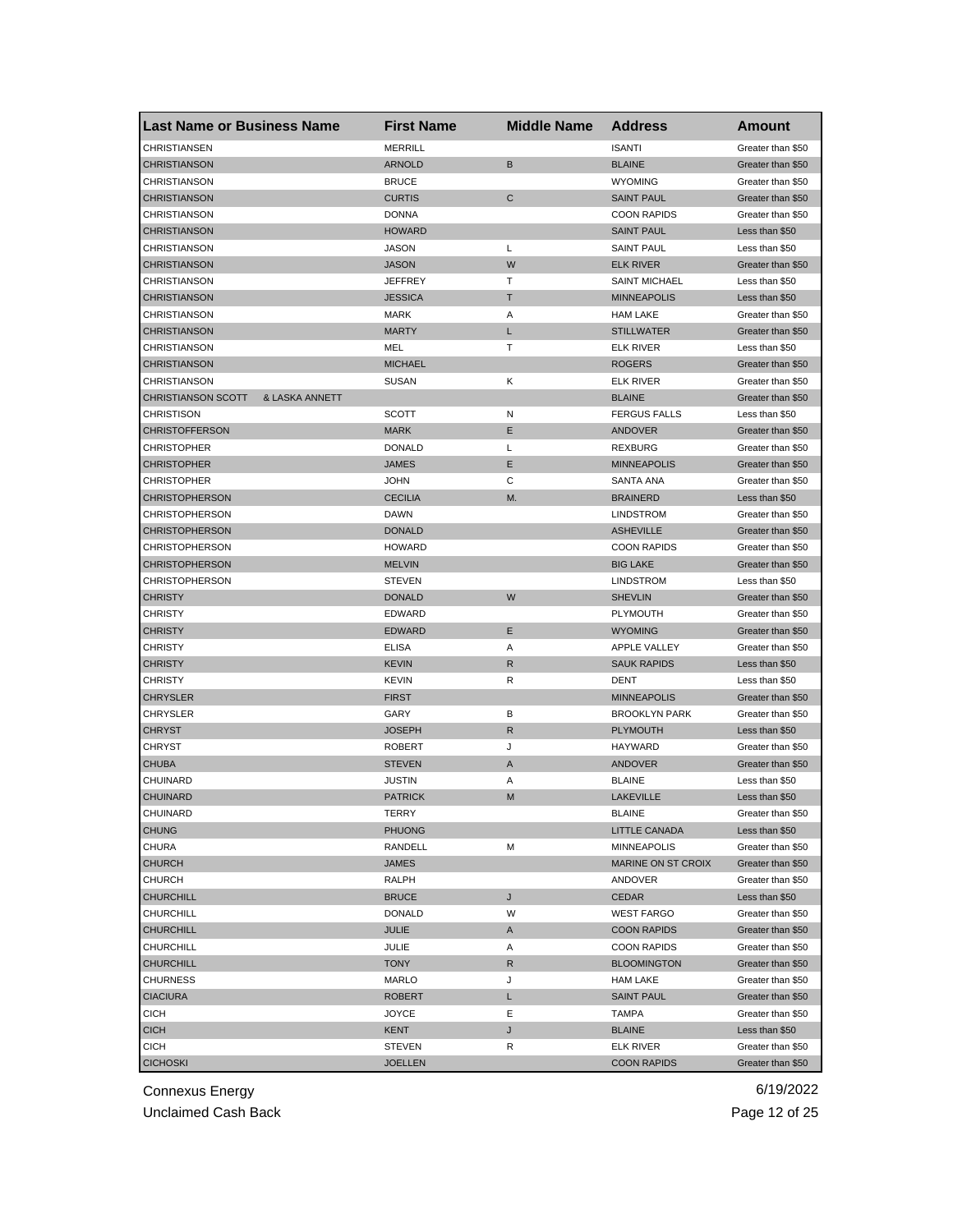| <b>Last Name or Business Name</b>      | <b>First Name</b>           | <b>Middle Name</b> | <b>Address</b>                       | <b>Amount</b>                          |
|----------------------------------------|-----------------------------|--------------------|--------------------------------------|----------------------------------------|
| <b>CICHOSKI</b>                        | <b>THOMAS</b>               | B                  | <b>COON RAPIDS</b>                   | Greater than \$50                      |
| <b>CICHY</b>                           | <b>DAVID</b>                |                    | <b>BROOKLYN PARK</b>                 | Greater than \$50                      |
| CICHY DAVID K, DENNIS P & MURDEN DONNA |                             |                    | <b>COON RAPIDS</b>                   | Less than \$50                         |
| <b>CIECMIEROWSKI</b>                   | <b>CRAIG</b>                | $\mathbb S$        | <b>ROSEVILLE</b>                     | Greater than \$50                      |
| <b>CIESINSKI</b>                       | <b>LISA</b>                 | Κ                  | <b>MINNEAPOLIS</b>                   | Greater than \$50                      |
| <b>CILEK</b>                           | <b>FRED</b>                 | J                  | <b>BLAINE</b>                        | Greater than \$50                      |
| <b>CINCOSKI</b>                        | DANIEL                      | т                  | PLYMOUTH                             | Greater than \$50                      |
| <b>CINCOTTA</b>                        | <b>THOMAS</b>               | C                  | <b>STILLWATER</b>                    | Greater than \$50                      |
| CINDYS PET PALACE                      |                             |                    | ZIMMERMAN                            | Less than \$50                         |
| <b>CINEMA</b>                          | <b>ENTERTAINMENT</b>        |                    | <b>SAINT CLOUD</b>                   | Greater than \$50                      |
| <b>CINGULAR WIRELESS</b>               |                             |                    | <b>COLUMBUS</b>                      | Less than \$50                         |
| <b>CIPALA</b>                          | <b>ELMER</b>                | A                  | <b>SARTELL</b>                       | Greater than \$50                      |
| <b>CIRCLE PINES INVESTMENT</b>         |                             |                    | <b>MINNEAPOLIS</b>                   | Greater than \$50                      |
| <b>CIRCUS TENT PRODUCTIONS</b>         |                             |                    | <b>SAINT PAUL</b>                    | Less than \$50                         |
| <b>CISEWSKI</b>                        | Α                           | Α                  | <b>ROCHESTER</b>                     | Greater than \$50                      |
| <b>CISEWSKI</b>                        | <b>PAUL</b>                 | W                  | <b>MINNEAPOLIS</b>                   | Greater than \$50                      |
| CITADEL RESTORATION & REPAIR INC       |                             |                    | NORTH SAINT PAUL                     | Greater than \$50                      |
| CITI MPLS PARTNERS IV                  |                             |                    | <b>COON RAPIDS</b>                   | Greater than \$50                      |
| CITI MPLS PARTNERS V                   |                             |                    | <b>COON RAPIDS</b>                   | Greater than \$50                      |
| <b>CITICORP MTG INC</b>                |                             |                    | <b>SAINT LOUIS</b>                   | Less than \$50                         |
| CITY WIDE GARAGE DOOR CO               |                             |                    | <b>BLAINE</b>                        | Greater than \$50                      |
| <b>CITYSIDE</b>                        | <b>FURNITURE</b>            | <b>SALES</b>       | <b>ANOKA</b>                         | Greater than \$50                      |
| <b>CITYSIDE</b>                        | <b>SAVINGS</b>              |                    | <b>EDEN PRAIRIE</b>                  | Greater than \$50                      |
| CJ NORDIN INC DBA VOLUME LIQ SUP OF E  |                             |                    | <b>CEDAR</b>                         | Greater than \$50                      |
| CLAASSEN                               | <b>GEORGE</b>               |                    | <b>PRINCETON</b>                     | Greater than \$50                      |
| <b>CLACK</b>                           | <b>PATRICIA</b>             |                    | <b>FRIDLEY</b>                       | Less than \$50                         |
| <b>CLAFLIN</b>                         | <b>JESSICA</b>              | М                  | <b>HAM LAKE</b>                      | Less than \$50                         |
| <b>CLAFLIN</b>                         | <b>JOEL</b>                 | M                  | <b>COON RAPIDS</b>                   | Greater than \$50                      |
| <b>CLAFLIN</b>                         | <b>LYNN</b>                 | Α                  | <b>MINNEAPOLIS</b>                   | Less than \$50                         |
| <b>CLAFLIN</b>                         | <b>SHANE</b>                |                    | <b>HOPKINS</b>                       | Greater than \$50                      |
| <b>CLAIREMONT</b>                      | JAMES                       |                    | <b>NEW BRIGHTON</b>                  | Greater than \$50                      |
| <b>CLAIRMONT</b>                       | <b>ROSE</b>                 | M                  | <b>LEXINGTON</b>                     | Greater than \$50                      |
| <b>CLANCY</b>                          | <b>TIMOTHY</b>              | C                  |                                      |                                        |
| <b>CLAPP</b>                           | <b>GARY</b>                 | C                  | <b>MOUNDSVIEW</b><br><b>HINCKLEY</b> | Less than \$50<br>Greater than \$50    |
| CLAREMONT PINES CONDO ASSOC            |                             |                    |                                      |                                        |
|                                        |                             | L                  | <b>GOLDEN VALLEY</b>                 | Greater than \$50<br>Greater than \$50 |
| <b>CLARIN</b>                          | <b>KRIS</b><br><b>ALEXA</b> |                    | <b>COON RAPIDS</b>                   | Less than \$50                         |
| <b>CLARK</b>                           |                             |                    | <b>BIG LAKE</b>                      |                                        |
| <b>CLARK</b>                           | AMY                         | M                  | <b>BIG LAKE</b>                      | Greater than \$50                      |
| <b>CLARK</b>                           | ANNA                        | Α                  | <b>ANOKA</b>                         | Less than \$50                         |
| <b>CLARK</b>                           | <b>BLANCH</b>               | Е                  | <b>BROOKLYN PARK</b>                 | Greater than \$50                      |
| CLARK                                  | CASSANDRA                   |                    | ANOKA                                | Less than \$50                         |
| <b>CLARK</b>                           | <b>COLLEEN</b>              | С                  | CAMBRIDGE                            | Greater than \$50                      |
| CLARK                                  | <b>CYNTHIA</b>              | J                  | <b>COON RAPIDS</b>                   | Greater than \$50                      |
| <b>CLARK</b>                           | DONALD                      | J                  | <b>BILLINGS</b>                      | Greater than \$50                      |
| CLARK                                  | <b>DORIS</b>                |                    | <b>HAM LAKE</b>                      | Greater than \$50                      |
| <b>CLARK</b>                           | <b>DOUGLAS</b>              | J                  | <b>FOREST LAKE</b>                   | Less than \$50                         |
| <b>CLARK</b>                           | <b>DOUGLAS</b>              | L                  | OAKDALE                              | Greater than \$50                      |
| <b>CLARK</b>                           | <b>FLOYD</b>                | Е                  | CAMBRIDGE                            | Greater than \$50                      |
| CLARK                                  | <b>GREGORY</b>              | J                  | <b>MINNEAPOLIS</b>                   | Greater than \$50                      |
| <b>CLARK</b>                           | <b>JENNY</b>                | L                  | <b>PALM HARBOR</b>                   | Greater than \$50                      |
| <b>CLARK</b>                           | JULIE                       | Α                  | <b>COON RAPIDS</b>                   | Greater than \$50                      |
| <b>CLARK</b>                           | LESLEE                      | D                  | CAMBRIDGE                            | Greater than \$50                      |
| CLARK                                  | PERRY                       | D                  | ALBUQUERQUE                          | Greater than \$50                      |
| <b>CLARK</b>                           | <b>RODNEY</b>               | M                  | <b>MORA</b>                          | Less than \$50                         |
| CLARK                                  | <b>RONALD</b>               | J                  | <b>BLAINE</b>                        | Greater than \$50                      |
| <b>CLARK</b>                           | <b>RONALD</b>               | L                  | <b>VERMILLION</b>                    | Greater than \$50                      |

Unclaimed Cash Back **Page 13 of 25**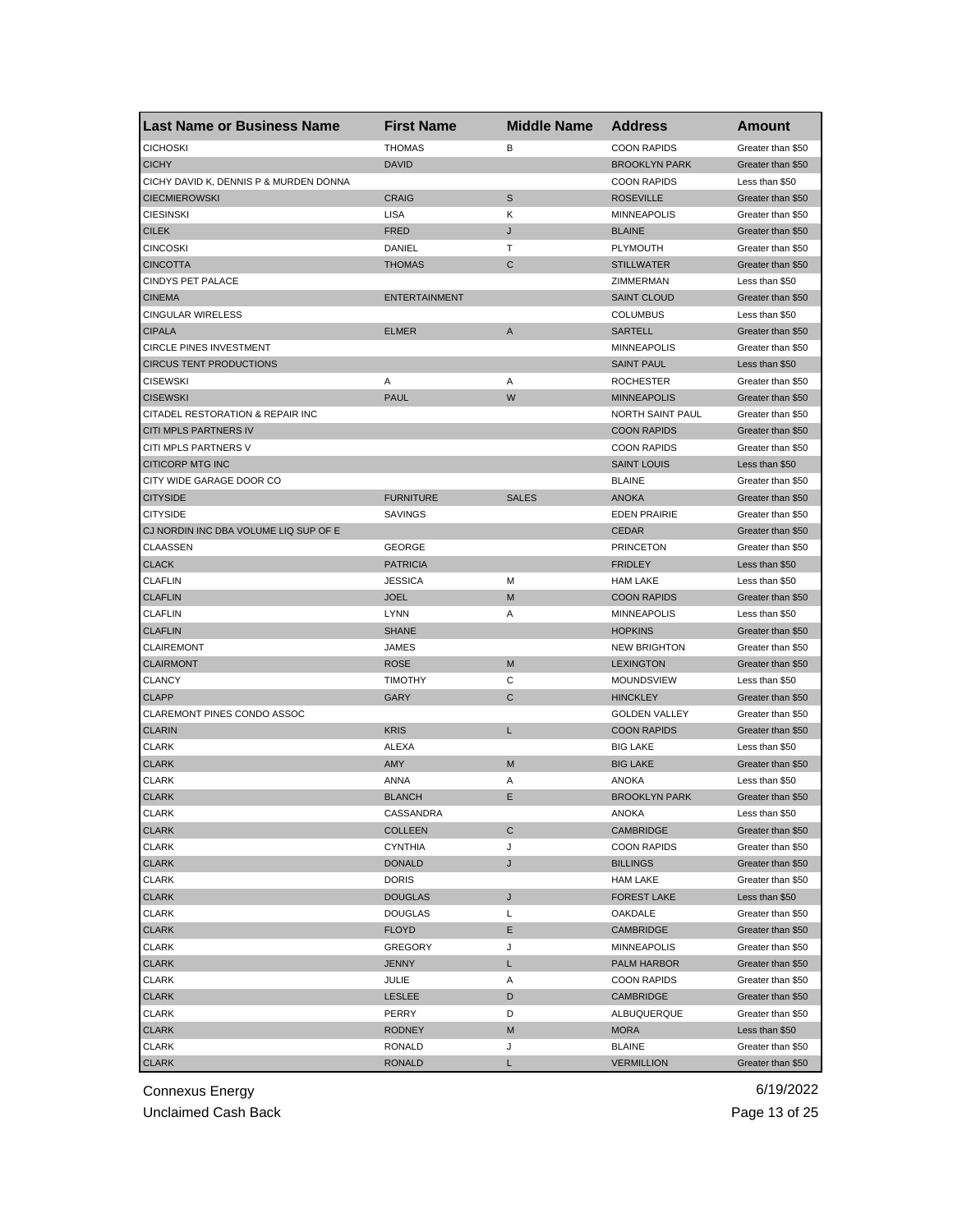| <b>Last Name or Business Name</b>      | <b>First Name</b> | <b>Middle Name</b> | <b>Address</b>         | <b>Amount</b>     |
|----------------------------------------|-------------------|--------------------|------------------------|-------------------|
| <b>CLARK</b>                           | <b>SCOTT</b>      |                    | <b>BLAINE</b>          | Less than \$50    |
| <b>CLARK</b>                           | <b>THOMAS</b>     | J                  | <b>CAMBRIDGE</b>       | Greater than \$50 |
| <b>CLARK</b>                           | WILLIAM           | Г                  | LATROBE                | Less than \$50    |
| <b>CLARK</b>                           | <b>WILLIAM</b>    | S                  | <b>WYOMING</b>         | Greater than \$50 |
| <b>CLARKE</b>                          | <b>JERRY</b>      | S                  | <b>LITTLE FALLS</b>    | Less than \$50    |
| <b>CLARKE</b>                          | <b>MARY</b>       | <b>ANN</b>         | <b>CEDAR</b>           | Greater than \$50 |
| CLARKE                                 | <b>MICHELLE</b>   |                    | <b>TEMPLE</b>          | Less than \$50    |
| <b>CLARKE</b>                          | <b>NORMAN</b>     | F                  | <b>SAINT PAUL</b>      | Less than \$50    |
| <b>CLARKE</b>                          | <b>THOMAS</b>     |                    | <b>BUFFALO</b>         | Less than \$50    |
| <b>CLARKS SUBMARINE SANDWICHES</b>     |                   |                    | <b>COON RAPIDS</b>     | Greater than \$50 |
| <b>CLAROS</b>                          | <b>RINO</b>       | Ε                  | <b>COON RAPIDS</b>     | Greater than \$50 |
| <b>CLASEN</b>                          | <b>BARBARA</b>    | J                  | <b>SHOREVIEW</b>       | Greater than \$50 |
| <b>CLASEN</b>                          | <b>JACK</b>       | н                  | <b>LEXINGTON</b>       | Less than \$50    |
| <b>CLASEN</b>                          | <b>RONALD</b>     |                    | <b>SAINT PAUL</b>      | Less than \$50    |
| <b>CLASS</b>                           | LINDA             | М                  | <b>BLAINE</b>          | Greater than \$50 |
| CLASSEN CHRISTINE WEST 2406 SELTIC WAY |                   |                    | <b>STAPLES</b>         | Greater than \$50 |
| <b>CLASSIC BILLIARDS INC</b>           |                   |                    | WHITE BEAR LAKE        | Greater than \$50 |
| CLASSIC HOME DESIGN INC*               |                   |                    | <b>PEQUOT LAKES</b>    | Greater than \$50 |
| <b>CLASSIC INTERIORS</b>               |                   |                    | <b>CIRCLE PINES</b>    | Greater than \$50 |
| <b>CLASSIC WOODWORKS</b>               |                   |                    | <b>COON RAPIDS</b>     | Greater than \$50 |
| <b>CLAUER</b>                          | SANDRA            | J                  | <b>LAKE BLUFF</b>      | Greater than \$50 |
| <b>CLAUSEN</b>                         | <b>ALLEN</b>      | C                  | <b>RIVER FALLS</b>     | Greater than \$50 |
| <b>CLAUSEN</b>                         | JAMIE             | Г                  | <b>ANOKA</b>           | Greater than \$50 |
| <b>CLAUSEN</b>                         | <b>JOHN</b>       | W                  | <b>WYOMING</b>         | Greater than \$50 |
| CLAUSEN                                | <b>KIM</b>        | Α                  | <b>NEWPORT</b>         | Greater than \$50 |
| <b>CLAUSEN</b>                         | <b>MARY</b>       |                    | <b>ELK RIVER</b>       | Less than \$50    |
| CLAUSEN                                | <b>STACY</b>      |                    | KEIZER                 | Greater than \$50 |
| <b>CLAUSEN KLUTSE</b>                  | <b>PATTY</b>      |                    | ZIMMERMAN              | Less than \$50    |
| <b>CLAY</b>                            | D                 | G                  | CRYSTAL                | Less than \$50    |
| <b>CLAY</b>                            | <b>DEBORAH</b>    | G                  | <b>MINNEAPOLIS</b>     | Less than \$50    |
| CLAYPOOL                               | HELEN             | М                  | <b>CIRCLE PINES</b>    | Greater than \$50 |
| <b>CLAYPOOL</b>                        | <b>MARTHA</b>     | M                  | <b>CLEARWATER</b>      | Less than \$50    |
| CLAYPOOL                               | <b>MICHAEL</b>    | J                  | <b>COHASSET</b>        | Greater than \$50 |
| <b>CLAYPOOL</b>                        | <b>RICHARD</b>    | M                  | <b>BEMIDJI</b>         | Greater than \$50 |
| CLEAR IMAGE SERVICE INC                |                   |                    | <b>CIRCLE PINES</b>    | Greater than \$50 |
| CLEARWATER CREEK CONVENIENCE CENTER    |                   |                    | <b>VADNAIS HEIGHTS</b> | Greater than \$50 |
| <b>CLEEK</b>                           | <b>JOHN</b>       |                    | BASEL                  | Less than \$50    |
| <b>CLEEREMAN</b>                       | AMY               | N                  | <b>FOREST LAKE</b>     | Greater than \$50 |
| <b>CLEMANS</b>                         | <b>MICHAEL</b>    | Ε                  | <b>MAPLE GROVE</b>     | Greater than \$50 |
| <b>CLEMENT</b>                         | <b>MARY</b>       |                    | <b>CLEAR LAKE</b>      | Greater than \$50 |
| <b>CLEMMENIS</b>                       | MEGAN             | ĸ                  | ROSEVILLE              | Greater than \$50 |
| <b>CLEMMER</b>                         | KELLIE            |                    | <b>MINNEAPOLIS</b>     | Less than \$50    |
| CLEMMER                                | SUSAN             |                    | <b>ELK RIVER</b>       | Greater than \$50 |
| <b>CLEMONS</b>                         | DAVID             | <b>JR</b>          | ELK RIVER              | Greater than \$50 |
| <b>CLEMONS</b>                         | ROGER             |                    | <b>ELK RIVER</b>       | Greater than \$50 |
| <b>CLERC</b>                           | <b>SUE</b>        | R                  | <b>SAINT PAUL</b>      | Less than \$50    |
| <b>CLERMONT</b>                        | DALE              |                    | ANDOVER                | Greater than \$50 |
| <b>CLERMONT</b>                        | <b>JEANNE</b>     | Κ                  | <b>COON RAPIDS</b>     | Less than \$50    |
| CLERMONT                               | <b>JOAN</b>       | Α                  | ANDOVER                | Greater than \$50 |
| <b>CLERMONT</b>                        | <b>JOAN</b>       | A                  | <b>COON RAPIDS</b>     | Greater than \$50 |
| <b>CLERMONT</b>                        | <b>RICHARD</b>    | Г                  | <b>COON RAPIDS</b>     | Less than \$50    |
| <b>CLEVELAND</b>                       | <b>BRIAN</b>      |                    | SAINT PAUL             | Less than \$50    |
| CLEVELAND                              | CAL               |                    | <b>FOREST LAKE</b>     | Greater than \$50 |
| <b>CLEVELAND</b>                       | <b>JOALLEN</b>    | Ε                  | <b>BLAINE</b>          | Greater than \$50 |
| CLEVELAND                              | <b>MICHAEL</b>    | С                  | WHITE BEAR LK          | Greater than \$50 |
| <b>CLEVELAND</b>                       | <b>RONALD</b>     | G                  | <b>MAPLE GROVE</b>     | Greater than \$50 |
|                                        |                   |                    |                        |                   |

Unclaimed Cash Back **Page 14 of 25**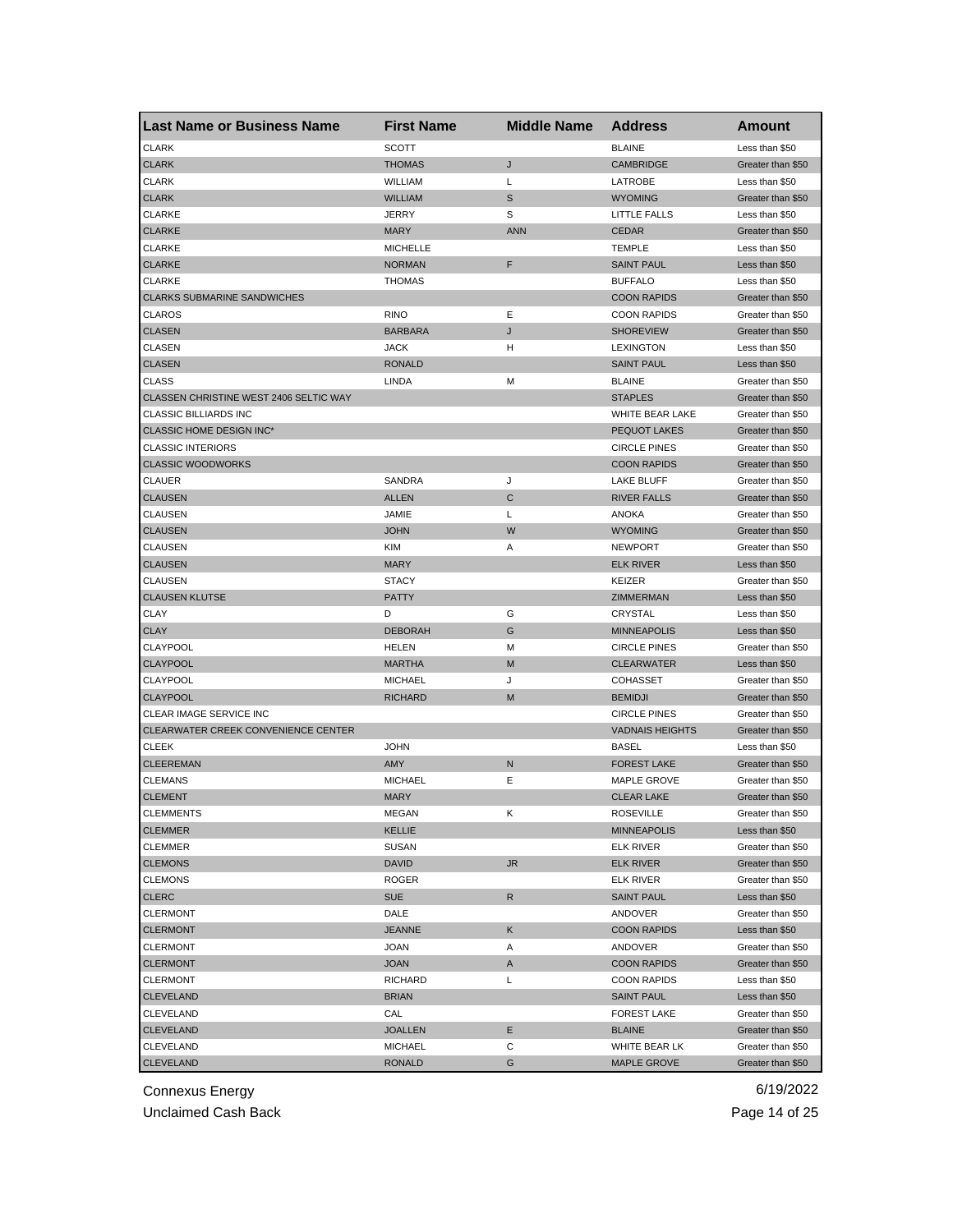| <b>Last Name or Business Name</b> | <b>First Name</b> | <b>Middle Name</b> | <b>Address</b>             | Amount            |
|-----------------------------------|-------------------|--------------------|----------------------------|-------------------|
| CLEVELAND                         | <b>TERRI</b>      | J                  | <b>PRINCETON</b>           | Greater than \$50 |
| <b>CLEWETTE</b>                   | <b>DUANE</b>      | $\mathbb S$        | <b>SAINT PAUL</b>          | Greater than \$50 |
| <b>CLICK</b>                      | DEBBIE            |                    | ANDOVER                    | Greater than \$50 |
| <b>CLICK</b>                      | JEREMY            | L                  | <b>ISANTI</b>              | Less than \$50    |
| <b>CLIFFORD</b>                   | <b>CHARLES</b>    | W                  | <b>COLUMBIA HEIGHTS</b>    | Greater than \$50 |
| <b>CLIFFORD</b>                   | <b>JAMES</b>      | W                  | <b>INDEPENDENCE</b>        | Greater than \$50 |
| <b>CLIFFORD</b>                   | PAULA             | JO                 | CARVER                     | Greater than \$50 |
| <b>CLIFTON</b>                    | <b>BRANDON</b>    |                    | <b>MINNEAPOLIS</b>         | Less than \$50    |
| <b>CLIFTON</b>                    | HEIDI             |                    | <b>BROOK PARK</b>          | Greater than \$50 |
| <b>CLIFTON</b>                    | <b>RANDY</b>      |                    | <b>BROOKLYN CENTER</b>     | Greater than \$50 |
| <b>CLIMATE DESIGNERS INC</b>      |                   |                    | CEDAR                      | Greater than \$50 |
| <b>CLINE</b>                      | <b>RICHARD</b>    | C                  | <b>MONTICELLO</b>          | Greater than \$50 |
| <b>CLINE</b>                      | <b>TRACY</b>      | D                  | <b>COON RAPIDS</b>         | Greater than \$50 |
| <b>CLINTON</b>                    | <b>RAYMOND</b>    |                    | <b>ANOKA</b>               | Greater than \$50 |
| <b>CLINTON</b>                    | WILLIAM           | С                  | <b>PRINCETON</b>           | Greater than \$50 |
| CLIPPERS PET GROOMING INC         |                   |                    | ANDOVER                    | Greater than \$50 |
| <b>CLOAKEY</b>                    | LEE               |                    | <b>PRINCETON</b>           | Greater than \$50 |
| <b>CLOCHIE</b>                    | <b>ELISABETH</b>  |                    | <b>MINNEAPOLIS</b>         | Less than \$50    |
| CLONTZ                            | DINA              | Κ                  | <b>SHOREVIEW</b>           | Greater than \$50 |
| <b>CLOSNER</b>                    | <b>DAVID</b>      |                    | <b>COLUMBIA HEIGHTS</b>    | Greater than \$50 |
| <b>CLOUD</b>                      | MIKE              | J                  | <b>ANOKA</b>               | Less than \$50    |
| <b>CLOUD</b>                      | <b>RAYMOND</b>    | D                  | <b>ANOKA</b>               | Greater than \$50 |
| <b>CLOUD</b>                      | SHEILA            |                    | <b>HAM LAKE</b>            | Less than \$50    |
| <b>CLOUD</b>                      | <b>STEPHANIE</b>  |                    | <b>RUTLAND</b>             | Less than \$50    |
| <b>CLOUGH</b>                     | <b>BRADLEY</b>    | S                  | <b>MINNEAPOLIS</b>         | Greater than \$50 |
| <b>CLOUGH</b>                     | CAREY             | Ε                  | <b>BLAINE</b>              | Greater than \$50 |
| <b>CLOUGH</b>                     | RENEE             |                    | <b>BARNUM</b>              | Greater than \$50 |
| <b>CLOUTIER</b>                   | <b>DANIEL</b>     | B                  | <b>CIRCLE PINES</b>        | Greater than \$50 |
| <b>CLOUTIER</b>                   | MIKE              |                    | <b>BROOKLYN CENTER</b>     | Less than \$50    |
| <b>CLOVERLEAF BODY SHOP</b>       |                   |                    | <b>ELK RIVER</b>           | Greater than \$50 |
| <b>CLP MANAGEMENT</b>             |                   |                    | <b>SAINT PAUL</b>          | Greater than \$50 |
| <b>CLUB</b>                       | CAFE              |                    | <b>COON RAPIDS</b>         | Greater than \$50 |
| <b>CLUB WORK OUT</b>              |                   |                    | <b>COON RAPIDS</b>         | Greater than \$50 |
| <b>CLYDE</b>                      | <b>NORMAN</b>     | W                  | <b>OSAKIS</b>              | Greater than \$50 |
| <b>CLYMER</b>                     | <b>THOMAS</b>     | <b>RUSSELL</b>     | <b>HUGO</b>                | Less than \$50    |
| <b>CLYNE</b>                      | GAIL              | P                  | <b>COON RAPIDS</b>         | Less than \$50    |
| <b>CLYNE</b>                      | <b>LESTER</b>     | W                  | ANDOVER                    | Less than \$50    |
| CMS DEVELOPMENT INC               |                   |                    | ANDOVER                    | Greater than \$50 |
| <b>COACHES</b>                    | <b>CORNER</b>     |                    | <b>SAINT ANTHONY</b>       | Greater than \$50 |
| <b>COATED ABRASIVE PRODUCTS</b>   |                   |                    | <b>RAMSEY</b>              | Greater than \$50 |
| COATES-JARMAN                     |                   |                    | HUGO                       | Greater than \$50 |
| COBB                              | MARY JANE         |                    | LORETTO                    | Less than \$50    |
| <b>COBEY</b>                      | <b>DENNIS</b>     |                    | ELK RIVER                  | Less than \$50    |
| <b>COCCHIARELLA</b>               | <b>MICHAEL</b>    | S                  | <b>MINNEAPOLIS</b>         | Less than \$50    |
| <b>COCCHIARELLA</b>               | SUSAN             | Μ                  | <b>BROOKLYN PK</b>         | Greater than \$50 |
| <b>COCHRAN</b>                    | JEAN              | E                  | WHITE BEAR LAKE            | Greater than \$50 |
| COCHRAN                           | LAWRENCE          | P                  | <b>ISANTI</b>              | Greater than \$50 |
| <b>COCHRAN</b>                    | <b>PATRICK</b>    | J                  | <b>ALBERT LEA</b>          | Greater than \$50 |
| COCHRAN                           | ROBERT            |                    | <b>COON RAPIDS</b>         | Greater than \$50 |
| <b>COCHRAN</b>                    | <b>ROBERT</b>     | J                  | <b>SWANVILLE</b>           | Greater than \$50 |
| COCOA BUNZ TAN, LLC               |                   |                    |                            |                   |
| CODY                              | <b>GORDON</b>     |                    | <b>HAM LAKE</b><br>ANDOVER | Greater than \$50 |
|                                   |                   | L                  |                            | Less than \$50    |
| CODY                              | GORDON            | L                  | CEDAR                      | Greater than \$50 |
| <b>CODY</b>                       | JEAN              | G                  | <b>BROOKLYN CENTER</b>     | Greater than \$50 |
| CODY                              | JOHN              |                    | ELK RIVER                  | Less than \$50    |
| <b>CODY</b>                       | WILLIAM           | E.                 | <b>BIG LAKE</b>            | Greater than \$50 |

Unclaimed Cash Back **Page 15 of 25**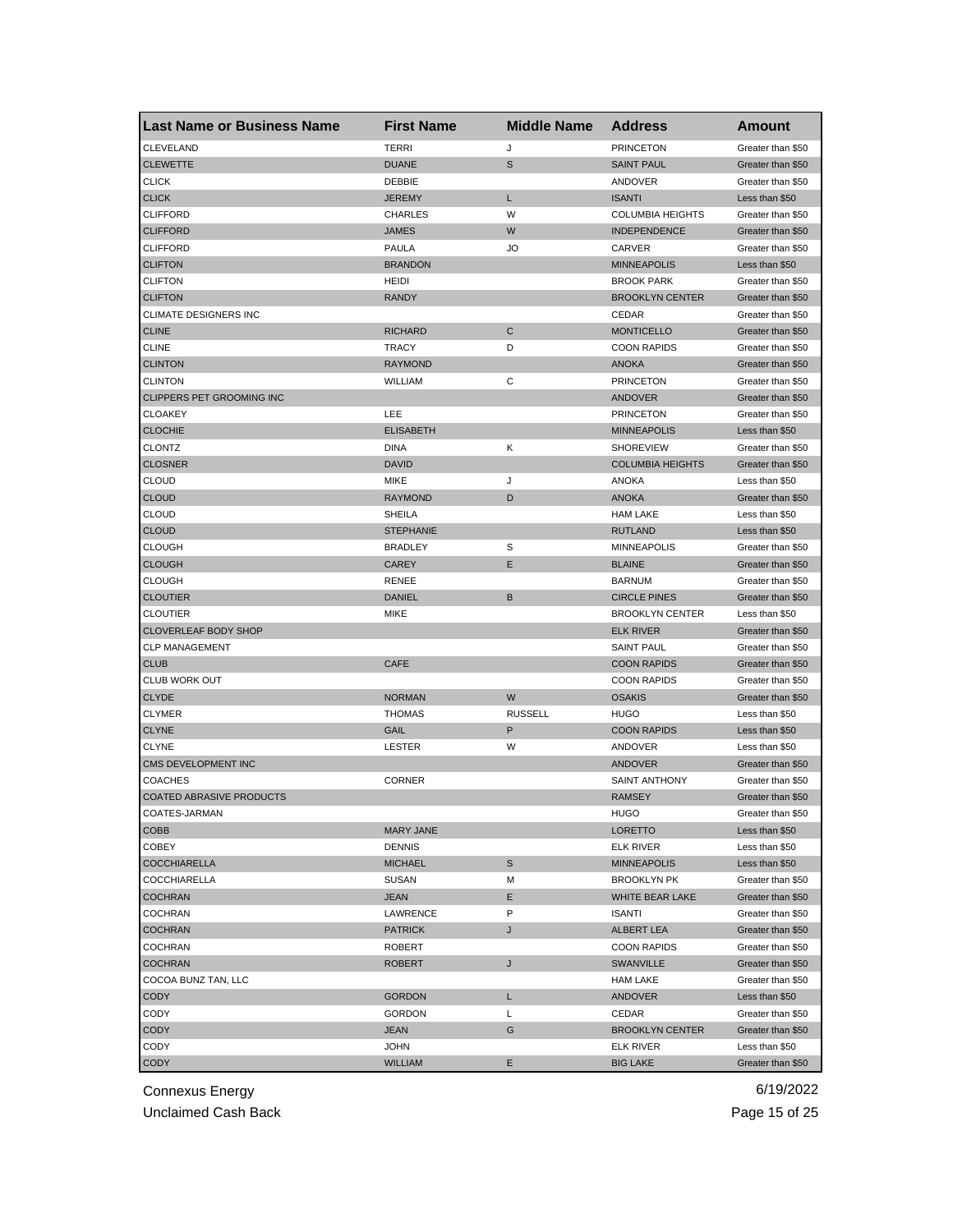| <b>Last Name or Business Name</b> | <b>First Name</b> | <b>Middle Name</b> | <b>Address</b>       | Amount            |
|-----------------------------------|-------------------|--------------------|----------------------|-------------------|
| <b>COEN</b>                       | <b>DONALD</b>     | C                  | <b>JOPLIN</b>        | Greater than \$50 |
| <b>COENEN</b>                     | <b>FRANCES</b>    |                    | <b>LITTLE CANADA</b> | Greater than \$50 |
| <b>COERBER</b>                    | ROSS              | W                  | ANDOVER              | Greater than \$50 |
| COERBER TERRY C/O GLASS ART       |                   |                    | <b>MINNEAPOLIS</b>   | Greater than \$50 |
| <b>COFFEY</b>                     | <b>JAMES</b>      |                    | <b>CIRCLE PINES</b>  | Less than \$50    |
| <b>COFFEY</b>                     | т                 | Ε                  | <b>BECKER</b>        | Greater than \$50 |
| <b>COFFIN</b>                     | PHILLIP           | Г                  | <b>SAINT PAUL</b>    | Greater than \$50 |
| <b>COFFMAN</b>                    | <b>CHARLES</b>    |                    | <b>COCHRAN</b>       | Greater than \$50 |
| <b>COFFMAN</b>                    | <b>JULIUS</b>     | JR                 | ANDOVER              | Greater than \$50 |
| <b>COFIELD</b>                    | <b>WILLIAM</b>    | R                  | <b>CEDAR</b>         | Greater than \$50 |
| COGLIANO                          | WILLIAM           |                    | <b>SPOKANE VLY</b>   | Less than \$50    |
| <b>COHEN</b>                      | <b>DAVID</b>      | н                  | <b>MARIETTA</b>      | Greater than \$50 |
| <b>COHOES</b>                     | TERRY             | J                  | <b>COON RAPIDS</b>   | Greater than \$50 |
| <b>COHOON</b>                     | <b>BENJAMIN</b>   | L                  | <b>GURDON</b>        | Less than \$50    |
| <b>COHRS</b>                      | <b>SHERWIN</b>    |                    | <b>ELK RIVER</b>     | Less than \$50    |
| <b>COLACCI</b>                    | <b>IRVING</b>     | $\mathsf{R}$       | <b>MINNEAPOLIS</b>   | Greater than \$50 |
| COLBERG                           | KELLIE            | Ε                  | <b>COON RAPIDS</b>   | Greater than \$50 |
| <b>COLBERG</b>                    | <b>SUSAN</b>      | M                  | <b>COON RAPIDS</b>   | Greater than \$50 |
| COLBERT                           | RONALD            | М                  | <b>BLAINE</b>        | Greater than \$50 |
| <b>COLBURN</b>                    | <b>DOUG</b>       |                    | <b>WYOMING</b>       | Greater than \$50 |
| COLBURN                           | <b>JOHN</b>       | D                  | <b>HOPKINS</b>       | Less than \$50    |
| <b>COLBY</b>                      | <b>ROBERT</b>     | н                  | <b>SAINT FRANCIS</b> | Greater than \$50 |
| COLBY                             | <b>THOMAS</b>     | R                  | <b>BLAINE</b>        | Greater than \$50 |
| <b>COLD STONE CREAMERY 566</b>    |                   |                    | <b>BLAINE</b>        | Less than \$50    |
| COLDAGELLI                        | PETER             |                    | <b>FOREST LAKE</b>   | Greater than \$50 |
| <b>COLDREN</b>                    | <b>DIANE</b>      | $\mathsf{C}$       | <b>FRIDLEY</b>       | Greater than \$50 |
| <b>COLDREN</b>                    | MARY              | J                  | <b>HAM LAKE</b>      | Greater than \$50 |
| <b>COLDREN</b>                    | <b>MARY</b>       | J                  | <b>CIRCLE PINES</b>  | Greater than \$50 |
| <b>COLDWELL</b>                   | <b>BANKER</b>     |                    | <b>MINNEAPOLIS</b>   | Greater than \$50 |
| COLDWELL BANKER BURNET            |                   |                    | <b>FRIDLEY</b>       | Greater than \$50 |
| COLDWELL BANKER BURNET            |                   |                    | <b>MINNEAPOLIS</b>   | Less than \$50    |
| COLDWELL BANKER BURNET            |                   |                    | <b>FRIDLEY</b>       | Greater than \$50 |
| COLDWELL BANKER BURNET REALTY     |                   |                    | CAMBRIDGE            | Less than \$50    |
| COLDWELL BANKER SUBURBAN          |                   |                    | <b>FRIDLEY</b>       | Greater than \$50 |
| COLDWELL BANKER SUBURBAN          |                   |                    | <b>BLAINE</b>        | Greater than \$50 |
| <b>COLE</b>                       | <b>BRIAN</b>      | P                  | <b>ANOKA</b>         | Greater than \$50 |
| COLE                              | CONNIE            | Α                  | ANDOVER              | Greater than \$50 |
| <b>COLE</b>                       | <b>DAVE</b>       |                    | <b>STANCHFIELD</b>   | Less than \$50    |
| COLE                              | <b>DAVID</b>      | Ε                  | <b>MINNEAPOLIS</b>   | Less than \$50    |
| <b>COLE</b>                       | <b>JAMES</b>      | A                  | <b>SAINT FRANCIS</b> | Greater than \$50 |
| COLE                              | JAMES             | Е                  | WAUSAU               | Greater than \$50 |
| <b>COLE</b>                       | <b>KEVIN</b>      | LEE.               | OSSEO                | Greater than \$50 |
| COLE                              | SHARI             | D                  | <b>PRINCETON</b>     | Greater than \$50 |
| COLE                              | <b>STANLEY</b>    | A                  | <b>COON RAPIDS</b>   | Greater than \$50 |
| COLE                              | THOMAS            | Α                  | CAMBRIDGE            | Less than \$50    |
| COLE-LARSON                       | ARLENE            | A                  | <b>COON RAPIDS</b>   | Greater than \$50 |
| <b>COLEHOUR</b>                   | CAROL             |                    | <b>MINNEAPOLIS</b>   | Greater than \$50 |
| <b>COLEMAN</b>                    | <b>DENNIS</b>     | W                  | <b>CIRCLE PINES</b>  | Greater than \$50 |
| COLEMAN                           | JENNIE            | Г                  | <b>COON RAPIDS</b>   | Greater than \$50 |
| <b>COLEMAN</b>                    | <b>JOLENE</b>     |                    | <b>COON RAPIDS</b>   | Greater than \$50 |
| COLEMAN                           | MARK              |                    | <b>BETHEL</b>        | Less than \$50    |
| <b>COLEMAN</b>                    | <b>SHIRLEY</b>    | M                  | <b>STILLWATER</b>    | Greater than \$50 |
| COLEMAN                           | WILLIAM           | Α                  | ANDOVER              | Greater than \$50 |
| <b>COLEMAN</b>                    | <b>WILLIAM</b>    | D                  | ANOKA                | Greater than \$50 |
| COLEMAN-COMPTON                   | RUTH              | ANN                | <b>BEMIDJI</b>       | Greater than \$50 |
| <b>COLER</b>                      | <b>LYNN</b>       | М                  | OAK GROVE            | Greater than \$50 |
|                                   |                   |                    |                      |                   |

Unclaimed Cash Back **Page 16 of 25**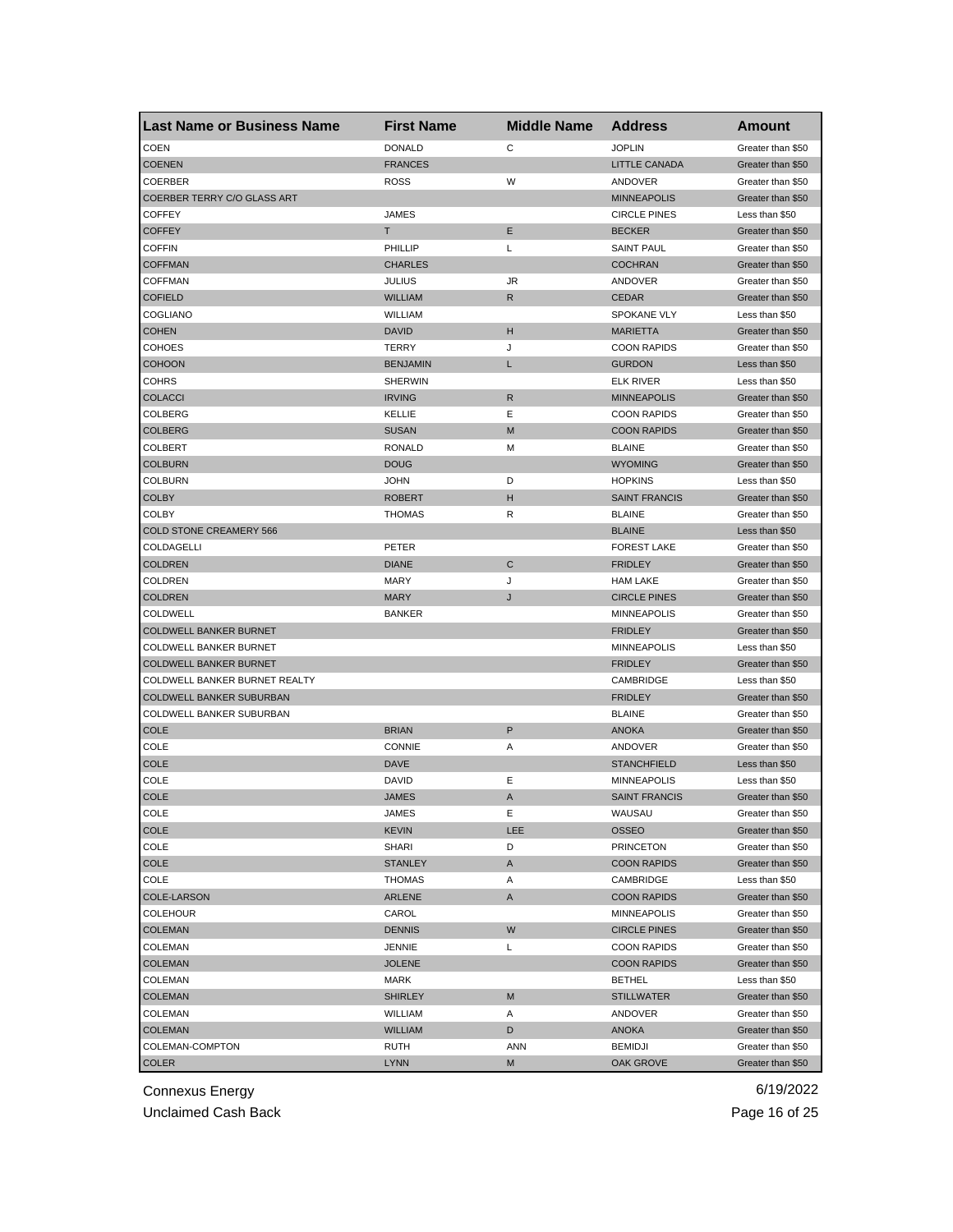| <b>Last Name or Business Name</b> | <b>First Name</b> | <b>Middle Name</b> | <b>Address</b>                      | Amount                                 |
|-----------------------------------|-------------------|--------------------|-------------------------------------|----------------------------------------|
| <b>COLER</b>                      | <b>LYNN</b>       | M                  | <b>MINNEAPOLIS</b>                  | Less than \$50                         |
| <b>COLES</b>                      | Κ                 | <b>JOEL</b>        | <b>ELK RIVER</b>                    | Greater than \$50                      |
| <b>COLFAX COMPANIES</b>           |                   |                    | <b>HIGHLAND BEACH</b>               | Less than \$50                         |
| <b>COLFORD</b>                    | <b>THOMAS</b>     | $\mathsf{R}$       | <b>BECKER</b>                       | Greater than \$50                      |
| COLICH STEVEN N DC                |                   |                    | <b>COON RAPIDS</b>                  | Greater than \$50                      |
| COLLECTORS WORLD INC              |                   |                    | <b>WYOMING</b>                      | Greater than \$50                      |
| COLLERAN                          | DANIEL            | J                  | <b>STILLWATER</b>                   | Greater than \$50                      |
| <b>COLLETT</b>                    | <b>COSETTE</b>    |                    | <b>MINNEAPOLIS</b>                  | Less than \$50                         |
| <b>COLLETTE</b>                   | CAMI              |                    | WHITE BEAR LK                       | Less than \$50                         |
| <b>COLLETTE</b>                   | <b>JAMES</b>      | R                  | <b>COON RAPIDS</b>                  | Greater than \$50                      |
| COLLIER                           | <b>GERALD</b>     | W                  | <b>HAM LAKE</b>                     | Less than \$50                         |
| <b>COLLIER</b>                    | <b>RICHARD</b>    | A                  | <b>CHISAGO CITY</b>                 | Less than \$50                         |
| <b>COLLIERS AS RECIEVER</b>       |                   |                    | <b>MINNEAPOLIS</b>                  | Greater than \$50                      |
| <b>COLLIN</b>                     | <b>JASON</b>      | S                  | <b>GOODVIEW</b>                     | Greater than \$50                      |
| <b>COLLIN</b>                     | <b>ROXANN</b>     | F                  | <b>ISANTI</b>                       | Greater than \$50                      |
| <b>COLLINE</b>                    | <b>KEVIN</b>      |                    | ZIMMERMAN                           | Greater than \$50                      |
| <b>COLLINE</b>                    | <b>LESLIE</b>     |                    | ANDOVER                             | Greater than \$50                      |
| <b>COLLINS</b>                    | <b>BARBARA</b>    |                    | <b>CHAMPLIN</b>                     | Greater than \$50                      |
| COLLINS                           | <b>BETHANY</b>    | Α                  | KILLEEN                             | Greater than \$50                      |
| <b>COLLINS</b>                    | <b>BRIAN</b>      |                    | <b>DAYTON</b>                       | Greater than \$50                      |
| <b>COLLINS</b>                    | <b>BRUCE</b>      | M                  | <b>BLAINE</b>                       | Greater than \$50                      |
| <b>COLLINS</b>                    | С                 | J                  | <b>APPLE VALLEY</b>                 | Greater than \$50                      |
| <b>COLLINS</b>                    | <b>CHRISTI</b>    | Α                  | <b>DENISON</b>                      | Greater than \$50                      |
| <b>COLLINS</b>                    | <b>DAVID</b>      | A                  | <b>ISANTI</b>                       | Greater than \$50                      |
| <b>COLLINS</b>                    | <b>DWIGHT</b>     | Г                  | REDWOOD FALLS                       | Less than \$50                         |
| <b>COLLINS</b>                    | <b>FRANCIS</b>    | Ε                  | <b>OGILVIE</b>                      | Less than \$50                         |
| <b>COLLINS</b>                    | JAMES             | С                  | <b>MOUND</b>                        | Greater than \$50                      |
| <b>COLLINS</b>                    | JENELLE           |                    | <b>HUGO</b>                         | Less than \$50                         |
| <b>COLLINS</b>                    | JOYCE             | L                  | MILWAUKEE                           | Greater than \$50                      |
| <b>COLLINS</b>                    | <b>KEVIN</b>      | D                  | <b>ELK RIVER</b>                    | Greater than \$50                      |
| <b>COLLINS</b>                    | MARCELLA          |                    | <b>HARRIS</b>                       | Greater than \$50                      |
| <b>COLLINS</b>                    | <b>MONICA</b>     |                    | <b>COON RAPIDS</b>                  | Less than \$50                         |
| COLLINS                           | <b>PATRICK</b>    | В                  | CAMBRIDGE                           | Less than \$50                         |
| <b>COLLINS</b>                    | ROBERT            |                    | <b>CEDAR</b>                        | Greater than \$50                      |
| <b>COLLINS</b>                    | <b>SCOTT</b>      | С                  | <b>MINNEAPOLIS</b>                  | Greater than \$50                      |
| <b>COLLINS</b>                    | <b>THOMAS</b>     |                    | <b>MINNEAPOLIS</b>                  | Less than \$50                         |
| <b>COLLINS</b>                    | <b>THOMAS</b>     | W                  | <b>BLAINE</b>                       | Less than \$50                         |
| <b>COLLISON</b>                   | JAMES             | В                  | <b>COON RAPIDS</b>                  | Greater than \$50                      |
| COLLISON                          | <b>RONALD</b>     | G                  | ARLINGTON                           | Greater than \$50                      |
| <b>COLLMORGEN</b>                 | JERRY             |                    | <b>DENHAM SPRINGS</b>               | Greater than \$50                      |
| COLON                             | JAVIER            |                    | <b>FOREST LAKE</b>                  | Less than \$50                         |
| <b>COLONNA</b>                    | BILL              | A                  | <b>CIRCLE PINES</b>                 | Less than \$50                         |
| COLONNA                           | JAMES             | V                  | <b>FOREST LAKE</b>                  | Greater than \$50                      |
| <b>COLOSIMI</b>                   | <b>MIKE</b>       |                    | <b>WOODBURY</b>                     | Greater than \$50                      |
| <b>COLSCH</b>                     | <b>FRANCES</b>    | М                  | <b>BLAINE</b>                       | Greater than \$50                      |
| <b>COLTER</b>                     | <b>CRAIG</b>      | R                  | <b>BLAINE</b>                       | Greater than \$50                      |
| <b>COLUCCI</b>                    |                   |                    | <b>MINNEAPOLIS</b>                  | Less than \$50                         |
|                                   | SHERRY            | J                  |                                     |                                        |
| <b>COLWELL</b>                    | RENEE             | M                  | <b>COON RAPIDS</b><br><b>BLAINE</b> | Greater than \$50<br>Greater than \$50 |
| COMBS                             | DEBORAH           | J                  |                                     |                                        |
| <b>COMEAU</b>                     | <b>DAVID</b>      | M                  | <b>MOUNDSVIEW</b>                   | Greater than \$50                      |
| COMER                             | <b>JOSEPH</b>     | С                  | <b>JACKSONVILLE</b>                 | Greater than \$50                      |
| <b>COMER</b>                      | <b>MELVIN</b>     | Е                  | <b>COON RAPIDS</b>                  | Greater than \$50                      |
| <b>COMFORT</b>                    | PETER             |                    | <b>CIRCLE PINES</b>                 | Greater than \$50                      |
| <b>COMISKEY</b>                   | JEFFREY           | В                  | <b>COON RAPIDS</b>                  | Greater than \$50                      |
| COMM-TRADES                       | CONSTRUCTION      |                    | LINO LAKES                          | Less than \$50                         |
| <b>COMMUNICOR</b>                 | CORP              |                    | <b>MINNEAPOLIS</b>                  | Greater than \$50                      |

Unclaimed Cash Back **Page 17 of 25**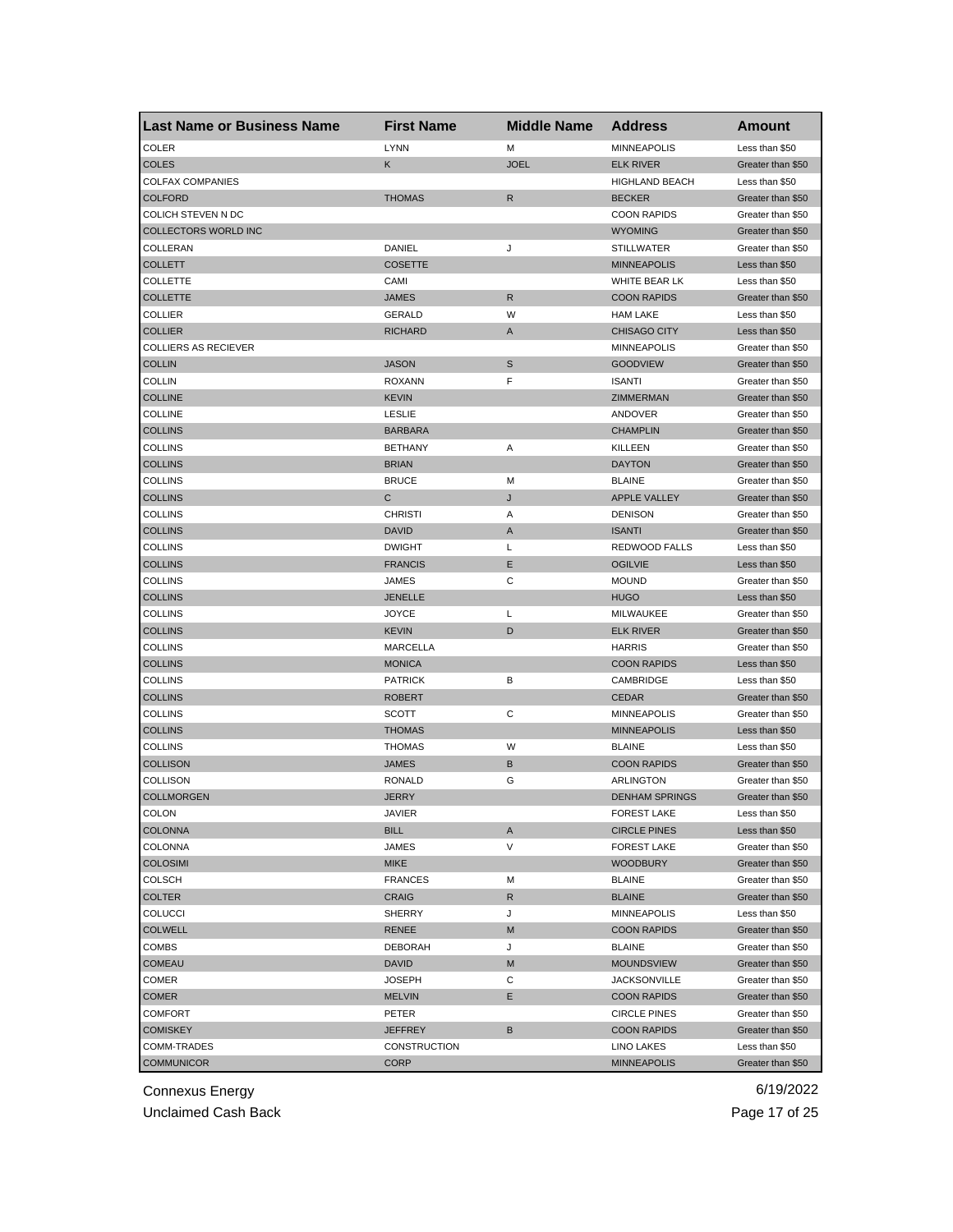| <b>Last Name or Business Name</b> | <b>First Name</b> | <b>Middle Name</b> | <b>Address</b>         | <b>Amount</b>     |
|-----------------------------------|-------------------|--------------------|------------------------|-------------------|
| <b>COMPANION</b>                  |                   |                    | CEDAR                  | Greater than \$50 |
| <b>COMPTON</b>                    | LYLE              | R                  | <b>CAMBRIDGE</b>       | Greater than \$50 |
| <b>COMPTON</b>                    | <b>RONNIE</b>     | J                  | ANDOVER                | Less than \$50    |
| <b>COMSTOCK</b>                   | <b>THOMAS</b>     | Т                  | <b>MONTICELLO</b>      | Greater than \$50 |
| CONANT                            | WILLIAM           |                    | <b>MORA</b>            | Less than \$50    |
| <b>CONANT</b>                     | <b>WILLIAM</b>    | н                  | <b>CAMBRIDGE</b>       | Greater than \$50 |
| CONARD                            | <b>JODI</b>       | Г                  | <b>SAINT CLOUD</b>     | Less than \$50    |
| <b>CONDON</b>                     | <b>JAMES</b>      | E                  | <b>MAPLE GROVE</b>     | Greater than \$50 |
| <b>CONDOS</b>                     | LISA              | Α                  | <b>COON RAPIDS</b>     | Greater than \$50 |
| <b>CONDRA</b>                     | <b>SALLY</b>      | C                  | <b>ST PAUL</b>         | Less than \$50    |
| CONE                              | <b>ROBBYN</b>     |                    | WINNEMUCCA             | Greater than \$50 |
| <b>CONERY</b>                     | <b>PATRICK</b>    | W                  | PINE RIVER             | Greater than \$50 |
| <b>CONERY</b>                     | WILLIAM           | J                  | <b>MINNEAPOLIS</b>     | Less than \$50    |
| <b>CONGDON</b>                    | <b>DONALD</b>     | M                  | <b>COON RAPIDS</b>     | Greater than \$50 |
| CONGER                            | MERLE             | М                  | <b>COON RAPIDS</b>     | Greater than \$50 |
| <b>CONLEY</b>                     | <b>GENE</b>       | J                  | <b>MINNEAPOLIS</b>     | Greater than \$50 |
| <b>CONLEY</b>                     | JULIE             | Α                  | <b>MINNEAPOLIS</b>     | Greater than \$50 |
| <b>CONLEY</b>                     | <b>TERESA</b>     | A                  | <b>SHOREVIEW</b>       | Greater than \$50 |
| <b>CONLON</b>                     | <b>MARK</b>       | J                  | <b>ROGERS</b>          | Greater than \$50 |
| <b>CONNER</b>                     | <b>RICHARD</b>    | D                  | <b>BECKER</b>          | Greater than \$50 |
| CONNER                            | <b>TAMMY</b>      | С                  | <b>BLAINE</b>          | Less than \$50    |
| <b>CONNERTON</b>                  | <b>JOHN</b>       |                    | <b>FORESTHILL</b>      | Greater than \$50 |
| CONNERY                           | CAROL             | M                  | <b>LINDSTROM</b>       | Less than \$50    |
| <b>CONNEXUS WATERWAYS</b>         |                   |                    | <b>RAMSEY</b>          | Less than \$50    |
| CONNOLLY                          | <b>CHRISTINE</b>  |                    | <b>MORA</b>            | Greater than \$50 |
| <b>CONNOLLY</b>                   | <b>DENNIS</b>     | M                  | <b>ANOKA</b>           | Greater than \$50 |
| CONNOLLY                          | JAMES             | М                  | <b>SAINT PAUL</b>      | Greater than \$50 |
| <b>CONNOLLY</b>                   | JUSTIN            |                    | <b>SAINT PAUL</b>      | Less than \$50    |
| CONNOLLY                          | <b>KARI</b>       |                    | <b>COON RAPIDS</b>     | Less than \$50    |
| <b>CONNOLLY</b>                   | <b>PAUL</b>       | M                  | LE SUEUR               |                   |
|                                   | <b>THOMAS</b>     | S                  |                        | Greater than \$50 |
| CONNOLLY                          |                   |                    | <b>VADNAIS HEIGHTS</b> | Greater than \$50 |
| <b>CONNOR</b>                     | <b>MICHAEL</b>    | D                  | <b>NORTH BRANCH</b>    | Greater than \$50 |
| <b>CONNOR</b>                     | WILLIAM           | J                  | <b>ISANTI</b>          | Greater than \$50 |
| <b>CONNORS</b>                    | <b>DENNIS</b>     | M                  | <b>HUGO</b>            | Less than \$50    |
| CONOCO INC                        |                   |                    | <b>SAINT PAUL</b>      | Less than \$50    |
| CONRAD                            | <b>HAROLD</b>     | W                  | <b>CAMBRIDGE</b>       | Greater than \$50 |
| CONRAD                            | <b>KATHRYN</b>    | J                  | <b>STANCHFIELD</b>     | Greater than \$50 |
| <b>CONROY</b>                     | <b>DOROTHY</b>    | $\vee$             | <b>DUNDEE</b>          | Greater than \$50 |
| CONROY                            | JAMES             | Е                  | EAGAN                  | Greater than \$50 |
| <b>CONROY</b>                     | <b>JOHN</b>       | A                  | <b>SAINT PAUL</b>      | Greater than \$50 |
| <b>CONROY</b>                     | MARY              | Е                  | <b>COON RAPIDS</b>     | Greater than \$50 |
| <b>CONROY</b>                     | <b>SEAMUS</b>     | P                  | ZIMMERMAN              | Less than \$50    |
| CONSTABLE                         |                   | н                  | PLYMOUTH               | Greater than \$50 |
| CONSULTING RADIOLGISTS LTD        |                   |                    | <b>MINNEAPOLIS</b>     | Less than \$50    |
| CONTEMPORARY REAL ESTATE          |                   |                    | <b>ROSEVILLE</b>       | Greater than \$50 |
| CONTINENTAL COMMONS LLC           |                   |                    | <b>MINNETONKA</b>      | Less than \$50    |
| <b>CONWAY</b>                     | DANA              |                    | MAPLE GROVE            | Less than \$50    |
| <b>CONWAY</b>                     | <b>DENNIS</b>     |                    | <b>VADNAIS HEIGHTS</b> | Greater than \$50 |
| <b>CONWAY</b>                     | RONALD            | Е                  | <b>ELK RIVER</b>       | Greater than \$50 |
| <b>CONWAY</b>                     | <b>TOOL</b>       |                    | <b>OUTING</b>          | Greater than \$50 |
| CONWELL                           | ROLAND            | W                  | <b>BRAINERD</b>        | Greater than \$50 |
| <b>COOCH</b>                      | <b>LYNN</b>       | M                  | <b>ELK RIVER</b>       | Greater than \$50 |
| COOK                              | ANDRE             | Г                  | <b>SAINT PAUL</b>      | Greater than \$50 |
| <b>COOK</b>                       | ARLAN             | L                  | ANDOVER                | Greater than \$50 |
| COOK                              | CASSANDRA         | Κ                  | <b>SHERWOOD</b>        | Greater than \$50 |
| <b>COOK</b>                       | CODY              | Г                  | RANDALL                | Less than \$50    |

Unclaimed Cash Back **Page 18 of 25**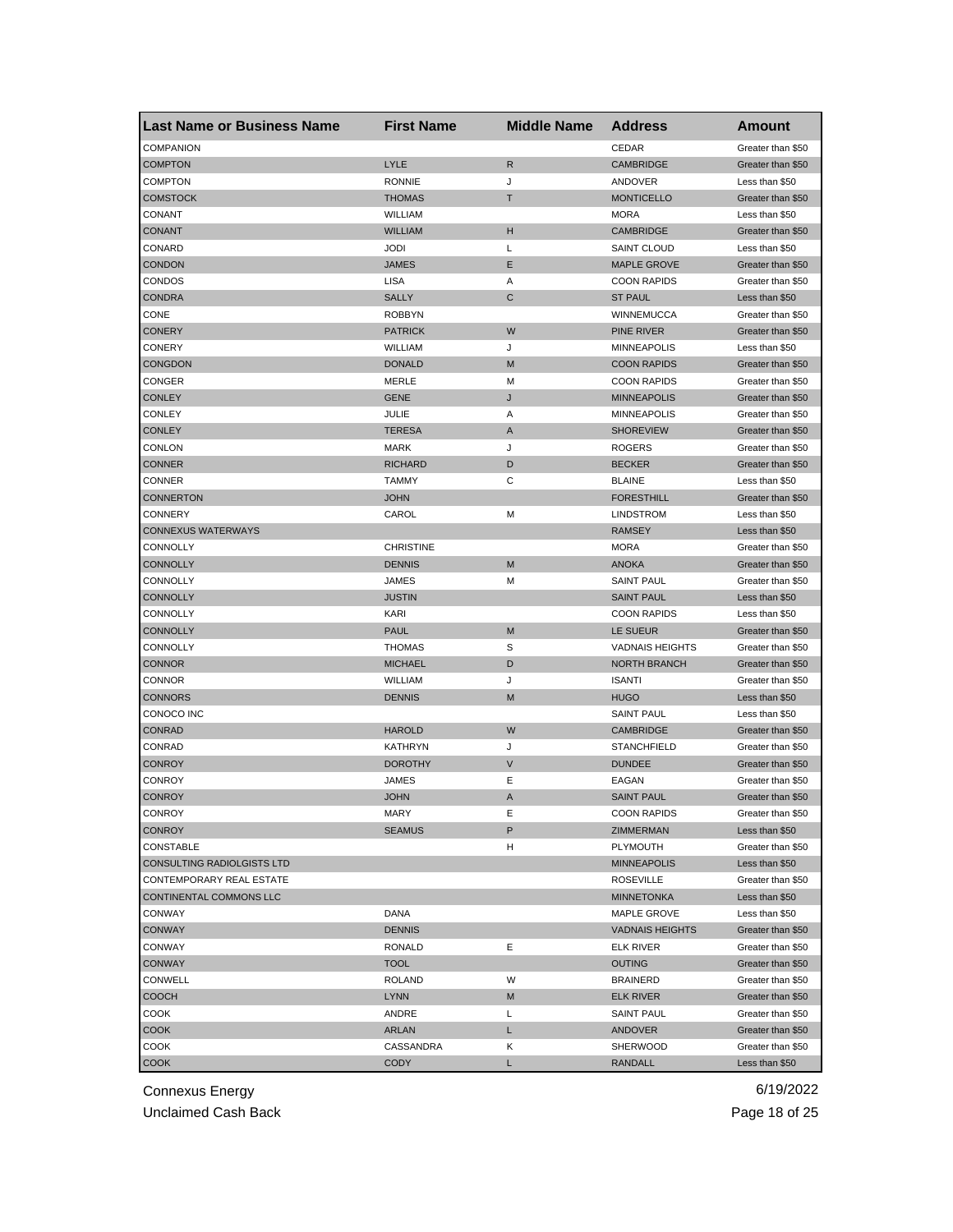| <b>Last Name or Business Name</b>    | <b>First Name</b>              | <b>Middle Name</b> | <b>Address</b>           | Amount                                 |
|--------------------------------------|--------------------------------|--------------------|--------------------------|----------------------------------------|
| COOK                                 | <b>COLLEEN</b>                 | Α                  | <b>EDINA</b>             | Less than \$50                         |
| <b>COOK</b>                          | <b>DAVID</b>                   |                    | <b>COON RAPIDS</b>       | Greater than \$50                      |
| COOK                                 | <b>JAMES</b>                   | D                  | <b>BIG LAKE</b>          | Greater than \$50                      |
| <b>COOK</b>                          | <b>JERRY</b>                   |                    | <b>BLAINE</b>            | Less than \$50                         |
| <b>COOK</b>                          | <b>JOHN</b>                    | R                  | <b>FOREST LAKE</b>       | Greater than \$50                      |
| <b>COOK</b>                          | <b>JOSEPH</b>                  | J                  | <b>WYOMING</b>           | Greater than \$50                      |
| COOK                                 | KATHLEEN                       | М                  | <b>COON RAPIDS</b>       | Greater than \$50                      |
| COOK                                 | <b>NATHAN</b>                  | J                  | <b>SAINT PAUL</b>        | Greater than \$50                      |
| COOK                                 | <b>REBECCA</b>                 | D                  | <b>COON RAPIDS</b>       | Greater than \$50                      |
| <b>COOK</b>                          | <b>STANLEY</b>                 | M                  | <b>SAINT MICHAEL</b>     | Less than \$50                         |
| COOK                                 | <b>TODD</b>                    | R                  | RAMSEY                   | Less than \$50                         |
| <b>COOKE</b>                         | <b>CHERYL</b>                  |                    | <b>ISANTI</b>            | Greater than \$50                      |
| COOKE                                | <b>SUSAN</b>                   |                    | ANDOVER                  | Less than \$50                         |
| COOKS NORTH OAKS BODY & MECHANICAL % |                                |                    | WHITE BEAR LK            | Greater than \$50                      |
| COOMBE                               | WILLIAM                        | D                  | <b>COON RAPIDS</b>       | Greater than \$50                      |
| <b>COOMBS</b>                        | <b>DANIEL</b>                  | $\mathsf{R}$       | <b>SEATTLE</b>           | Greater than \$50                      |
| COON CREEK CUSTOM CABINETS           |                                |                    | <b>SAINT ANTHONY</b>     | Less than \$50                         |
| COON RAP ASSEMBLEY GOD               |                                |                    | <b>BLAINE</b>            | Greater than \$50                      |
| COON RAPIDS SINCLAIR                 |                                |                    | <b>RAMSEY</b>            | Greater than \$50                      |
| COON RAPIDS YOGURT LLC               |                                |                    | <b>ALBERTVILLE</b>       | Greater than \$50                      |
| COOPER                               | <b>BARRY</b>                   | D                  | POPLAR BLUFF             | Greater than \$50                      |
| <b>COOPER</b>                        | <b>CINDY</b>                   |                    | <b>HAM LAKE</b>          | Greater than \$50                      |
| COOPER                               | DANIELLE                       | Г                  | <b>COON RAPIDS</b>       | Less than \$50                         |
| <b>COOPER</b>                        | <b>DON</b>                     | O                  | <b>ELK RIVER</b>         | Less than \$50                         |
| COOPER                               | <b>GENE</b>                    | С                  | <b>SAINT PAUL</b>        | Greater than \$50                      |
| <b>COOPER</b>                        | <b>JEFFERY</b>                 | J                  | <b>COON RAPIDS</b>       | Greater than \$50                      |
| <b>COOPER</b>                        | <b>JOSEPH</b>                  | Г                  | <b>SAINT FRANCIS</b>     | Less than \$50                         |
| <b>COOPER</b>                        | <b>KIM</b>                     | R                  | <b>STILLWATER</b>        | Greater than \$50                      |
| COOPER                               | LINDA                          | Α                  | <b>BLAINE</b>            | Greater than \$50                      |
| <b>COOPER</b>                        | <b>LORI</b>                    |                    | <b>PHOENIX</b>           | Greater than \$50                      |
| COOPER                               | <b>MARY</b>                    | С                  | <b>COON RAPIDS</b>       | Less than \$50                         |
| <b>COOPER</b>                        | <b>RENEE</b>                   | Г                  | ZIMMERMAN                | Greater than \$50                      |
| COOPER                               | <b>RONALD</b>                  |                    | <b>BLAINE</b>            | Greater than \$50                      |
| <b>COOPER</b>                        | <b>RONALD</b>                  | W                  | <b>SAINT FRANCIS</b>     | Greater than \$50                      |
| <b>COOPER</b>                        | <b>TRACY</b>                   | Г                  | <b>BIG LAKE</b>          | Less than \$50                         |
| COOPERS CONVENIENCE INC              |                                |                    | <b>BLAINE</b>            | Greater than \$50                      |
| <b>COPA</b>                          | EDWARD                         | D                  | <b>BLAINE</b>            | Less than \$50                         |
| <b>COPIC</b>                         | <b>ROBERT</b>                  |                    | ZIMMERMAN                | Less than \$50                         |
| COPPER RIDGE CONSTRUCTION            |                                |                    | <b>ANOKA</b>             | Less than \$50                         |
| <b>COPPESS</b>                       | <b>JESSICA</b>                 |                    | <b>SAINT PAUL</b>        | Less than \$50                         |
|                                      |                                |                    |                          |                                        |
| <b>COPSEY</b><br><b>COPT</b>         | STEVEN<br><b>JASON</b>         | С<br>L             | ISANTI<br><b>WYOMING</b> | Greater than \$50<br>Greater than \$50 |
|                                      |                                |                    |                          | Greater than \$50                      |
| CORBECKY<br><b>CORBETT</b>           | <b>FERNE</b><br><b>JEFFREY</b> | D                  | <b>MINNEAPOLIS</b>       |                                        |
|                                      |                                | M                  | <b>BLAINE</b>            | Greater than \$50                      |
| CORBETT                              | ROBERT                         | J                  | <b>SAINT PAUL</b>        | Greater than \$50                      |
| <b>CORBIN</b>                        | <b>DENNIS</b>                  |                    | <b>COON RAPIDS</b>       | Greater than \$50                      |
| <b>CORBIN</b>                        | <b>ROBERT</b>                  | J                  | LINDSTROM                | Greater than \$50                      |
| CORCORAN                             | <b>JACK</b>                    | W                  | <b>RICE</b>              | Less than \$50                         |
| CORCORAN                             | JAMES                          | Κ                  | <b>SAINT PAUL</b>        | Less than \$50                         |
| CORCORAN                             | <b>MARK</b>                    | D                  | <b>ANOKA</b>             | Greater than \$50                      |
| CORDELL                              | JAMES                          | R                  | <b>MINNEAPOLIS</b>       | Greater than \$50                      |
| CORDELL                              | <b>TIMOTHY</b>                 | M                  | <b>ANOKA</b>             | Greater than \$50                      |
| CORDES                               | JENNIE                         | Α                  | ZIMMERMAN                | Less than \$50                         |
| COREY                                | <b>CHARLES</b>                 | С                  | <b>MINNEAPOLIS</b>       | Greater than \$50                      |
| COREY                                | SCOTT                          | н                  | <b>CENTER CITY</b>       | Greater than \$50                      |
| COREY-EDSTROM                        | KEN                            |                    | <b>COON RAPIDS</b>       | Greater than \$50                      |

Unclaimed Cash Back **Page 19 of 25**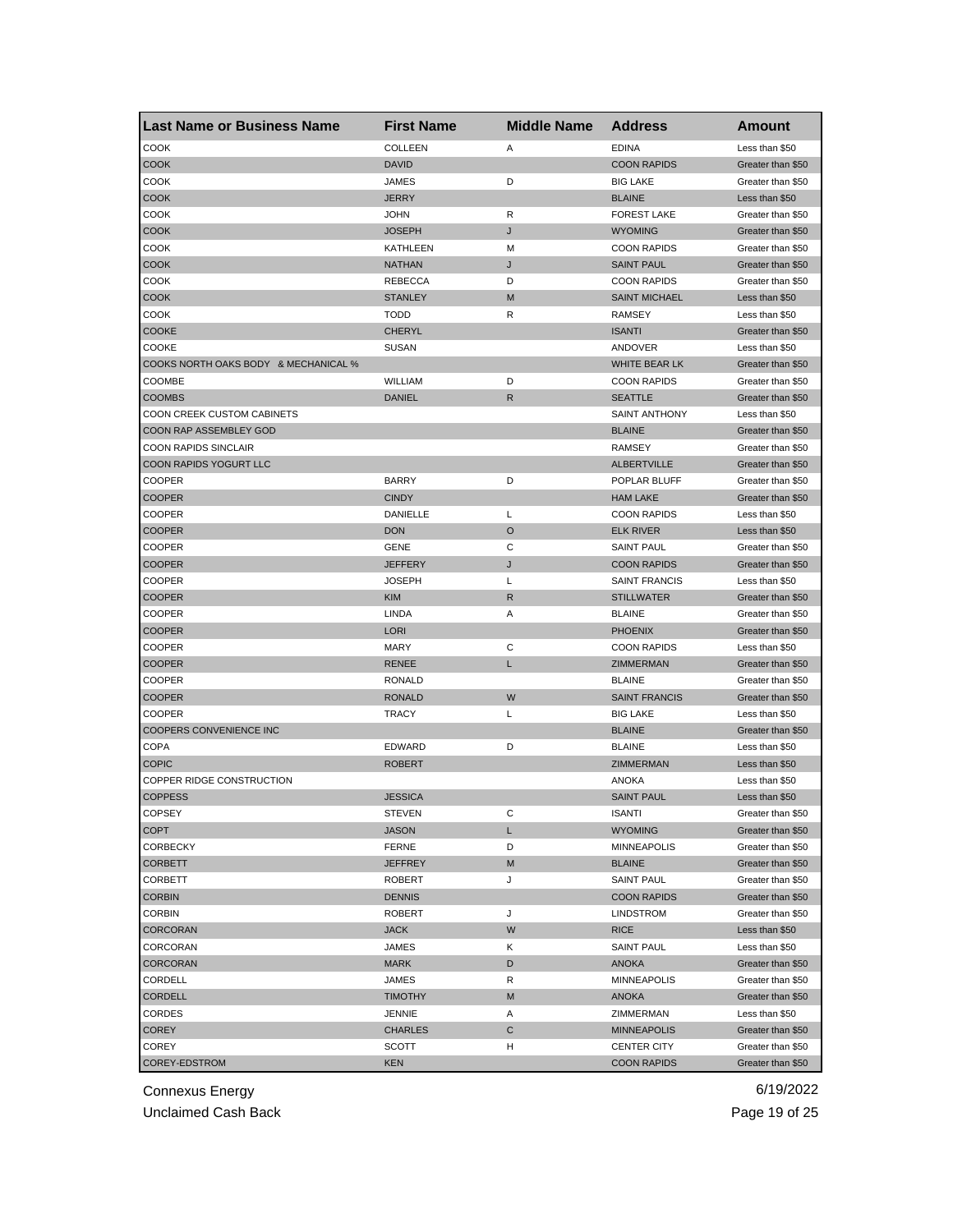| <b>Last Name or Business Name</b>      | <b>First Name</b> | <b>Middle Name</b> | <b>Address</b>          | <b>Amount</b>     |
|----------------------------------------|-------------------|--------------------|-------------------------|-------------------|
| <b>CORMIER</b>                         | <b>HERBERT</b>    | R                  | CHEPACHET               | Greater than \$50 |
| <b>CORNELIUS</b>                       | <b>DOUG</b>       |                    | <b>CRYSTAL LAKE</b>     | Greater than \$50 |
| <b>CORNELIUS</b>                       | <b>ROGER</b>      | D                  | <b>BURNSVILLE</b>       | Greater than \$50 |
| <b>CORNELIUS</b>                       | <b>SUSAN</b>      | T                  | <b>COON RAPIDS</b>      | Less than \$50    |
| <b>CORNELIUS</b>                       | <b>THEODORE</b>   | G                  | <b>ELK RIVER</b>        | Less than \$50    |
| <b>CORNELL</b>                         | <b>DONALD</b>     |                    | <b>SAINT PAUL</b>       | Less than \$50    |
| CORNELL                                | LAURY             | Г                  | <b>EAU CLAIRE</b>       | Greater than \$50 |
| <b>CORNWALL</b>                        | <b>MARVIN</b>     |                    | <b>BLAINE</b>           | Less than \$50    |
| CORNWELL                               | DARIN             |                    | <b>VINCENNES</b>        | Less than \$50    |
| <b>CORONADO STONE PRODUCTS</b>         |                   |                    | <b>SPRING LK PK</b>     | Greater than \$50 |
| CORPORAAL                              | <b>DOUGLAS</b>    | М                  | ELBERTA                 | Greater than \$50 |
| <b>CORPORATE FLEET SERVICES</b>        |                   |                    | <b>BLAINE</b>           | Greater than \$50 |
| CORR                                   | <b>JOHN</b>       | G                  | <b>COON RAPIDS</b>      | Greater than \$50 |
| <b>CORRELL</b>                         | <b>KIM</b>        |                    | ANDOVER                 | Greater than \$50 |
| <b>CORREY</b>                          | <b>ROGER</b>      |                    | <b>MAPLE GROVE</b>      | Greater than \$50 |
| <b>CORRIVEAU</b>                       | <b>JAMES</b>      | G                  | <b>ANOKA</b>            | Greater than \$50 |
| CORROW                                 | <b>CLINT</b>      | С                  | <b>ELK RIVER</b>        | Greater than \$50 |
| <b>CORROW</b>                          | <b>CURTIS</b>     | J                  | <b>ELK RIVER</b>        | Greater than \$50 |
| <b>CORROW</b>                          | <b>JASON</b>      | Α                  | <b>ELK RIVER</b>        | Greater than \$50 |
| <b>CORROW</b>                          | <b>JASON</b>      | Α                  | <b>ELK RIVER</b>        | Greater than \$50 |
| CORROW                                 | <b>MICHAEL</b>    | Α                  | <b>COON RAPIDS</b>      | Greater than \$50 |
| <b>CORROW</b>                          | <b>VICTOR</b>     | Α                  | <b>EAST BETHEL</b>      | Less than \$50    |
| <b>CORSI</b>                           | <b>MICHAEL</b>    | Ν                  | <b>ANOKA</b>            | Greater than \$50 |
| <b>CORTES</b>                          | <b>LINDSAY</b>    | L                  | <b>LIBERTY HILL</b>     | Greater than \$50 |
| CORTEZ                                 | <b>NINA</b>       |                    | <b>CHAMPLIN</b>         | Less than \$50    |
| <b>CORUZZI</b>                         | <b>ROBERT</b>     | J                  | <b>OAK PARK HEIGHTS</b> | Greater than \$50 |
| COSENTINO                              | <b>CINDY</b>      | R                  | ANDOVER                 | Greater than \$50 |
| <b>COSS</b>                            | GARY              | S                  | <b>BLAINE</b>           | Greater than \$50 |
| COSSALTER                              | DEBRA             | J                  | <b>SAINT PAUL</b>       | Less than \$50    |
|                                        |                   |                    |                         |                   |
| <b>COSSETTE</b>                        | <b>ROBERT</b>     |                    | <b>WYOMING</b>          | Greater than \$50 |
| COST                                   | <b>CUTTERS</b>    |                    | <b>HAM LAKE</b>         | Greater than \$50 |
| <b>COST CUTTERS</b>                    |                   |                    | <b>SHAKOPEE</b>         | Greater than \$50 |
| COST CUTTERS FAMILY HAIR               |                   |                    | <b>BLAINE</b>           | Greater than \$50 |
| COST CUTTERS FAMILY HAIR CARE %S J PET |                   |                    | <b>HAM LAKE</b>         | Greater than \$50 |
| COSTLOW                                | <b>TERRY</b>      |                    | LAFAYETTE               | Greater than \$50 |
| <b>COTA</b>                            | <b>DEBORAH</b>    |                    | <b>COON RAPIDS</b>      | Greater than \$50 |
| COTA                                   | <b>DEBORAH</b>    |                    | <b>COON RAPIDS</b>      | Greater than \$50 |
| COTE                                   | <b>ALLAN</b>      | O                  | <b>BECKER</b>           | Less than \$50    |
| COTTAGE                                | <b>INDUSTRIES</b> |                    | <b>ELK RIVER</b>        | Greater than \$50 |
| <b>COTTEN</b>                          | <b>JUDY</b>       | L                  | <b>ANDOVER</b>          | Less than \$50    |
| COLLEN                                 | MICHAEL           |                    | <b>CHAMPLIN</b>         | Greater than \$50 |
| <b>COTTER</b>                          | ARTHUR            |                    | <b>BLAINE</b>           | Greater than \$50 |
| COTTEW                                 | JEFF              | P                  | LK NEBAGAMON            | Greater than \$50 |
| <b>COTTON</b>                          | <b>STEVEN</b>     | Е                  | <b>BETHEL</b>           | Greater than \$50 |
| COTTRELL                               | <b>BRIAN</b>      | J                  | <b>FINLAYSON</b>        | Greater than \$50 |
| <b>COTTRELL</b>                        | <b>PAMELA</b>     | A                  | <b>NEW HOPE</b>         | Greater than \$50 |
| COULSON                                | KIMBERLY          | Α                  | PLYMOUTH                | Less than \$50    |
| <b>COULTER</b>                         | <b>CAROLYN</b>    | Κ                  | <b>HEWITT</b>           | Less than \$50    |
| COUNCIL                                | <b>DIANA</b>      | Α                  | <b>CHAMPLIN</b>         | Greater than \$50 |
| COUNSELOR                              | <b>REALTY</b>     |                    | <b>BLAINE</b>           | Greater than \$50 |
| <b>COUNSIL</b>                         | <b>DIANA</b>      | Α                  | <b>BLAINE</b>           | Greater than \$50 |
| <b>COUNTERTOP CLASSICS</b>             |                   |                    | <b>ANDOVER</b>          | Less than \$50    |
| COUNTRY CAMPING                        |                   |                    | DAYTON                  | Greater than \$50 |
| <b>COUNTRY CHRYSLER</b>                |                   |                    | <b>ELK RIVER</b>        | Greater than \$50 |
| COUNTRY CLASSIC FLORAL & GIFTS         |                   |                    | <b>ELK RIVER</b>        | Greater than \$50 |
| COUNTRY HOME CONST                     |                   |                    | <b>BIG LAKE</b>         | Less than \$50    |

Unclaimed Cash Back **Page 20 of 25**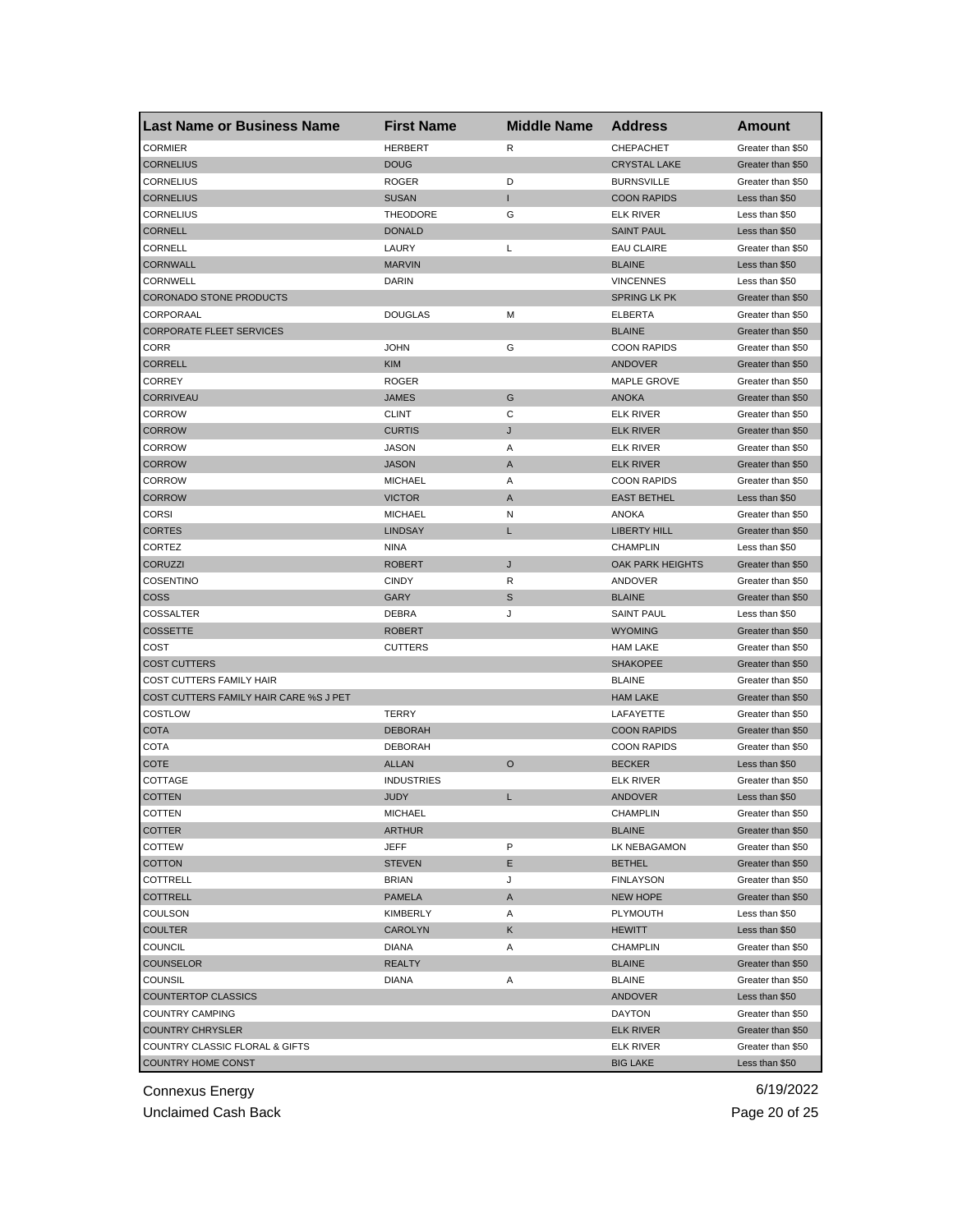| <b>Last Name or Business Name</b>              | <b>First Name</b>    | <b>Middle Name</b> | <b>Address</b>                      | Amount                                 |
|------------------------------------------------|----------------------|--------------------|-------------------------------------|----------------------------------------|
| COUNTRY HOME CONST                             |                      |                    | <b>BIG LAKE</b>                     | Greater than \$50                      |
| <b>COUNTRY ROSE FLORAL</b>                     |                      |                    | <b>SAINT FRANCIS</b>                | Greater than \$50                      |
| <b>COUNTRYMAN</b>                              | <b>KEVIN</b>         |                    | <b>MAPLE GROVE</b>                  | Greater than \$50                      |
| <b>COUNTRYSIDE SADDLERY</b>                    |                      |                    | <b>CEDAR</b>                        | Greater than \$50                      |
| <b>COURNEYA</b>                                | <b>STUART</b>        | L                  | <b>PLYMOUTH</b>                     | Greater than \$50                      |
| <b>COURSOLLE</b>                               | <b>JOSEPH</b>        | A                  | <b>OAKDALE</b>                      | Less than \$50                         |
| COURSOLLE                                      | <b>JOSEPH</b>        | Г                  | <b>STURGEON LAKE</b>                | Less than \$50                         |
| COURTEAU                                       | <b>BRUCE</b>         |                    | <b>ANDOVER</b>                      | Greater than \$50                      |
| COUSINS SUBMARINE INC                          |                      |                    | <b>BROOKLYN PARK</b>                | Greater than \$50                      |
| <b>COUTURE</b>                                 | <b>DONALD</b>        | M                  | <b>RAMSEY</b>                       | Greater than \$50                      |
| COVELL                                         | <b>JESSICA</b>       | М                  | RAEFORD                             | Less than \$50                         |
| <b>COVEY</b>                                   | <b>JOHN</b>          | L                  | <b>DENTON</b>                       | Less than \$50                         |
| COWAN                                          | <b>CYNTHIA</b>       | J                  | <b>HUGO</b>                         | Less than \$50                         |
| <b>COWAN</b>                                   | <b>DEAN</b>          | Ε                  | <b>PENGILLY</b>                     | Greater than \$50                      |
| COWAN                                          | <b>JOYCE</b>         | $\mathbf{I}$       | <b>CIRCLE PINES</b>                 | Greater than \$50                      |
| <b>COWARDIN</b>                                | <b>WILLIAM</b>       | L                  | <b>SAINT CLOUD</b>                  | Greater than \$50                      |
| <b>COWEN TIMOTHY B</b><br>& HALL BONNIE        |                      |                    | <b>MOUNDSVIEW</b>                   | Less than \$50                         |
| <b>COWLE-SCHLAG</b>                            | <b>BRENDA</b>        | J                  | <b>SPRING LAKE PARK</b>             | Greater than \$50                      |
| COX                                            | <b>BEVERLY</b>       | J                  | <b>COON RAPIDS</b>                  | Greater than \$50                      |
| COX                                            | <b>BILL</b>          | W                  | <b>COON RAPIDS</b>                  | Greater than \$50                      |
| COX                                            | CANDICE              | Г                  | <b>CHAMPLIN</b>                     | Greater than \$50                      |
| COX                                            | <b>CLARK</b>         | W                  | <b>BALSAM LAKE</b>                  | Less than \$50                         |
| COX                                            | <b>DIANA</b>         |                    | <b>BLAINE</b>                       | Greater than \$50                      |
| COX                                            | <b>DIANA</b>         | L                  | <b>BLAINE</b>                       | Greater than \$50                      |
| COX                                            | GARY                 |                    | <b>BECKER</b>                       | Greater than \$50                      |
| COX                                            | <b>GENE</b>          | Т                  | <b>ROCHESTER</b>                    | Less than \$50                         |
| COX                                            | <b>JENNIFER</b>      | Г                  | ANOKA                               | Greater than \$50                      |
| COX                                            | <b>RAY</b>           | Ε                  | <b>SAUK RAPIDS</b>                  | Greater than \$50                      |
| COX                                            | <b>ROBERT</b>        | Ε                  | <b>ANOKA</b>                        | Greater than \$50                      |
| COX                                            | <b>RONALD</b>        | G                  | <b>MINNEAPOLIS</b>                  | Greater than \$50                      |
| COX                                            | <b>RUSSELL</b>       | Ε                  | <b>COON RAPIDS</b>                  | Greater than \$50                      |
| COX                                            | <b>STEVE</b>         | C                  | <b>CHARLESTON</b>                   | Greater than \$50                      |
| COYLE                                          | MARY                 | Е                  | <b>BLAINE</b>                       | Greater than \$50                      |
| COYLE                                          | PETE                 | J                  | <b>COON RAPIDS</b>                  | Greater than \$50                      |
| COYLE                                          | <b>STEVE</b>         | R                  | <b>MINNEAPOLIS</b>                  | Greater than \$50                      |
| <b>COYNE</b>                                   | <b>KATHLEEN</b>      | Α                  | <b>CHISAGO CITY</b>                 | Greater than \$50                      |
| COYNE                                          | <b>ROBERT</b>        | Г                  | ANDOVER                             | Greater than \$50                      |
| CPU OPTIONS INC.                               |                      |                    | <b>BLAINE</b>                       | Less than \$50                         |
| CRABB                                          | <b>KENNETH</b>       | Г                  | <b>COON RAPIDS</b>                  | Greater than \$50                      |
| <b>CRACAUER</b>                                | <b>STEVE</b>         |                    | <b>PHARR</b>                        | Greater than \$50                      |
|                                                |                      |                    |                                     |                                        |
| CRAFT<br><b>CRAFT</b>                          | KENT<br><b>WAYNE</b> | A                  | CHANHASSEN<br><b>GREELEY</b>        | Greater than \$50<br>Greater than \$50 |
|                                                |                      |                    |                                     |                                        |
| <b>CRAFT COVE</b><br>CRAFTMEN COLLISION CTR IN |                      |                    | <b>COON RAPIDS</b><br><b>BLAINE</b> | Greater than \$50<br>Greater than \$50 |
| CRAGLE                                         | <b>STEVEN</b>        |                    | <b>MINNEAPOLIS</b>                  |                                        |
|                                                |                      | Г                  |                                     | Less than \$50<br>Greater than \$50    |
| CRAIG                                          | <b>ELWOOD</b>        | $\circ$            | <b>WYOMING</b>                      |                                        |
| CRAIG                                          | <b>JOEL</b>          | т                  | ZIMMERMAN                           | Greater than \$50                      |
| <b>CRAIG</b>                                   | <b>LAWRENCE</b>      | С                  | <b>BLAINE</b>                       | Greater than \$50                      |
| CRAIG                                          | LINDA                |                    | <b>ISANTI</b>                       | Greater than \$50                      |
| <b>CRAIG</b>                                   | <b>LLOYD</b>         | C                  | ZIMMERMAN                           | Greater than \$50                      |
| CRAIG                                          | <b>RICHARD</b>       |                    | <b>ANOKA</b>                        | Greater than \$50                      |
| CRAIN STEPHEN E HAR 055                        |                      |                    | <b>ANOKA</b>                        | Greater than \$50                      |
| CRAINE                                         | <b>DOUGLAS</b>       | Α                  | <b>EAST BETHEL</b>                  | Greater than \$50                      |
| CRAINE                                         | <b>LYNN</b>          |                    | <b>TACONITE</b>                     | Greater than \$50                      |
| CRAM                                           | CALVIN               | С                  | <b>ISANTI</b>                       | Greater than \$50                      |
| <b>CRAMBLIT</b>                                | <b>DANNY</b>         | H                  | <b>COON RAPIDS</b>                  | Greater than \$50                      |

Unclaimed Cash Back **Page 21 of 25**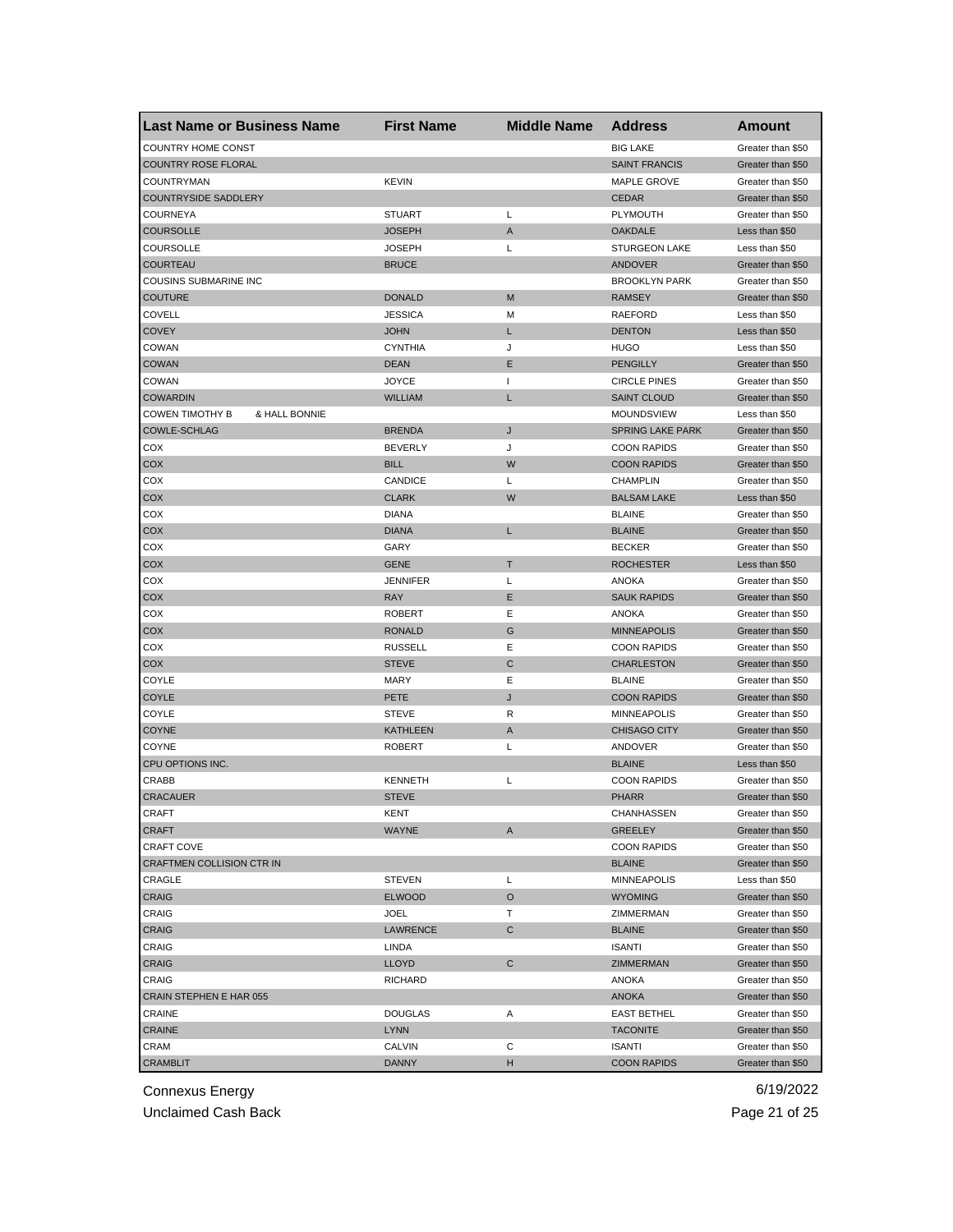| <b>Last Name or Business Name</b> | <b>First Name</b> | <b>Middle Name</b> | <b>Address</b>                         | Amount            |
|-----------------------------------|-------------------|--------------------|----------------------------------------|-------------------|
| CRAMBLITT                         | <b>ARTHUR</b>     |                    | <b>EAST BETHEL</b>                     | Greater than \$50 |
| <b>CRAMER</b>                     | <b>THOMAS</b>     |                    | <b>COON RAPIDS</b>                     | Less than \$50    |
| CRAMER                            | <b>TRAVIS</b>     | W                  | <b>COON RAPIDS</b>                     | Less than \$50    |
| <b>CRAMPTON</b>                   | <b>DOUGLAS</b>    | L.                 | <b>REDWOOD FALLS</b>                   | Greater than \$50 |
| CRANDALL                          | SALLY             | Κ                  | <b>COON RAPIDS</b>                     | Greater than \$50 |
| CRANDELL ED R N875 CTY RD W       |                   |                    | <b>RIVER FALLS</b>                     | Greater than \$50 |
| CRANE                             | DAVID             |                    | <b>SAINT PAUL</b>                      | Less than \$50    |
| <b>CRANNICK</b>                   | <b>RICHARD</b>    | G                  | <b>OVERLAND PARK</b>                   | Greater than \$50 |
| CRAPSER                           | DARIN             |                    | <b>CLEAR LAKE</b>                      | Greater than \$50 |
| <b>CRAPSER</b>                    | SYDNEY            | V                  | <b>SAINT JAMES</b>                     | Greater than \$50 |
| CRAPSER                           | WILLIAM           |                    | <b>COON RAPIDS</b>                     | Greater than \$50 |
| <b>CRARY</b>                      | <b>BRUCE</b>      | R                  | <b>PLAINVIEW</b>                       | Less than \$50    |
| CRAVEN                            | <b>RONALD</b>     |                    | <b>COON RAPIDS</b>                     | Greater than \$50 |
| <b>CRAVENS</b>                    | JAMES             |                    | <b>POST FALLS</b>                      | Greater than \$50 |
| CRAWFORD                          | GRADY             |                    | <b>COON RAPIDS</b>                     | Greater than \$50 |
| <b>CRAWFORD</b>                   | <b>JAMES</b>      | С                  | <b>ANOKA</b>                           | Greater than \$50 |
| CRAWFORD                          | PHIL              | S                  | ZIMMERMAN                              | Greater than \$50 |
| <b>CRAYFORD</b>                   | <b>MATTHEW</b>    | L                  | <b>COON RAPIDS</b>                     | Greater than \$50 |
| CREA                              | <b>CONNIE</b>     | С                  | EAGAN                                  | Greater than \$50 |
| <b>CREAGER</b>                    | <b>ROBERT</b>     | Г                  | <b>OAKDALE</b>                         | Greater than \$50 |
| <b>CREAMERY CAFE</b>              |                   |                    | <b>ISANTI</b>                          | Greater than \$50 |
| <b>CREAMIER</b>                   | <b>ROY</b>        | J                  | <b>COON RAPIDS</b>                     | Less than \$50    |
| CREAT-A-VIDEO INC                 |                   |                    | <b>ROSEVILLE</b>                       | Greater than \$50 |
| <b>CREATION STATION</b>           |                   |                    | <b>WYOMING</b>                         | Greater than \$50 |
| <b>CREATIVE BLDRS</b>             |                   |                    | <b>ANOKA</b>                           | Less than \$50    |
| <b>CREATIVE CUSTOM EMBROIDERY</b> |                   |                    | <b>ANOKA</b>                           | Less than \$50    |
| <b>CREATIVE HOUSE BUYERS LLC*</b> |                   |                    | <b>MAPLE GROVE</b>                     | Less than \$50    |
| <b>CRECELIUS</b>                  | <b>JAMES</b>      | <b>WADE</b>        | <b>WEST ST PAUL</b>                    | Greater than \$50 |
| <b>CRECENT TRUCK SERVICE</b>      |                   |                    | <b>SHAKOPEE</b>                        | Greater than \$50 |
| <b>CREEKSIDE CROSSING CONDOS</b>  |                   |                    | <b>BLOOMINGTON</b>                     |                   |
|                                   |                   |                    |                                        | Greater than \$50 |
| <b>CREEKSIDE PARTNERSHIP</b>      | <b>BILL</b>       | W                  | <b>SAINT PAUL</b>                      | Greater than \$50 |
| <b>CREGER</b>                     |                   |                    | <b>ISANTI</b>                          | Greater than \$50 |
| CREGER                            | <b>HARRY</b>      |                    | <b>ISANTI</b>                          | Greater than \$50 |
| <b>CRENSHAW</b>                   | <b>BARBARA</b>    | Α                  | <b>COON RAPIDS</b>                     | Greater than \$50 |
| CREPEAU                           | <b>MARJORIE</b>   | Α                  | <b>BLAINE</b>                          | Greater than \$50 |
| <b>CRESS</b>                      | <b>CHAD</b>       | W                  | <b>STILLWATER</b>                      | Greater than \$50 |
| CRESS                             | JAMES             | P                  | <b>BRANDON</b>                         | Greater than \$50 |
| <b>CREST CLEANERS</b>             |                   |                    | <b>BLAINE</b>                          | Less than \$50    |
| CRESTIK                           | <b>RICK</b>       | D                  | <b>BLAINE</b>                          | Greater than \$50 |
| <b>CRICKMER</b>                   | <b>JOHN</b>       | D                  | <b>ARDEN HILLS</b>                     | Less than \$50    |
| <b>CRIEGO</b>                     | KATHY             | G                  | <b>COON RAPIDS</b>                     | Greater than \$50 |
| <b>CRIEGO</b>                     | <b>ROGER</b>      | н                  | ANDOVER                                | Greater than \$50 |
| CRISWELL                          | KELLY             | С                  | <b>COON RAPIDS</b>                     | Greater than \$50 |
| CRITTER                           | <b>CORRAL</b>     |                    | <b>COON RAPIDS</b>                     | Greater than \$50 |
| <b>CROAKER</b>                    | SCOTT             |                    | <b>OWATONNA</b>                        | Greater than \$50 |
| <b>CROCKER</b>                    | <b>JOHN</b>       |                    | <b>CLEARWATER</b>                      | Less than \$50    |
| <b>CROCKER</b>                    | <b>RYAN</b>       | J                  | <b>SILVER CREEK</b><br><b>TOWNSHIP</b> | Greater than \$50 |
| <b>CROHN</b>                      | <b>CONNIE</b>     | L                  | <b>KINGMAN</b>                         | Greater than \$50 |
| CROISSANT                         | <b>STANLEY</b>    | н                  | <b>BLAINE</b>                          | Greater than \$50 |
| <b>CRONIN</b>                     | <b>JEFF</b>       | J                  | <b>MINNEAPOLIS</b>                     | Less than \$50    |
| CRONIN                            | LAWRENCE          | R                  | <b>COON RAPIDS</b>                     | Less than \$50    |
| <b>CRONIN</b>                     | <b>SUE</b>        |                    | <b>MOUNDSVIEW</b>                      | Greater than \$50 |
| <b>CRONIN</b>                     | <b>SUSAN</b>      |                    | <b>COON RAPIDS</b>                     | Greater than \$50 |
| <b>CRONIN</b>                     | <b>SUSAN</b>      | <b>MARIE</b>       | <b>ELK RIVER</b>                       | Greater than \$50 |
| <b>CRONK</b>                      | <b>ROBERT</b>     |                    | <b>COON RAPIDS</b>                     | Greater than \$50 |

Connexus Energy 6/19/2022 Unclaimed Cash Back **Page 22 of 25**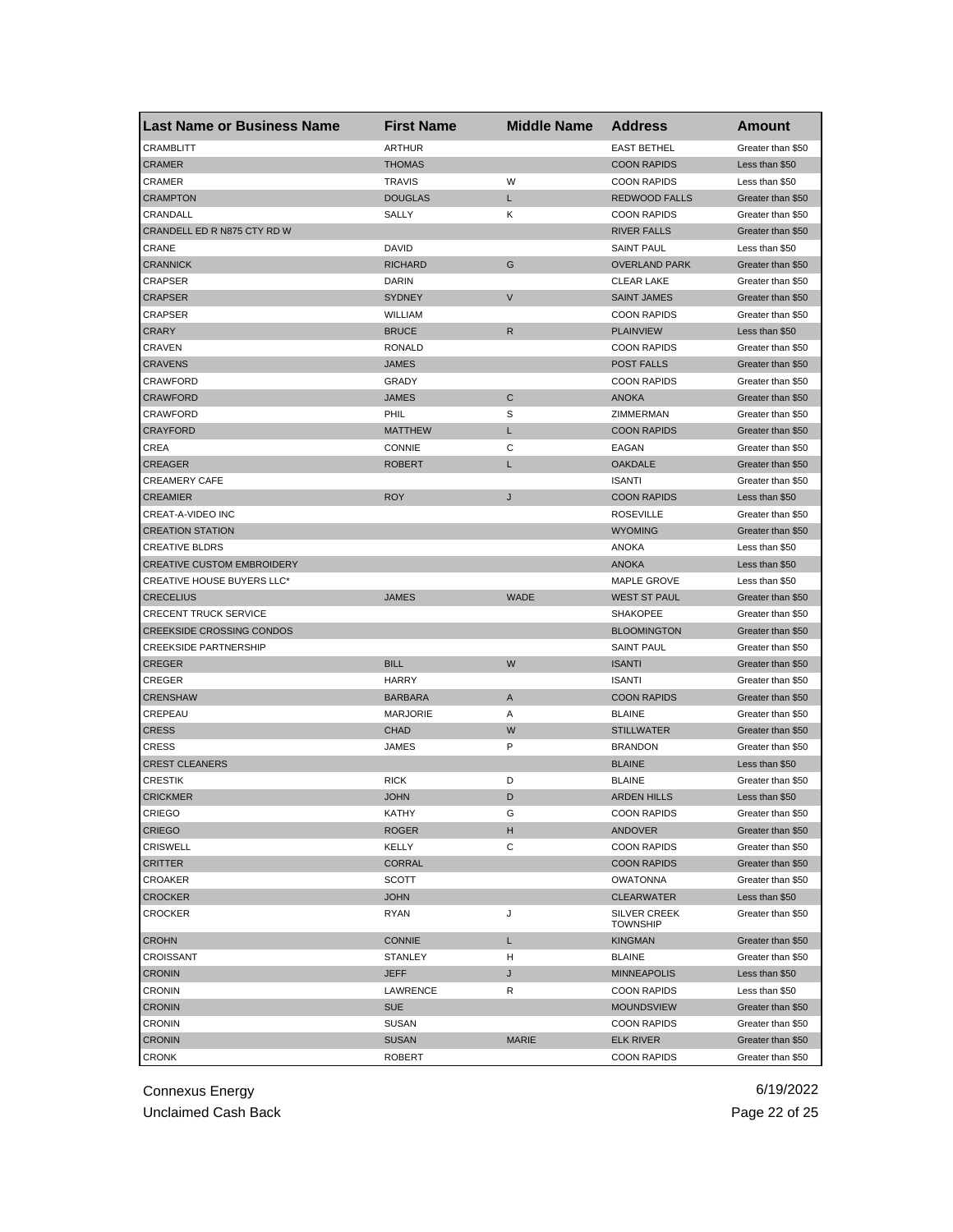| <b>Last Name or Business Name</b> | <b>First Name</b> | <b>Middle Name</b> | <b>Address</b>       | Amount            |
|-----------------------------------|-------------------|--------------------|----------------------|-------------------|
| <b>CRONK</b>                      | <b>ROBERT</b>     |                    | <b>COON RAPIDS</b>   | Greater than \$50 |
| <b>CRONQUIST</b>                  | <b>CHARLES</b>    | M                  | MAPLE GROVE          | Greater than \$50 |
| <b>CROOK</b>                      | <b>CHARLES</b>    | R                  | <b>COON RAPIDS</b>   | Greater than \$50 |
| <b>CROOK</b>                      | <b>CHARLES</b>    | R                  | <b>OCONOMOWOC</b>    | Greater than \$50 |
| <b>CROOKS</b>                     | <b>GARY</b>       |                    | <b>SAINT PAUL</b>    | Less than \$50    |
| <b>CROPPER</b>                    | PHILLIP           | S                  | <b>WYOMING</b>       | Greater than \$50 |
| <b>CROSBY</b>                     | <b>MATTHEW</b>    | $\vee$             | <b>COON RAPIDS</b>   | Greater than \$50 |
| <b>CROSBY</b>                     | <b>ROSS</b>       | D                  | <b>ELK RIVER</b>     | Greater than \$50 |
| <b>CROSS</b>                      | <b>CHARLES</b>    |                    | ZIMMERMAN            | Greater than \$50 |
| <b>CROSS</b>                      | DANA              |                    | LINO LAKES           | Greater than \$50 |
| <b>CROSS</b>                      | <b>MICHAEL</b>    | W                  | <b>CEDAR</b>         | Greater than \$50 |
| <b>CROSS-SCHMITZ</b>              | <b>MICHAEL</b>    |                    | <b>GRAND PRAIRIE</b> | Greater than \$50 |
| <b>CROSSER</b>                    | <b>DAVID</b>      | P                  | <b>COON RAPIDS</b>   | Greater than \$50 |
| CROSSER                           | <b>ROBERT</b>     | т                  | <b>COON RAPIDS</b>   | Greater than \$50 |
| <b>CROSSON</b>                    | <b>MICHAEL</b>    |                    | <b>BLAINE</b>        | Greater than \$50 |
| CROSSROADS AVIATION LLC           |                   |                    | <b>ITHACA</b>        | Less than \$50    |
| <b>CROSSROADS BAPTIST CHURCH</b>  |                   |                    | <b>CEDAR</b>         | Greater than \$50 |
| CROSSTOWN                         | <b>PARTNERS</b>   |                    | <b>BLAINE</b>        | Greater than \$50 |
| <b>CROSSTOWN DAIRY QUEEN</b>      |                   |                    | ANDOVER              | Greater than \$50 |
| <b>CROSSTOWN HARDWARE INC</b>     |                   |                    | <b>FOREST LAKE</b>   | Greater than \$50 |
| CROSSTOWN SHOPPING CENTER INC     |                   |                    | <b>MINNEAPOLIS</b>   | Greater than \$50 |
| CROSSTOWN SHOPPING CENTER INC*    |                   |                    | <b>MINNEAPOLIS</b>   | Less than \$50    |
| <b>CROTTEAU</b>                   | <b>KATHRYN</b>    |                    | <b>SAVAGE</b>        | Less than \$50    |
| CROTTEAU                          | <b>THOMAS</b>     | C                  | PLEASANTON           | Greater than \$50 |
| <b>CROUCH</b>                     | <b>BILL</b>       | $\mathsf{R}$       | <b>HUGO</b>          | Less than \$50    |
| <b>CROW</b>                       | <b>TIMOTHY</b>    | S                  | <b>BLAINE</b>        | Greater than \$50 |
| <b>CROW RIVER RENTAL</b>          |                   |                    | <b>ROGERS</b>        | Greater than \$50 |
| <b>CROWE</b>                      | <b>PATRICK</b>    | Е                  | CAMBRIDGE            | Greater than \$50 |
| <b>CROWLEY</b>                    | <b>JANESE</b>     |                    | <b>ANOKA</b>         | Less than \$50    |
| CROWN AUTO STORE #15              |                   |                    | <b>BLAINE</b>        | Less than \$50    |
| <b>CROZE</b>                      | <b>VIRGINIA</b>   |                    | <b>BURNSVILLE</b>    | Less than \$50    |
| CRUDO                             | JAMES             | V                  | <b>STACY</b>         | Greater than \$50 |
| <b>CRUIT</b>                      | <b>DAVID</b>      | J                  | <b>SAINT PAUL</b>    | Less than \$50    |
| <b>CRUSE</b>                      | <b>RICHARD</b>    | L                  | <b>NEWNAN</b>        | Greater than \$50 |
| <b>CRUSSEL</b>                    | <b>CONNIE</b>     |                    | <b>MENOMONIE</b>     | Greater than \$50 |
| CRUZ                              | <b>MARTIN</b>     |                    | SPRING LAKE PARK     | Less than \$50    |
| CS FIRST BOSTON MORTGAGE SEC CORP |                   |                    | <b>CEDAR</b>         | Greater than \$50 |
| <b>CSH ENTERPRISES LLC</b>        |                   |                    | OAK GROVE            | Less than \$50    |
| <b>CUDO</b>                       | AMY               | E                  | <b>CIRCLE PINES</b>  | Less than \$50    |
| <b>CUFFE</b>                      | <b>MICHAEL</b>    | W                  | CENTERVILLE          | Greater than \$50 |
| <b>CULBERTSON</b>                 | ROBERT            |                    | EAGAN                | Greater than \$50 |
| <b>CULBERTSON</b>                 | <b>THOMAS</b>     |                    | SOUTH SAINT PAUL     | Greater than \$50 |
| <b>CULHANE</b>                    | <b>JOHN</b>       |                    | <b>SAINT PAUL</b>    | Greater than \$50 |
| CULHANE                           | <b>JOSEPH</b>     | P                  | RAMSEY               | Greater than \$50 |
| <b>CULLEN</b>                     | DANIEL            | J                  | <b>BLAINE</b>        | Less than \$50    |
| <b>CULLEN</b>                     | JACK              |                    | <b>COON RAPIDS</b>   | Greater than \$50 |
| <b>CULLEN</b>                     | JANET             | Κ                  | <b>COON RAPIDS</b>   | Less than \$50    |
| CULLEN                            | <b>ROBERT</b>     | J                  | LAKEVILLE            | Less than \$50    |
| <b>CULLIGAN</b>                   | <b>MELISSA</b>    |                    | ZIMMERMAN            | Less than \$50    |
| CULLIGAN WATER CONDITIONING       |                   |                    | <b>BUFFALO</b>       | Less than \$50    |
| <b>CULLITON</b>                   | <b>MICHAEL</b>    | J                  | <b>HUDSON</b>        | Greater than \$50 |
| <b>CULP</b>                       | THERESA           | D                  | <b>LEXINGTON</b>     | Greater than \$50 |
| <b>CULVER</b>                     | <b>GEORGE</b>     |                    | <b>BETHEL</b>        | Greater than \$50 |
| <b>CUMBEE</b>                     | DANIEL            | W                  | <b>HAM LAKE</b>      | Greater than \$50 |
| <b>CUMMINGS</b>                   | RANDALL           | M                  | <b>COON RAPIDS</b>   | Greater than \$50 |
| <b>CUMMINGS</b>                   | RAY               |                    | <b>SAINT PAUL</b>    | Less than \$50    |
|                                   |                   |                    |                      |                   |

Unclaimed Cash Back **Page 23 of 25**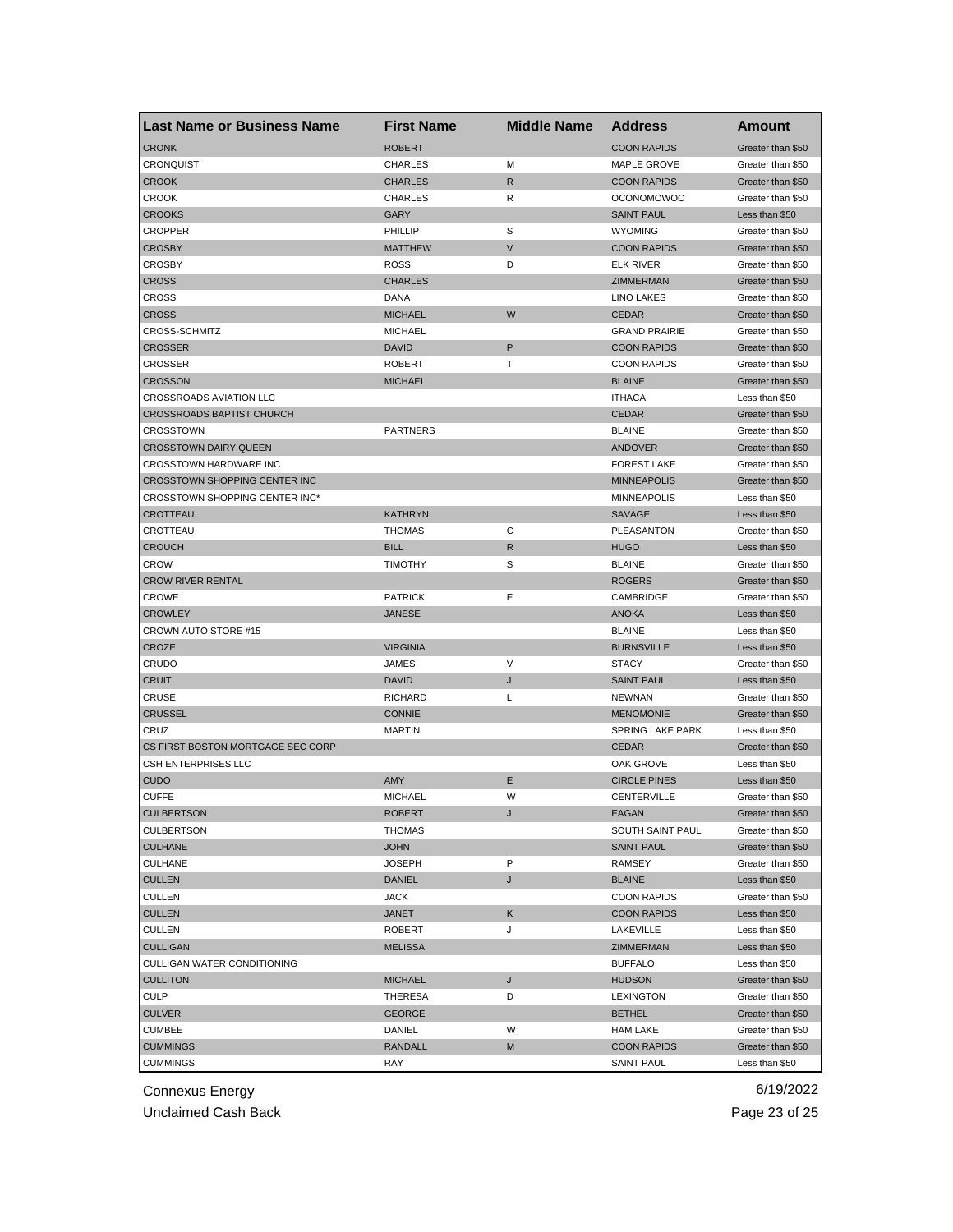| <b>Last Name or Business Name</b>       | <b>First Name</b>  | <b>Middle Name</b> | <b>Address</b>         | Amount            |
|-----------------------------------------|--------------------|--------------------|------------------------|-------------------|
| <b>CUMMINGS</b>                         | <b>ROY</b>         | M                  | <b>BROOKLYN PARK</b>   | Less than \$50    |
| <b>CUNNINGHAM</b>                       | BETH               |                    | MARINE ON ST CROIX     | Less than \$50    |
| <b>CUNNINGHAM</b>                       | <b>CHARLES</b>     | L                  | <b>FARIBAULT</b>       | Less than \$50    |
| <b>CUNNINGHAM</b>                       | <b>DENNIS</b>      | S                  | <b>MINNEAPOLIS</b>     | Greater than \$50 |
| <b>CUNNINGHAM</b>                       | <b>GLEN</b>        |                    | <b>ANDOVER</b>         | Greater than \$50 |
| <b>CUNNINGHAM</b>                       | GUY                | Ε                  | <b>CANNON FALLS</b>    | Greater than \$50 |
| <b>CUNNINGHAM</b>                       | <b>JAMES</b>       | L                  | <b>MARKHAM</b>         | Greater than \$50 |
| <b>CUNNINGHAM</b>                       | JOHN               | Α                  | NORTH BEND             | Greater than \$50 |
| <b>CUNNINGHAM</b>                       | <b>JOHN</b>        | P                  | <b>WHITE BEAR LAKE</b> | Less than \$50    |
| <b>CUNNINGHAM</b>                       | <b>KRISTY</b>      | Г                  | <b>BLAINE</b>          | Greater than \$50 |
| <b>CUNNINGHAM</b>                       | ROBERT             | N                  | <b>SPRING LK PK</b>    | Greater than \$50 |
| <b>CUNNINGHAM</b>                       | TIM                | Ε                  | ELY                    | Greater than \$50 |
| <b>CURIE</b>                            | <b>TRACY</b>       |                    | <b>CAMBRIDGE</b>       | Less than \$50    |
| <b>CURL</b>                             | <b>CHRISTOPHER</b> | Ε                  | <b>LINO LAKES</b>      | Greater than \$50 |
| <b>CURLEY</b>                           | <b>RICHARD</b>     | D                  | <b>ROCHERT</b>         | Greater than \$50 |
| <b>CURLEY</b>                           | <b>ROBERT</b>      | С                  | <b>MINNEAPOLIS</b>     | Less than \$50    |
| <b>CURLISS DARRIN</b><br>& JOHNSON DARL |                    |                    | <b>HAM LAKE</b>        | Greater than \$50 |
| <b>CURRIER</b>                          | ANDREW             | J                  | <b>BLAINE</b>          | Greater than \$50 |
| <b>CURRIER</b>                          | <b>CHRISTOPHER</b> |                    | <b>BLAINE</b>          | Greater than \$50 |
| <b>CURRIER</b>                          | GARY               | м                  | <b>BIG LAKE</b>        | Less than \$50    |
| <b>CURRIER</b>                          | <b>RAYMOND</b>     | G                  | <b>MINNEAPOLIS</b>     | Less than \$50    |
| <b>CURRY</b>                            | <b>ROBERT</b>      | D                  | ANDOVER                | Greater than \$50 |
| <b>CURTIN</b>                           | <b>RONALD</b>      | M                  | <b>SHOW LOW</b>        | Greater than \$50 |
| <b>CURTIS</b>                           | ALBERT             | С                  | <b>COON RAPIDS</b>     | Greater than \$50 |
| <b>CURTIS</b>                           | <b>ARTHUR</b>      | G                  | <b>COTTAGE GROVE</b>   | Greater than \$50 |
| <b>CURTIS</b>                           | JAMES              | В                  | <b>ANOKA</b>           | Greater than \$50 |
| <b>CURTIS</b>                           | <b>JEANNE</b>      |                    | <b>COON RAPIDS</b>     | Greater than \$50 |
| <b>CURTIS</b>                           | KEN                |                    | OKLAHOMA CITY          | Greater than \$50 |
| <b>CURTIS</b>                           | <b>MARY</b>        |                    | <b>BLOOMINGTON</b>     | Less than \$50    |
| <b>CURTIS</b>                           | <b>RICHARD</b>     |                    | OSSEO                  | Less than \$50    |
| <b>CURTIS</b>                           | <b>RICHARD</b>     | A                  | <b>DUBLIN</b>          | Greater than \$50 |
| <b>CURTIS</b>                           | <b>ROGER</b>       | F                  | <b>GOLDEN VALLEY</b>   | Greater than \$50 |
| <b>CURTIS</b>                           | <b>STEVEN</b>      | W                  | <b>FOREST LAKE</b>     | Greater than \$50 |
| <b>CURTIS</b>                           | WALLACE            | Α                  | ANDOVER                | Less than \$50    |
| <b>CURTISS</b>                          |                    | B                  | <b>BLAINE</b>          | Greater than \$50 |
| <b>CURVES FOR WOMEN</b>                 | <b>MARK</b>        |                    | <b>SAINT FRANCIS</b>   |                   |
|                                         |                    |                    |                        | Greater than \$50 |
| <b>CURVES FOR WOMEN*</b>                | <b>TOM</b>         |                    | <b>ANOKA</b>           | Less than \$50    |
| <b>CURYL</b>                            |                    |                    | <b>FRIDLEY</b>         | Less than \$50    |
| <b>CURYL</b>                            | <b>TOM</b>         | F                  | <b>FRIDLEY</b>         | Less than \$50    |
| CUSHMAN & WAKEFIELD OF MINNESOTA INC    |                    |                    | <b>BLOOMINGTON</b>     | Greater than \$50 |
| <b>CUSTARD</b>                          | BRIAN              |                    | ZIMMERMAN              | Greater than \$50 |
| CUSTARD                                 | CHERYL             | Г                  | <b>BIG LAKE</b>        | Greater than \$50 |
| <b>CUSTARD</b>                          | <b>SHIRLEY</b>     | A                  | <b>CIRCLE PINES</b>    | Greater than \$50 |
| CUSTOM CULTURED MARBLE CO               |                    |                    | <b>COON RAPIDS</b>     | Less than \$50    |
| <b>CUSTOM FINISHES INC</b>              |                    |                    | <b>EXCELSIOR</b>       | Greater than \$50 |
| <b>CUTTER</b>                           | MARY               | М                  | ANOKA                  | Greater than \$50 |
| <b>CYGNAR</b>                           | <b>BRUCE</b>       | A                  | <b>SPRING LK PK</b>    | Greater than \$50 |
| CYPRESS DEVELOPMENT CO                  |                    |                    | <b>BLAINE</b>          | Greater than \$50 |
| <b>CYR</b>                              | DAVID              | L                  | <b>WAUCONDA</b>        | Greater than \$50 |
| CYR                                     | GARY               | W                  | <b>IRONWOOD</b>        | Greater than \$50 |
| <b>CYR</b>                              | LYLE               | J                  | LITTLE CANADA          | Greater than \$50 |
| <b>CYRUS</b>                            | <b>BENNET</b>      |                    | <b>BLAINE</b>          | Greater than \$50 |
| <b>CYRUS</b>                            | SANDRA             | <b>JO</b>          | ANOKA                  | Less than \$50    |
| <b>CYS</b>                              | <b>BUILDING</b>    |                    | MAPLE GROVE            | Greater than \$50 |
| CZANSTKOWSKI ROBERT A & LINDA L         |                    |                    | <b>BIG LAKE</b>        | Greater than \$50 |
| <b>CZAPIEWSKI</b>                       | AUDREY             | J                  | <b>BROOKLYN PARK</b>   | Greater than \$50 |

Unclaimed Cash Back **Page 24 of 25**